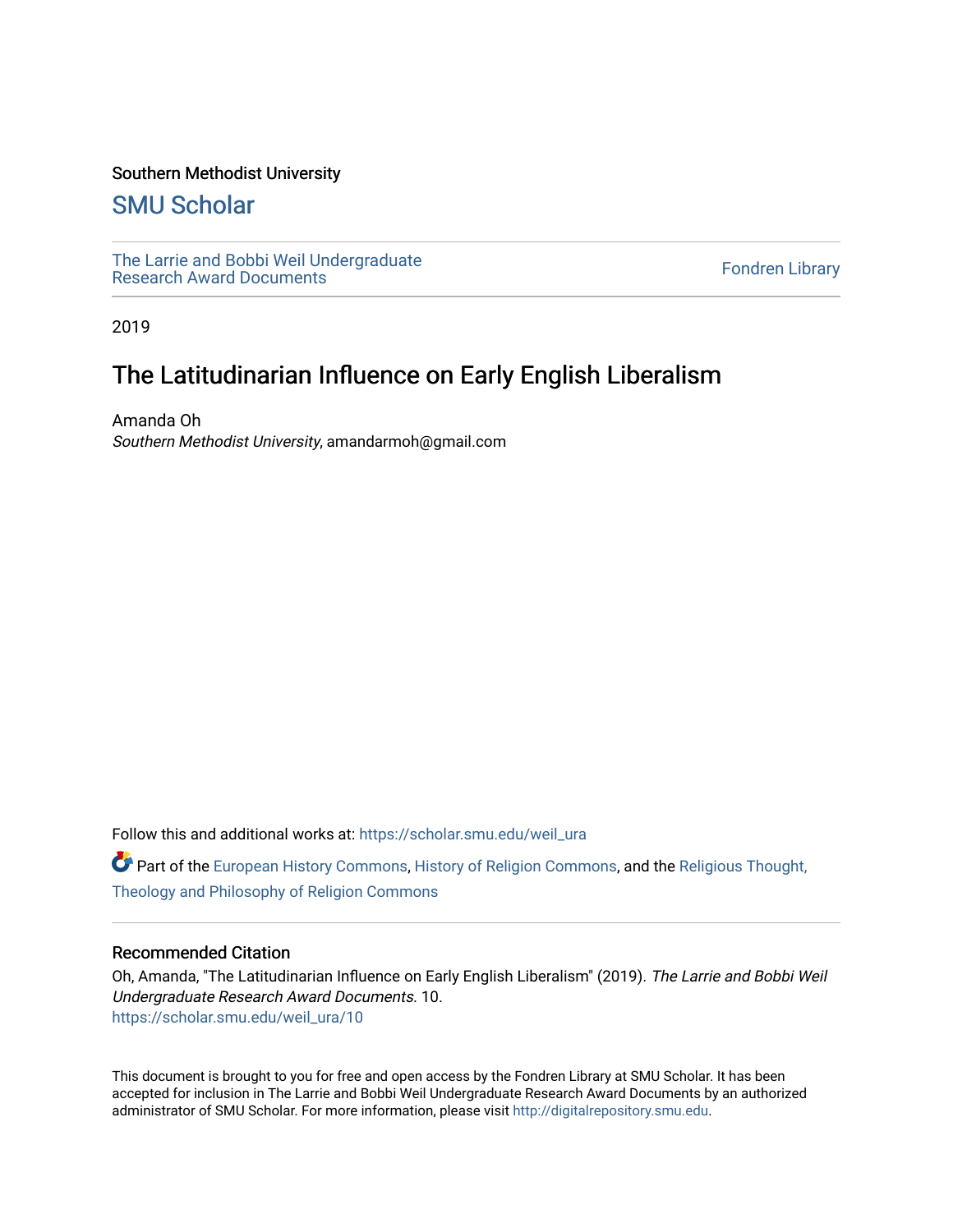The Latitudinarian Influence on Early English Liberalism

Amanda Oh

Professor Wellman

HIST 4300: Junior Seminar

30 April 2018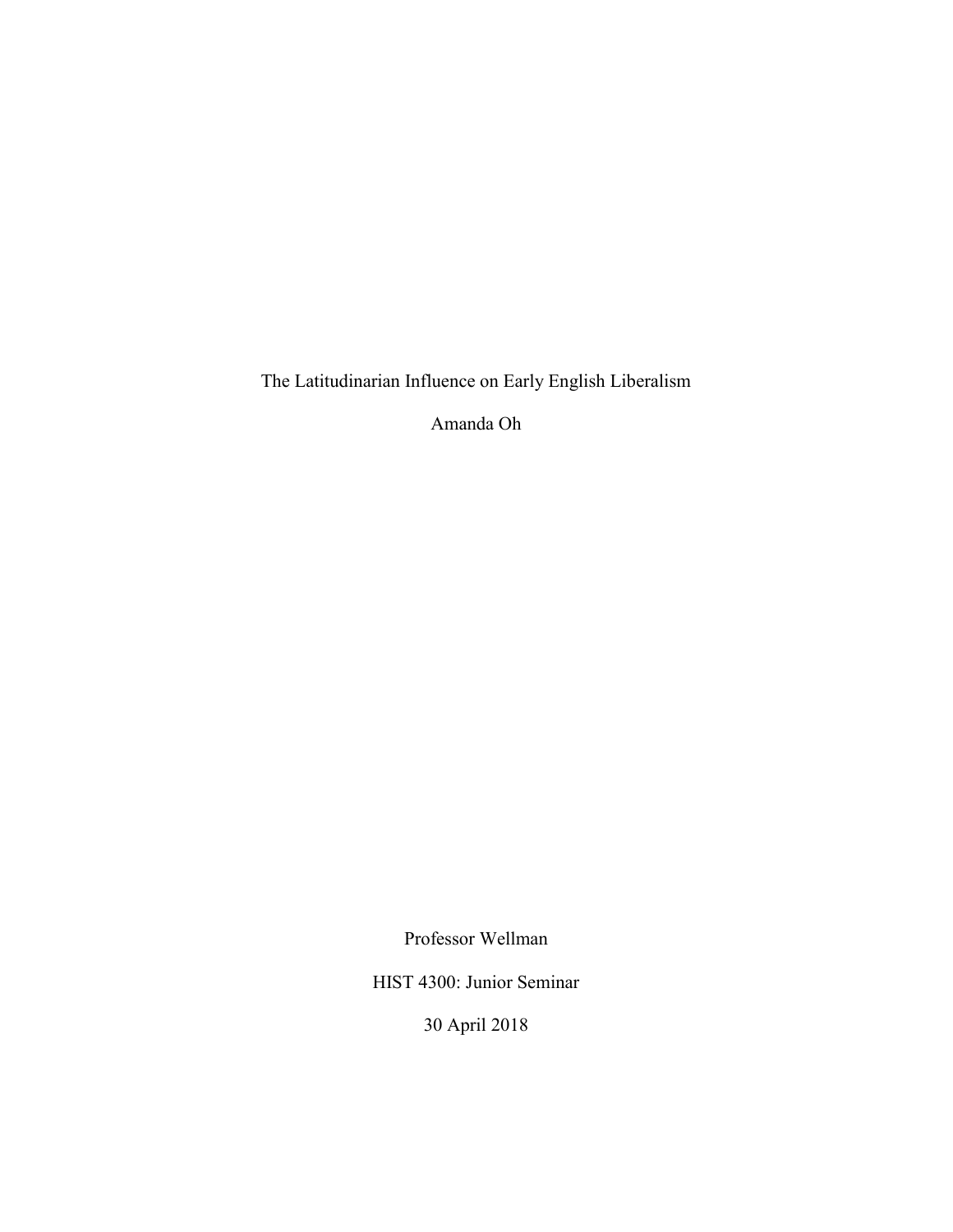Part I: Introduction

The end of the seventeenth century in England saw the flowering of liberal ideals that turned on new beliefs about the individual, government, and religion. At that time the relationship between these cornerstones of society fundamentally shifted. The result was the preeminence of the individual over government and religion, whereas most of Western history since antiquity had seen the manipulation of the individual by the latter two institutions. Liberalism built on the idea that both religion and government were tied to the individual. Respect for the individual entailed respect for religious diversity and governing authority came from the assent of the individual.

This paper takes the unexpected position that early liberal thought developed in transformative events within the Anglican Church during the second half of the seventeenth century. The historical evolution of religion laid the foundation of English political and intellectual philosophy, as supported by works written by the branch of Anglican churchmen known as the Latitudinarians. I will argue that these ministers were foremost in advancing the argument for religious toleration because their religious writings held political consequence. Toleration was the principle value of liberalism in the late seventeenth century because the problem of Dissenters was so pertinent to English religious life. In contrast to the official Anglican Church policy of intolerance of anything that did not conform to the official catechism of the Church, the Latitudinarian minsters-turned-bishops encouraged toleration and accommodation of religious thought in their sermons, ideals they based on their novel understanding of individuality, rationality, and theology. While not Dissenters themselves, the sympathy of these clergymen for Dissenters was evident in their pamphlets, books, and sermons.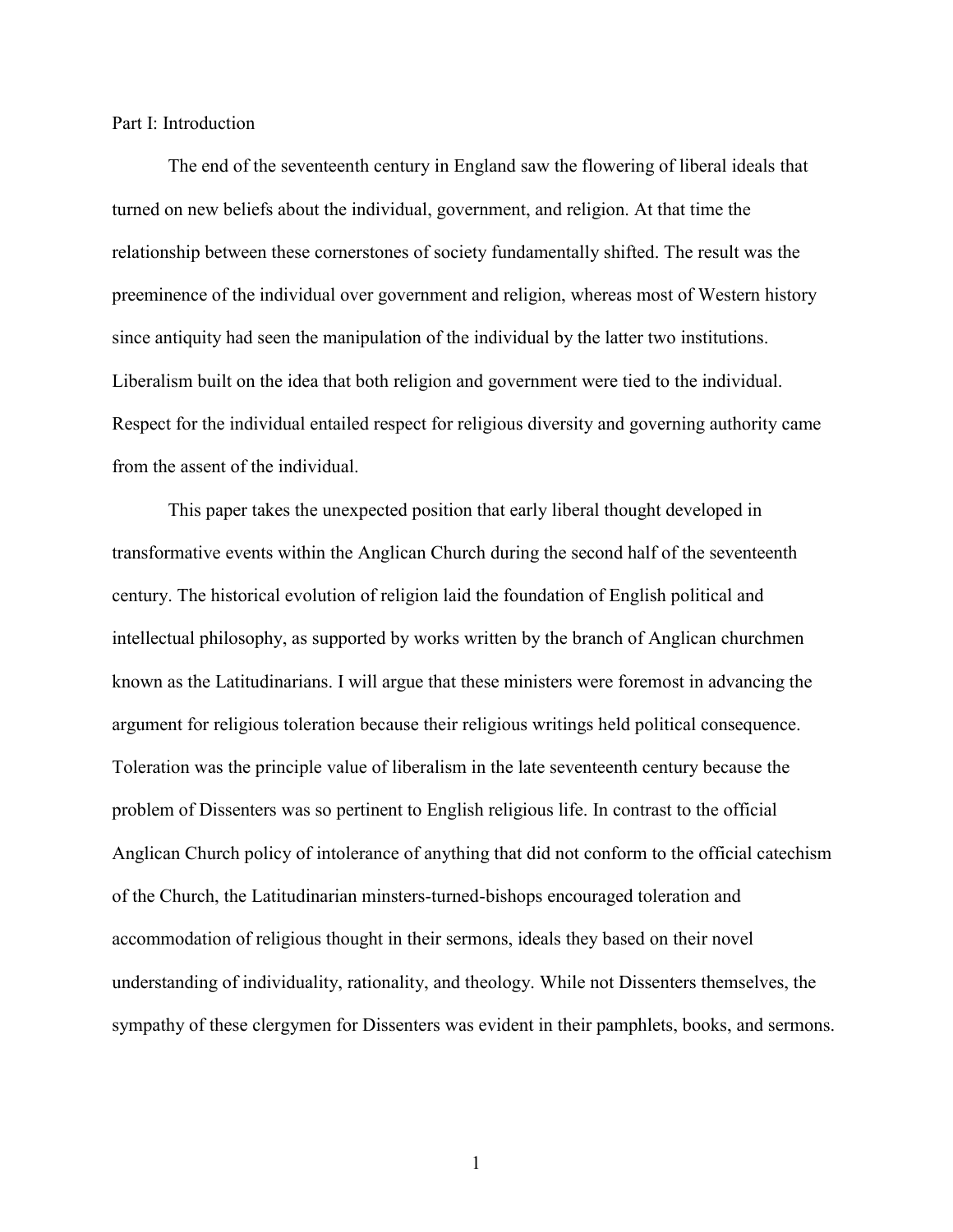My investigation arises from an interest in how the early English liberal tradition came about in the Revolution of 1688. Without a doubt, it is surprising that the Restoration Church of the 1660s—one that entertained hallmarks of High Church Laudianism and its agenda of intolerance—moved from a position of complete unity with the monarchy to one that disposed of him. Moreover, the Church and Parliament united in favor of choosing a Dutch Calvinist prince with a clear inclination to protect religious liberty in England. What was the cause of this complete change in position of the Church and how did the liberal ideologies that undergirded its justification come about?

In answering this question, I depart from the traditional focus of secondary sources, which in large part point either to the religious conflict between Protestant Puritans and Catholics in the period immediately preceding the English Civil War (1642-1651) or to the political manipulation of William and Mary after the Glorious Revolution in 1689. Howard Weinbrot, for example, contends that the root of liberalism can be understood in the context of free Protestant Parliamentary speech against a Catholic king. According to Weinbrot, Protestants' greatest fear was that the "Catholic rejection of Reformation religious values denoted a rejection of political values," which would lead to persecution and "political slavery," so they responded by producing apocalyptic satires that charged Catholicism and the Catholic monarch as severe threats to the state.<sup>1</sup> For obvious reasons the apocalyptic satirist was decidedly liberal when it came to free speech, as it was necessary for the expression of dissent. Weinbrot's work theorizes that the friction between the Catholic monarch James II and Protestant intellectuals fueled political liberalism, especially with regard to free speech. While I agree that the primary force behind liberalism was religious in nature, ascribing it to the Protestant-Catholic conflict of the mid-1600s and subsequent victory of the Puritan New Model Army misdirects our focus.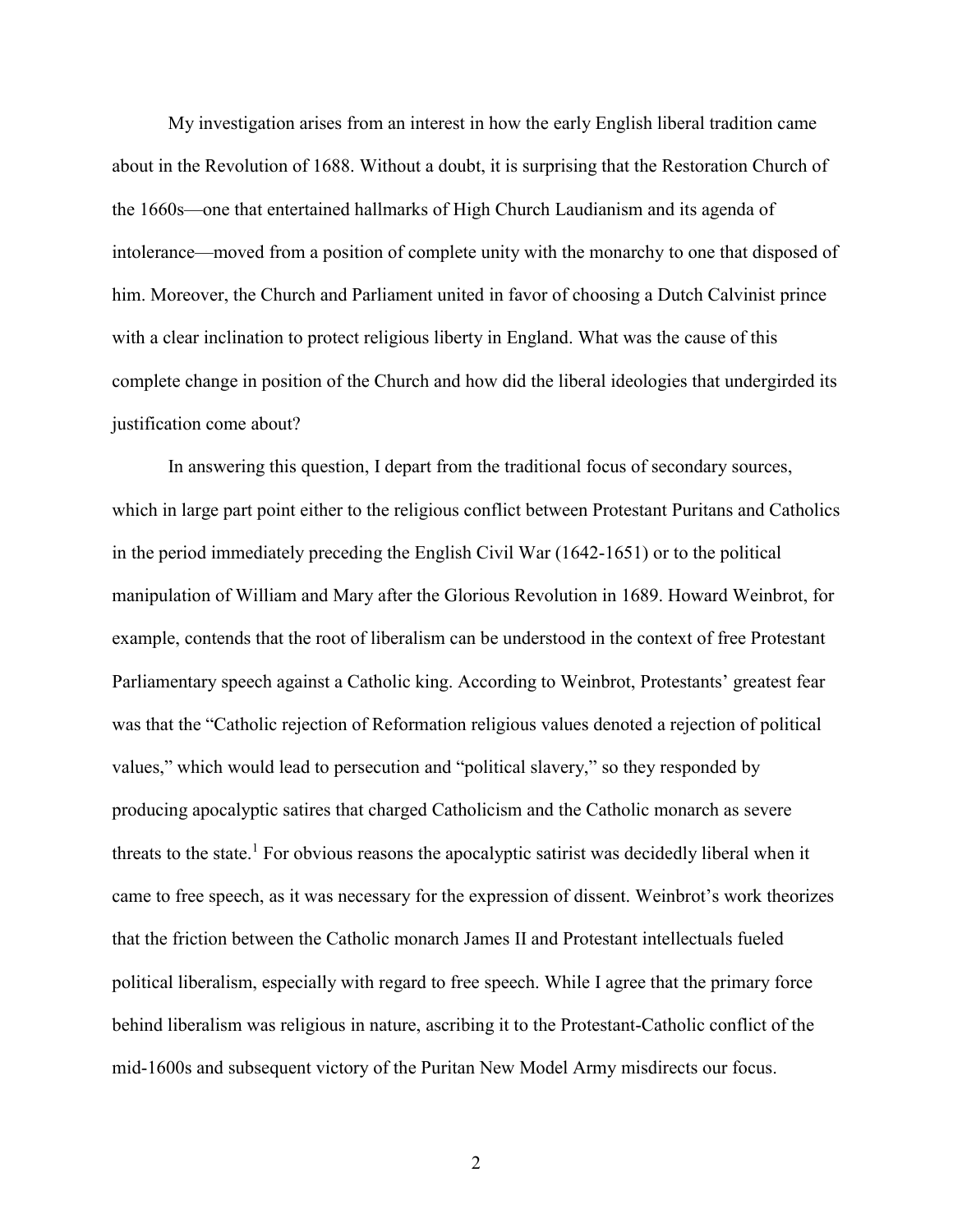Weinbrot may have correctly identified the antipathy individual Protestant thinkers expressed toward the king, but mistakes in seeing them as supporters of religious toleration. It was the exact opposite. A large body of literature supports the antithetical view: the Cromwellian Protectorate was not a defender of religious freedom, but rather a proponent of a uniform English state practicing Puritanism exclusively.<sup>2</sup>

The Act of Toleration in 1688 was first document institutionalizing freedom of religion in England. It has historically been viewed strictly in light of the political revolution of 1688, which installed William and Mary.<sup>3</sup> This paper focuses on the importance on the literature leading up to the Glorious Revolution rather than the change of rulers as instrumental in developing the Act's revolutionary ideals. Without a doubt, William and Mary were concerned with toleration and religious liberty, but they did not bring these ideas to England. As their thrones were contingent on their acceptance of the English Bill of Rights and the Act of Toleration, the actual contents of these unusual pieces of legislation must have had articulated ideas developed in England. <sup>4</sup> They were not foreign imports despite William and Mary's endorsement. While monarchical succession played a role, it only facilitated the philosophical transformations already evident in the literature within the Anglican Church. Specifically, the arrival of William and Mary brought to the forefront the sect within the clergy that had begun a conversation fostering toleration.

To place this conversation in context, we can examine the Anglican Church in three distinct periods in the seventeenth century. In the first, the Church was characterized by the Caroline Divines, figures such as Archbishop Laud, and a theology fundamentally colored by Catholicism. From the time of Henry VIII's 1534 Act of Supremacy through the English Civil War, Anglicanism reflected Roman Catholicism both theory and practice. There was little room for dissent within the Church, as it held a powerful position as the official state faith. By the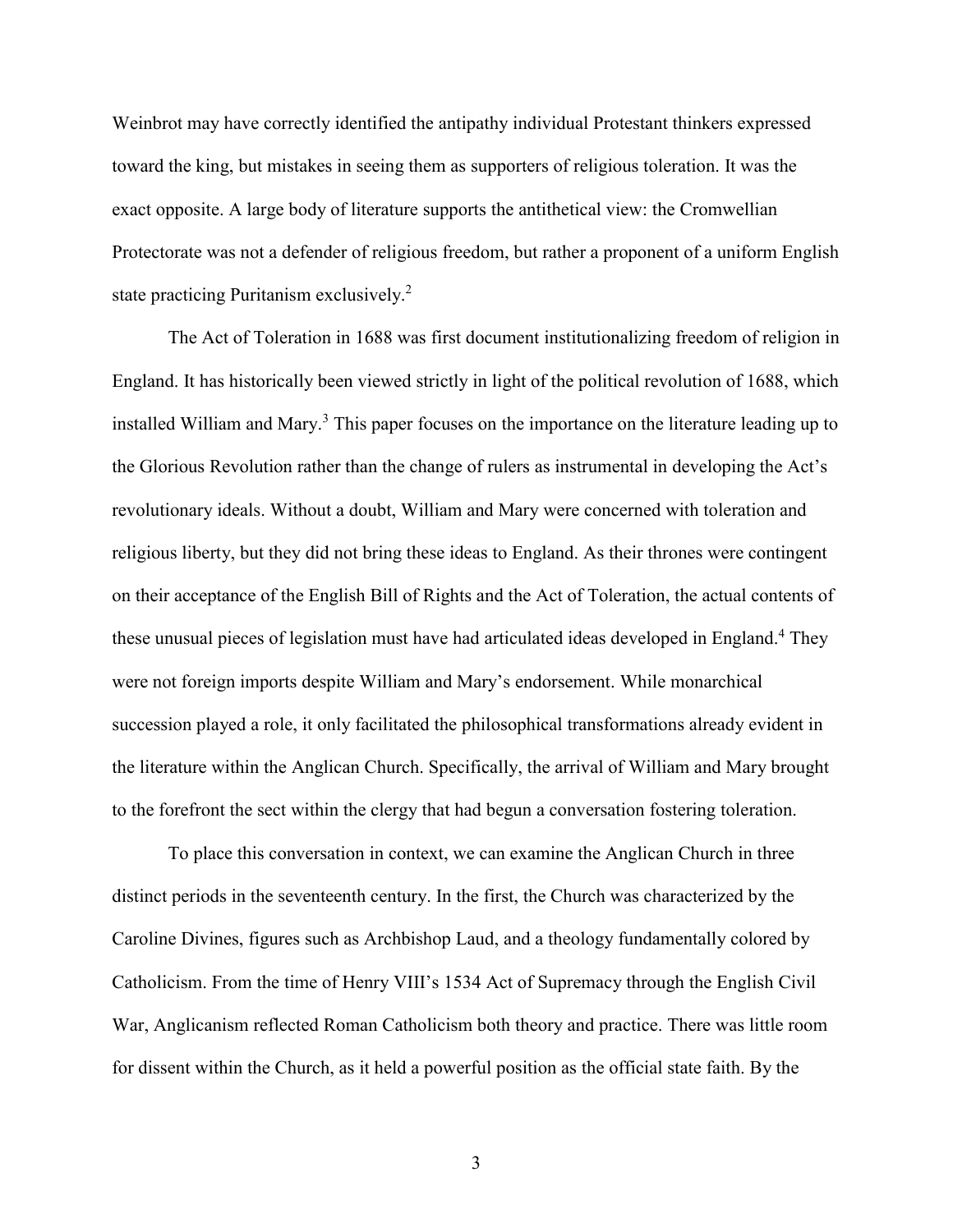middle of the seventeenth century, reaction against the Catholic influences in Anglicanism exploded in the English Civil War. Puritan Parliamentary members took control of the religion of the nation, led by Oliver Cromwell and the New Model Army. Radical Puritan fervor led to the execution of Charles I and other quintessentially "popish" enemies like Archbishop Laud, forcing the Church to retreat from the official state power it once enjoyed.

The Restoration Church of 1660 through the Glorious Revolution, or the third iteration of Anglicanism in the century, is the focus of this paper. We remember the Restoration Church for its reestablishment of High Church Laudian style by the reinstated monarch. Under the guidance of Edward Hyde, the First Earl of Clarendon, the Church cracked down on nonconformity. It actively sought nonconforming ministers and revoked their ordinations. It cited the heretical teachings of Dissenters and the sinfulness of schism. The greatest threat to the Church was that of disunity coming from Low Church splinter sects, including Baptists, Independents, and Quakers. The Cavalier Parliament acted on behalf of the Church, issuing legislation that institutionalized a uniform worship style and statement of Anglican beliefs. To a large extent this image of the Restoration Church was accurate, as there is evidence that legislation responded to the Church's demand for the authority of the sole faith of England. There is merit, however, in pointing out the degree to which this portrayal was more image than reality. Not all of the Church's clergy thoroughly supported the policies it took.

I advance the argument that within the Restoration Church the clergy were not as uniformly opposed to Dissenters as has been conventionally understood. If they had been, then the idea that the Church and Parliament would soon and happily conceive "religious liberty" and ensure of its exercise in welcoming William and Mary, the English Bill of Rights, and the Act of Toleration, is inconceivable. The period between 1660 and 1688 must reveal reasons for these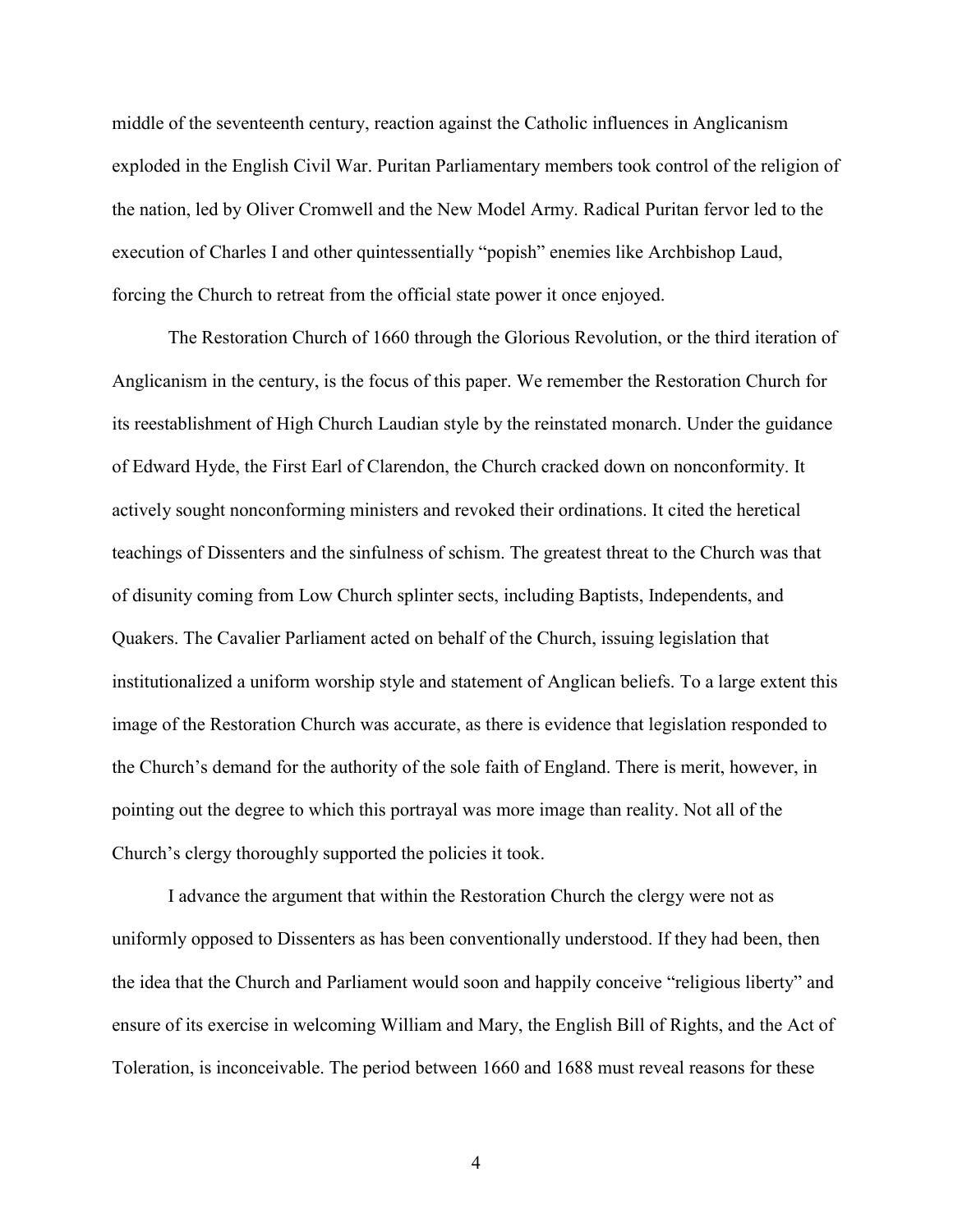drastic changes in the position of the Anglican Church. This study expects internal dissonance within the Church's clergy as an explanation documented by Latitudinarian writing. Even as the Church officially took a rigid position against Dissenters after 1660, this new class of clerics ministering with the full authority the Church, took a dramatically different position to the question of Dissenters. The Latitudinarians rejected the Church's insistence on persecuting Dissent and instead called for peaceful accommodation or even complete toleration of Low Church sects.

To clarify a point of terminology, I use the title "bishop" to describe all the Latitudinarian men in my paper since that is what Gilbert Burnet used when writing *The History of His Own Time*. However, these men were appointed to their bishoprics by William III after the Glorious Revolution. Before their appointments they had served as ministers. However, their writings were spread over the course of their service to the Church. Their elevation by William III demonstrates that their ideas became drastically more popular and influential after 1688. The Latitudinarian influence was then organically cultivated and eventually became the dominant religious view by the time the seventeenth century came to a close. The appointment and popularity of John Tillotson, one of the foremost Latitudinarians, to the senior position of the Archbishop of Canterbury offers compelling evidence of this evolution.

The Latitudinarians were a unique breed. Constituting a small minority of churchmen with similar backgrounds, they came from Cambridge, they were younger than most Restoration Age clergy, and they enjoyed a network of peers. Most importantly, they infused their religious preaching with ideas that would permeate the celebrated political documents of the era. These bishops advocated for attitudes of accommodation for Dissenters, rather than repression, primarily because of their faith in human rationality in religious matters. They also shared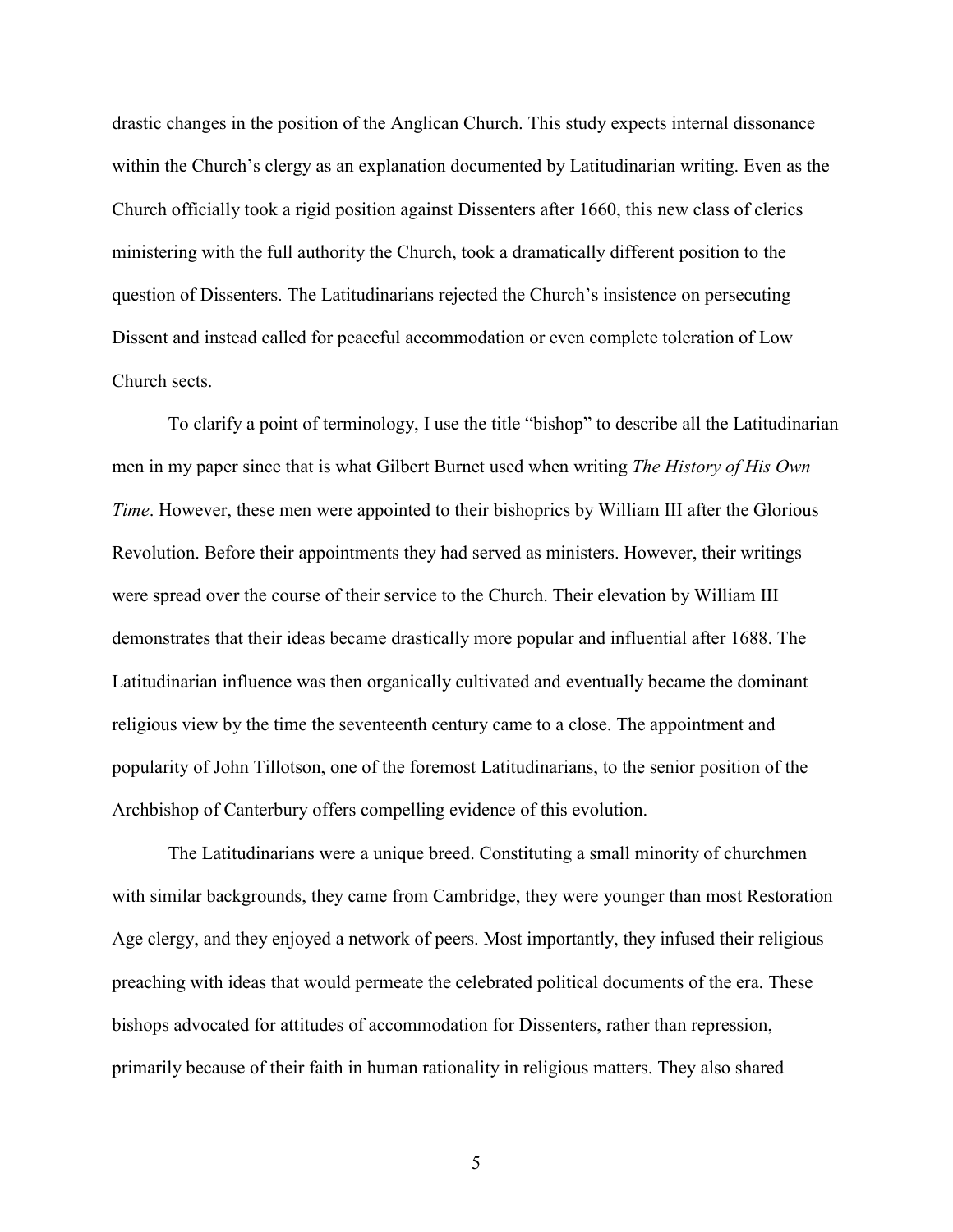similar attitudes. For them, making peace with the Dissenters was preferable to making war against them; cordiality was valued above censure. In response to the threat that James II represented to the stability of Anglicanism, the Latitudinarians wrote too about the purpose and ends of government. Their conclusions on government—notably that monarchs are limited in power, divine right is not a legitimate source of power, and governments are premised on the consent of the people— put them squarely within Western Europe's political discourse at the turn of the eighteenth century. The Latitudinarians were contemporaries with the most celebrated political philosopher of their day, John Locke, and they expressed ideas about toleration and liberty on the eve of the Glorious Revolution just as he did, yet their name remains largely unacknowledged today. A thorough review of their works not only explains the differences between Anglicanism during the 1660s and that of 1688, it also demonstrates the Restoration Anglican clerics internally produced a treasury of early liberal thought.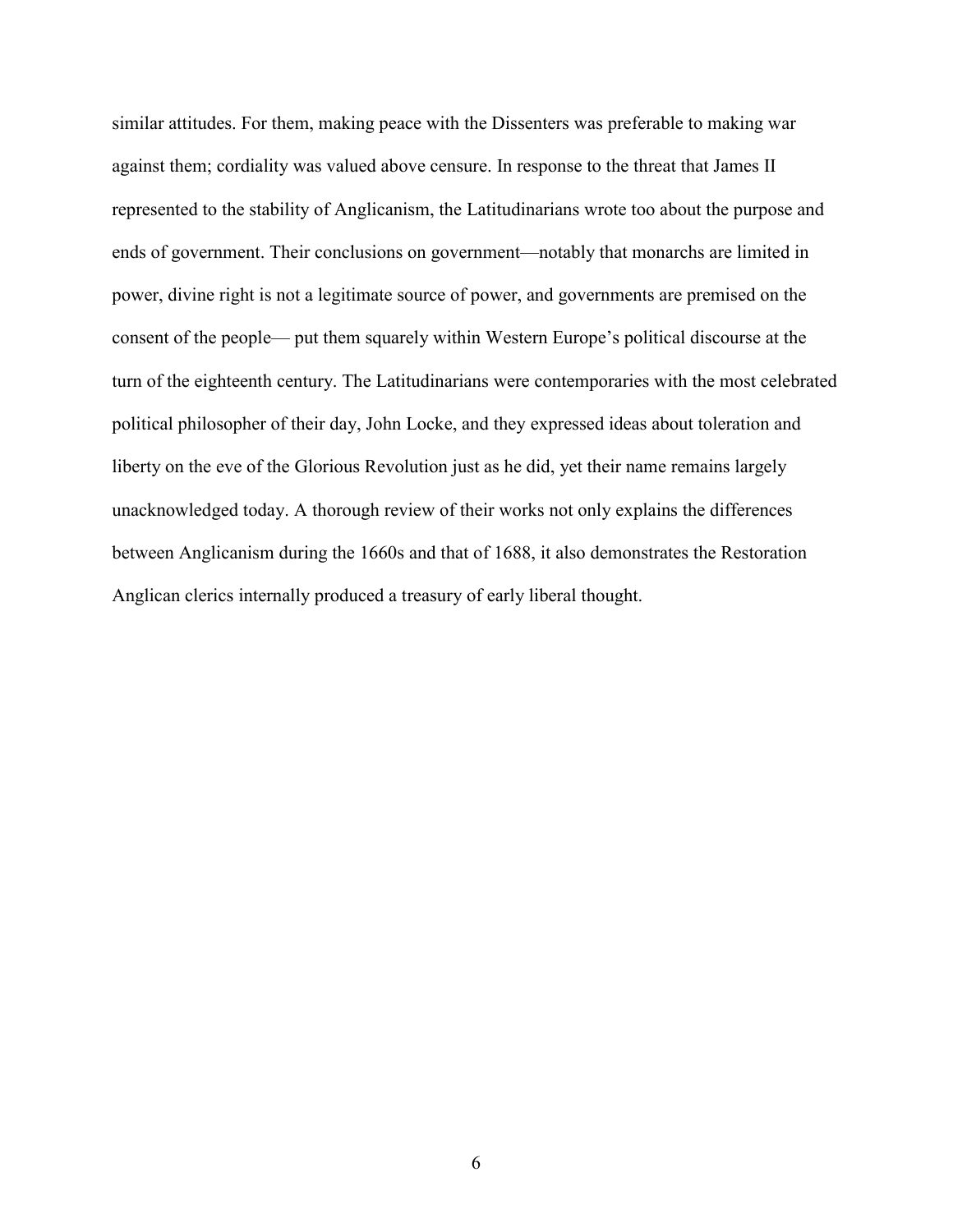Part II: The Anglican Church During the Seventeenth Century

The strength and uniformity of the Caroline Divines as leaders of the Anglican Church from the early to the middle seventeenth century precluded dissenting factions from forming within the clergy. Under the leadership of men like Archbishop of Canterbury William Laud, Anglicanism clung to a distinctly High Church position. Ritualism, Catholic influence, and a strict adherence to the clerical order characterized the Church during this era. With regard to structure, the Church was stringently hierarchical. Laudian Anglicanism sanctioned uniformity of thought and repression of nonconformers, Presbyterians and Dissenters, with the full authority of the state.

The early Stuart period witnessed Anglican preachers using the pulpit to preach political messages as much as religious ones, unsurprising since the state and religion during this time were inextricably linked.<sup>5</sup> The gravity of enforcing religious doctrine with police authority should not be underestimated. The content of Anglican sermons during the Carolinian Era was deliberately chosen to buttress an existing theological hierarchy, with eminent and clear references to the importance of deference and obedience to religious authority.<sup>6</sup> Laud was so fierce in his demand for religious conformity and his contention that religious dissidents were pursuing "seditious activity against the state," that ordinary Anglicans were "terrified" of him and saw him as a "bogeyman."<sup>7</sup> They viewed the stranglehold the Anglican Church had over the monarchy as "insidious" and Laud's treatment of anyone who disagreed with the official teachings of the Church, particularly Puritans William Prynne, Henry Burton, and John Bastwick, as "fierce persecution" and part of his schedule of "repressive uniformity."<sup>8</sup> His ironclad understanding of a singular Church echoed in his sermon that opened the parliamentary season in 1626. In it he argued that the unity of the state depended on the complete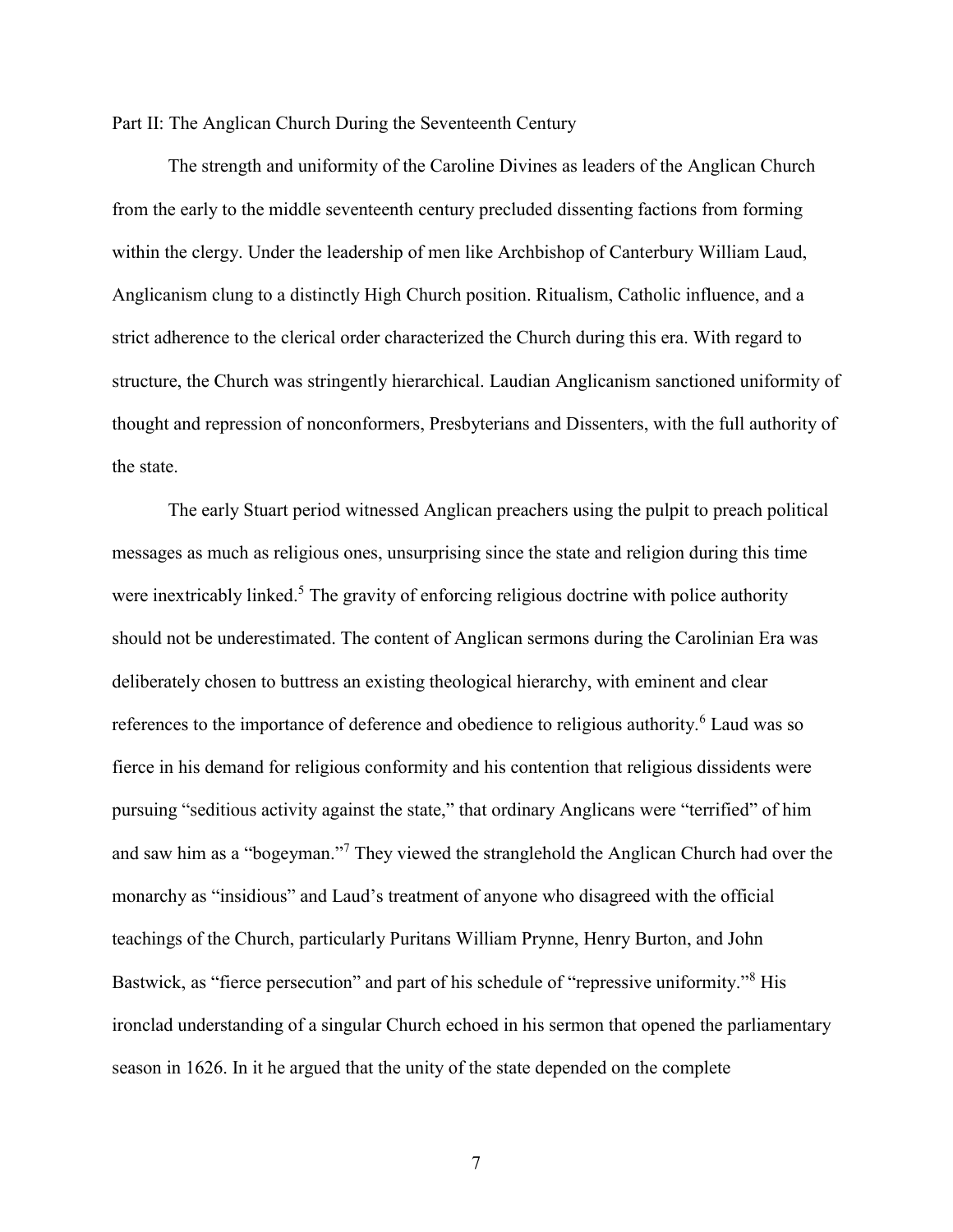interdependence of crown and church, implying that an accusation of treason could be brought against individuals who disobeyed the church.<sup>9</sup> In his sermon, Laud continued in the tradition of James Usser and Isaac Bargrave, two bishops who had previously addressed Parliament in 1621 and 1624 respectively, but while they had focused on the evils of Catholicism, Laud emphasized the treachery of Dissent within the Church as the primary evil. He argued that Puritanism and Low Church sectionalism were the greatest threats to the hierarchy and order of the Church, and moreover that they were threats that extended beyond the religious realm and into the secular one: 10

The wise ordering of the people in concord and unity is simply the strongest wall of a State: but break unity once, and farewell strength. And therefore disjointed factions in a State when they work upon division are *publica irae divinae incendia*, the public kindlings of God's anger, and they burn down all before them $11$ 

In such an environment noxious to religious freedom, there was little room for Dissenters, or those who formed "disjoined factions," to resist what essentially became Anglican rule. For Laud, "the honor of the subject" came from obedience to both "King's command" and "God's glory," which were one and the same. $12$ 

This strict notion of hierarchy and order went hand in hand with an equally strict notion that individuals did not have the moral or intellectual agency to comprehend religious texts for themselves. High Church Anglicanism put little faith in the individual's reason and ability to discern for himself God's will. Laud's own private reflections illustrate this. For example, he called on God to "further me with thy continued help" and "grant that I may perfectly know what things I ought to do" because, "the weakness of man's nature can do no good thing without thee."<sup>13</sup> To be sure, the individual was expected to fully rely on God or God's ordained clergy. As divinely appointed leaders of the Church were the only ones "lawfully called to those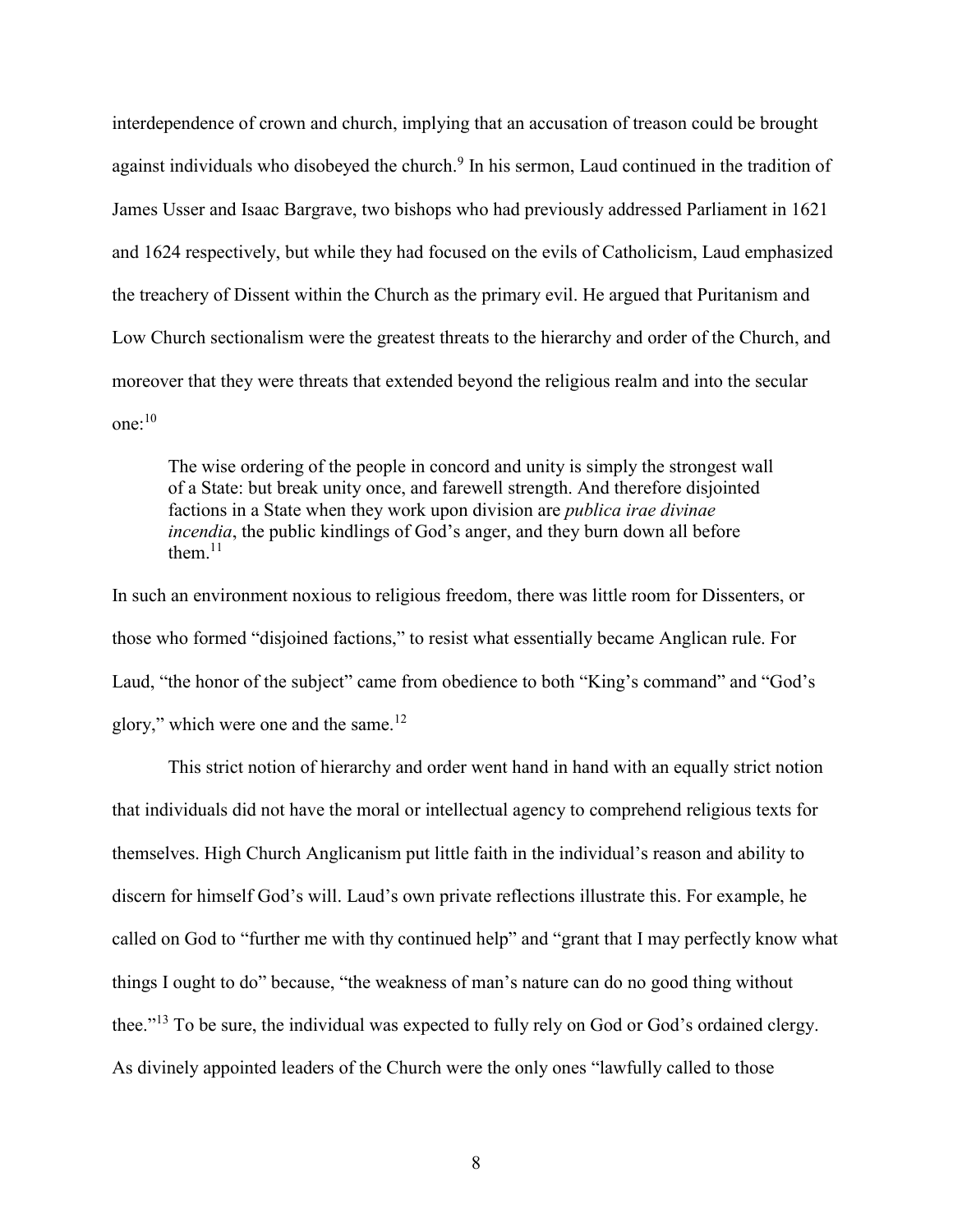Offices," and thus able to correctly interpret Biblical text, the concept of apostolic succession squarely fit in with its rejection of individual attempts to critique the Church.<sup>14</sup> Laud had a chilling, "poisonous" effect on speech in England.<sup>15</sup> In the words of preacher Hezekiah Woodward, his words caused "churches to shiver."<sup>16</sup> Such was the hostility of Anglicanism toward Dissenters from the time of the English Reformation until the mid1600s.

The Puritan reaction to the High Church grip on the religious life of the nation exploded in the form of military takeover and the eruption of civil war. Certainly, the English Civil War knocked the Laudian Church from its pedestal in the public sphere. It vituperously chastised the Church of England for its many parallels with Catholicism. Scholar David Cosmo commented that the Cromwellian period was characterized by a "parallel processes of radicalization, ultimately allowing for bloody regicidal denouement and a constitutional upheaval that would have been unthinkable for most English subjects in 1640."<sup>17</sup> The Interregnum flagrantly rejected established rule of law and resorted to violence as a political tool, especially evident when the Protectorate took aim at moderate Parliamentary Anglicans who disagreed with the regicide of Charles I.<sup>18</sup> While the Instrument of Government, which formally established constitutional rule of the Protectorate in 1653, may have intended to balance liberty of conscience with the framework of a national religion, what resulted was only an equally stringent grip on the religious life of the nation. It called for the "Christian Religion," as understood and interpreted by a board of religious figureheads approved by the regime known as the Triers, to be the "solid Establishment" and "public profession" of the nation.<sup>19</sup> The "golden reigns of discipline" were to be freely used against dissenters of Cromwell's apostasy, who accused their oppressors of being the "Antichristian clergy."<sup>20</sup> Polemic poetry denounced Dissenters as individuals who sought to "destroy the rewards of sacred worship, and to snatch away tithes from the vanquished clergy."<sup>21</sup>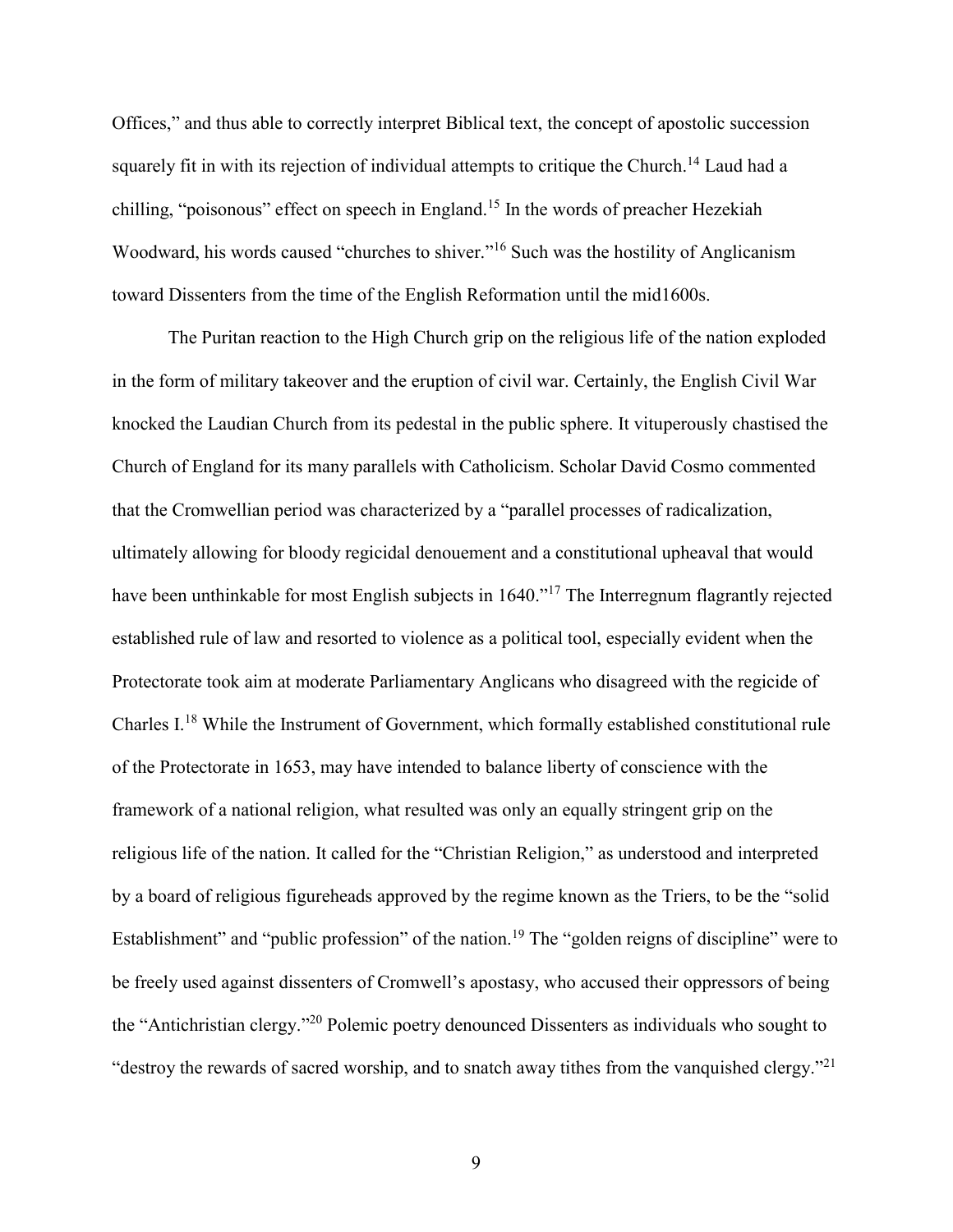Over time it became increasingly obvious that the Protectorate was working to replace the conformity that Laud had championed with an equally strict policy, but with Puritanism as its backbone instead of High Church Anglicanism. During this period Anglicanism was forced into eclipse.

However, when the Church of England returned in 1660, there was little doubt of her restored dominance. The "joyous" restoration of Charles II to the throne of England was accompanied by the restoration of the Church of England to its position as the decided "lawful Authority" over spiritual matters of the country.<sup>22</sup> The Cavalier Parliament, composed of overwhelmingly Episcopalian and royalist MPs, cemented the return of the Church as "the triumph of the Laudians."<sup>23</sup> Within eighteen months, the newly installed Parliament had embarked on a rigorous legislative program that harkened back to the same level of repression as the Laudian Church had enforced decades before.<sup>24</sup> The Act of Uniformity of 1662 forced out 939 parish ministers from their positions because they refused to adapt to the strict requirements of "unfeigned assent and consent to all and everything contained and prescribed in and by" the Book of Common Prayer, complete subscription to the Thirty-Nine Articles, and forswearing "to endeavour any change or alteration of government either in church or state."<sup>25</sup> Indeed, the early Restoration Church was marked by "implacable opposition" to Dissenters and clergy who did not conform to the pre-bellum standards of adherence to Church authority and theology.<sup>26</sup> The Test Act of 1673 limited public offices to Anglicans in good standing with the Church. The Clarendon Code, which included the Corporation Act (1661), the Act of Uniformity (1662), the Conventicle Act (1664), and the Five Mile Act (1665), legally prohibited nonconformity. Any individualized form of worship that departed from official ceremonial practice was evidence of "unsubduedness of some Mens spirits," in the words of Richard Baxter in *Reliquiae Baxterianae*.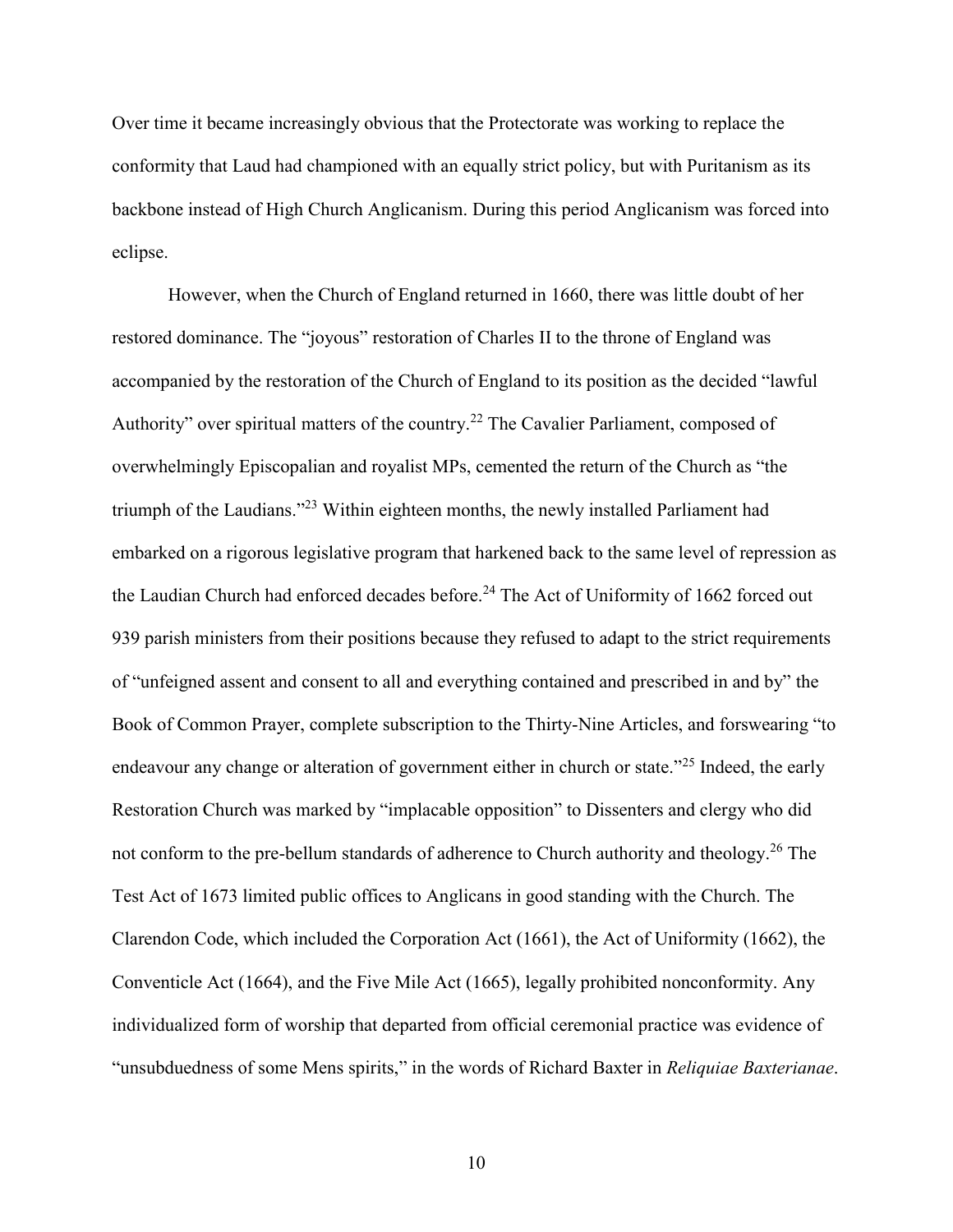$27$  Just as under Laud, individualism was again considered an extreme danger because uniformity safeguarded the political safety of the nation. Peace resulted from the "universall agreement of the Publique Worshipp of Almighty God."<sup>28</sup> For this reason, Parliament sought to enforce Anglicanism in the legislative body through the power of the Test Act. MPs were required to receive the sacrament as prescribed by the Church of England or lose their seats.<sup>29</sup>

In addition to its religious prerogative, the Church also took a staunch position on hereditary monarchy as the only kind of government sanctioned by nature and by God, who "did always govern His own people by monarchy only," making Charles II "the father of the people." Stressing the importance of undisputed divine right and obedience to kingly authority, churchmen informed their congregants that "the bond of subjects… unto his sacred majesty is inviolable" and that the pre-civil war image of a king with "liberty without restraint" was the leadership they sought as they memorialized the atrocity of Charles I's execution. All the king's actions were legitimate. Should the king behave as a tyrant, the people were instructed to repent sins to God that might have provoked Him to punish them with such misrule.<sup>30</sup>

The Cavalier Parliament was the active agent of the Church of England, ready to respond severely against religious sedition and reestablish "the Laudian notion of divine right monarchy." Members of the episcopacy from the 1640s who had survived the Cromwellian era came back to reclaim their seats.<sup>31</sup> From the outside looking in, there was little doubt that the Restoration returned devotion to the Church as much as devotion to the monarch. The Anglican Church, it largely appeared, was back as if it had never left.

But this assertion must be qualified. Although there is extensive literature that frames the Restoration Church as a return to the status, stability, and a "bulwark against sectarianism," there were definite signs that the Church was not as uniformly reactionary as it appeared.<sup>32</sup> John Spurr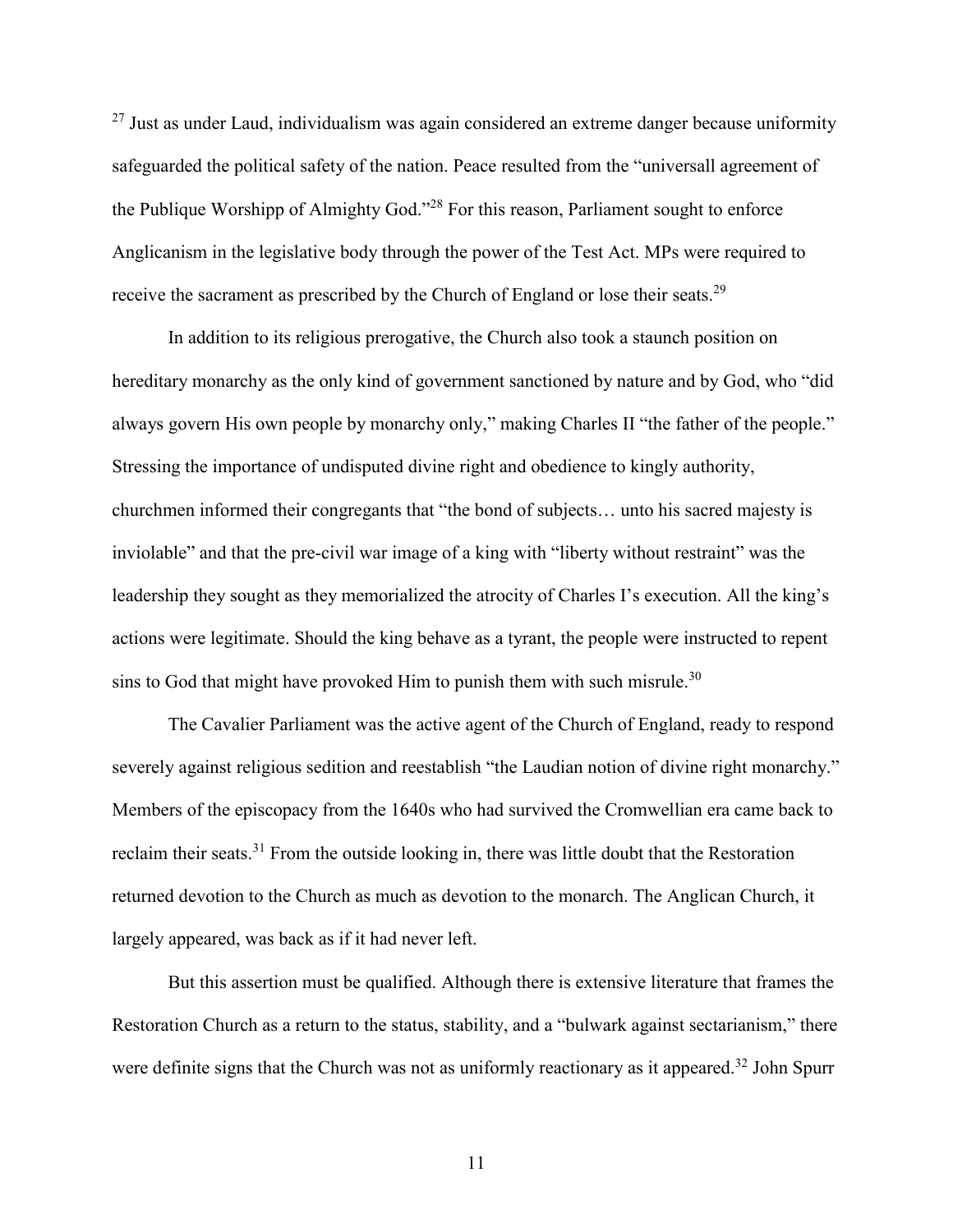wrote that the heavy hand that prosecuted nonconformers "cannot be taken at face value as evidence of a *religious* commitment." Enforced religious uniformity relied on the power of the state in the form of legislative action, rather than on the religious authority of Anglican leaders.<sup>33</sup> There may have been a political commitment to uniformity on the part of the Cavalier Parliament (as many of the gentry MPs had an material interest in the tithes of the Church), but religious uniformity was another question.<sup>34</sup> The "belligerent confidence" of the restored church disintegrated into an "anxious and defensive mood" towards the end of the 1660s. Moreover, enforcement of the Test Act and Clarendon Code depended on the disposition of local Justices of the Peace and magistrates. No measure was as effective as it needed to be, as demonstrated by the continued need to add to the Clarendon Code over a period of four years.<sup>35</sup> Not everyone saw the purpose in "arbitrary and inflexible" rules.<sup>36</sup> One conforming bishop wrote that he saw "no reason" to change his beliefs to conform to the Act of Uniformity, and "notwithstanding [their] persistence in Presbyterian worship," a number of preachers were permitted to keep their positions in the diocese of Chester.<sup>37</sup> Others conformed to keep their jobs even though they found nothing in their church that was "sinful or contrary to God's word."<sup>38</sup> The clergy had mixed responses to their Church's conservative backlash against nonconformists. Many neither entirely agreed with the harsh policies nor actively protested them. They simply continued in their capacities, serving the Church of England, but they certainly did not contribute to the picture of the Restoration Church as an institution committed to tyranny over religious liberty. The movement of the Church from a position firmly opposed to religious freedom to one of toleration would be driven by the Latitudinarians, a particular subgroup among those clergymen who harbored ambiguous feelings towards the repressive policy of the Church.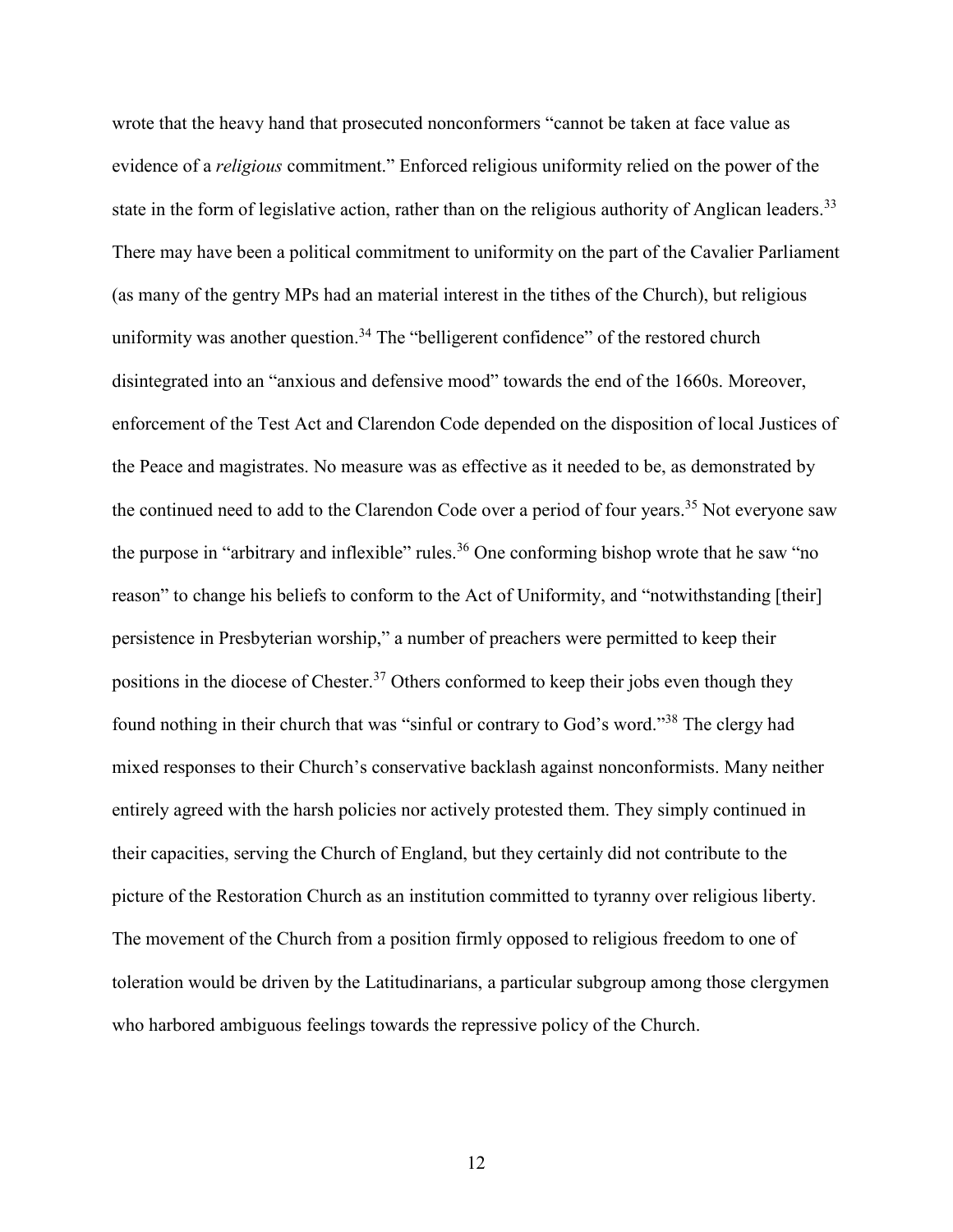Although there were Laudian holdovers in episcopal positions, they were dwindling in number and did not produce as many works or as popular works as those of newly appointed bishops. As these old bishops aged (in 1658 their average age was 73), their visibility and capacity in carrying out the High Church legacy waned, which made it necessary to rely on statues and personal conviction of clergymen in the provinces to enforce strict religious code.<sup>39</sup> By the late 1680s all that was left of the Laudian legacy was a class of "dispirited clergy."<sup>40</sup>

There were certainly active central church figures like Archbishop Sheldon, who mobilized writers to defend uniformity and disparage Dissent in a series of pamphlets, but it is worth pointing out that the need for such polemics only highlights that the Church was in a defensive state against nonconformists.<sup>41</sup> This defense was also weaker around the edges. The Anglican Cavalier Parliament actively pursued nonconformity, but it depended on Sheldon and his allies in London directing its actions. In the outskirts of the country, the gentry was more relaxed about actively prosecuting violators of the Test Act and the Clarendon Code.<sup>42</sup> For example, clergyman Jon Chandler, despite having only received Presbyterian ordination and employing only "partial use of liturgical worship," was allowed to retain his incumbency. Some vicars who were removed from office continued to occupy the pulpit or were allowed to minister in hospitals and prisons.<sup>43</sup> The High churchmen often had to request lay magistracy to enforce the Clarendon Code in their localities, as Sheldon had to do by petitioning the governor of Dover Castle to apply the Five Mile Act against "a factious Nonconformist minister."<sup>44</sup> Indeed, it was a wonder to Bishop Nicholson of Gloucester in 1666 that there were many "impudent conventicles in every part" of the country and a number who "openly appear[ed] at them."<sup>45</sup> Apparently, the zeal for punishment of nonconformers insisted upon by the top of the church's hierarchy did not motivate local authorities.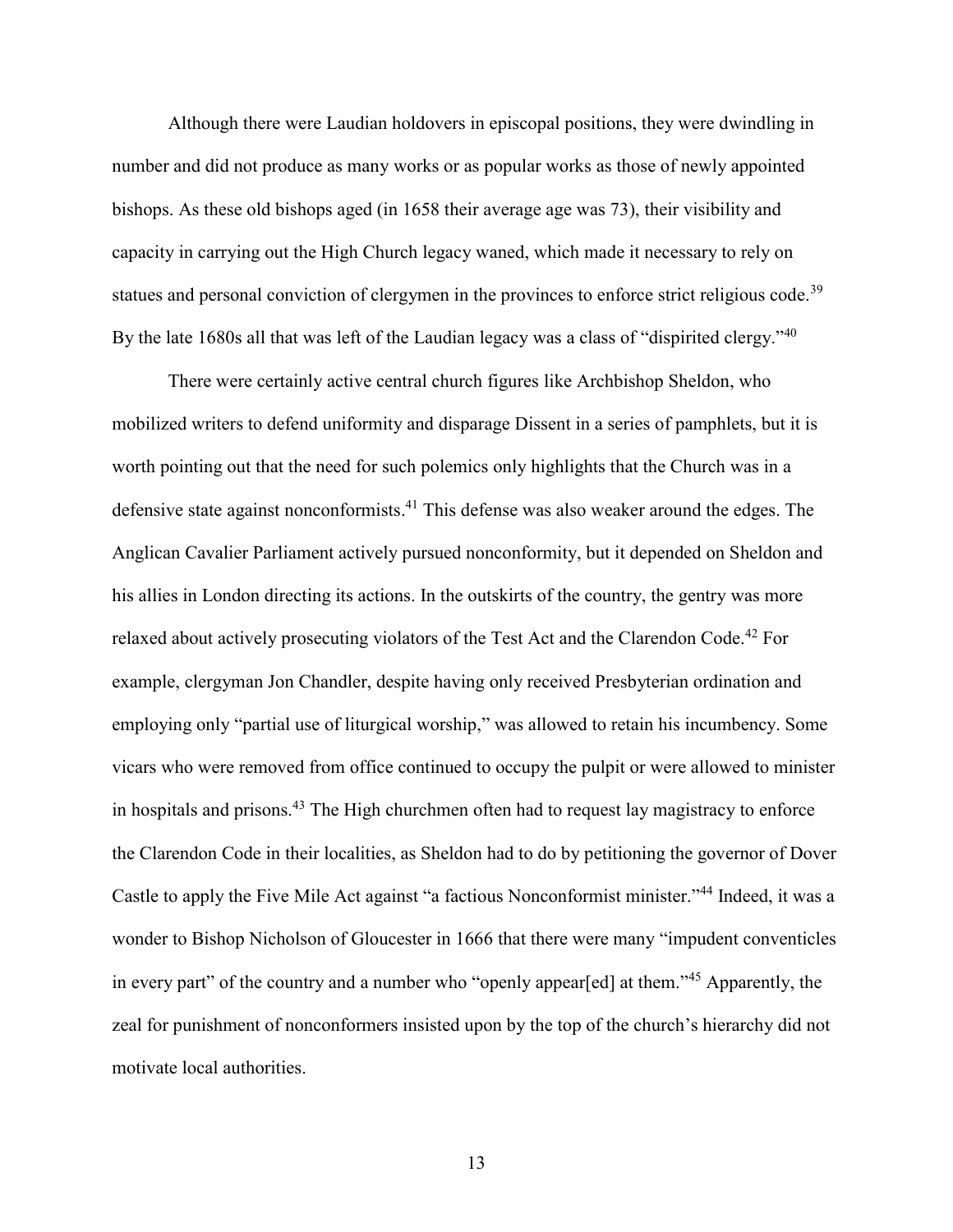In total the overall character of the Anglican ecclesiastical body following the Restoration was complex. The Church had the power to enforce uniformity through official legislation due to the royal inclination of the Cavalier Parliament, but this power was hardly a material reality as the 1660s progressed and enthusiasm for vicious prosecution faded. Anglicanism officially adopted a strict return to the Laudian tradition and many clergymen supported it because opposing it was not worth jeopardizing their position. However, the unity of the Restoration church and the authority of its policies were at best a "façade" and a "public face."<sup>46</sup> Nowhere was this façade more evident than in Cambridge University. Located in a rural town far from the influence of the central Church, this intellectual pressure cooker began producing Anglican clerics who rivaled the Oxford theological tradition of the 1650s and increasingly influenced church doctrine in the following decades. The Latitudinarians "neither constituted a theological school or a movement" according to Gary De Krey, but their beliefs clearly rejected the official beliefs of the Anglican Church.<sup>47</sup> J.I. Cope described them as "the central force in the movement toward toleration which came from within the Restoration Church of England."<sup>48</sup> Moderation, they insisted, should characterize the Church's relationship with nonconformers.<sup>49</sup>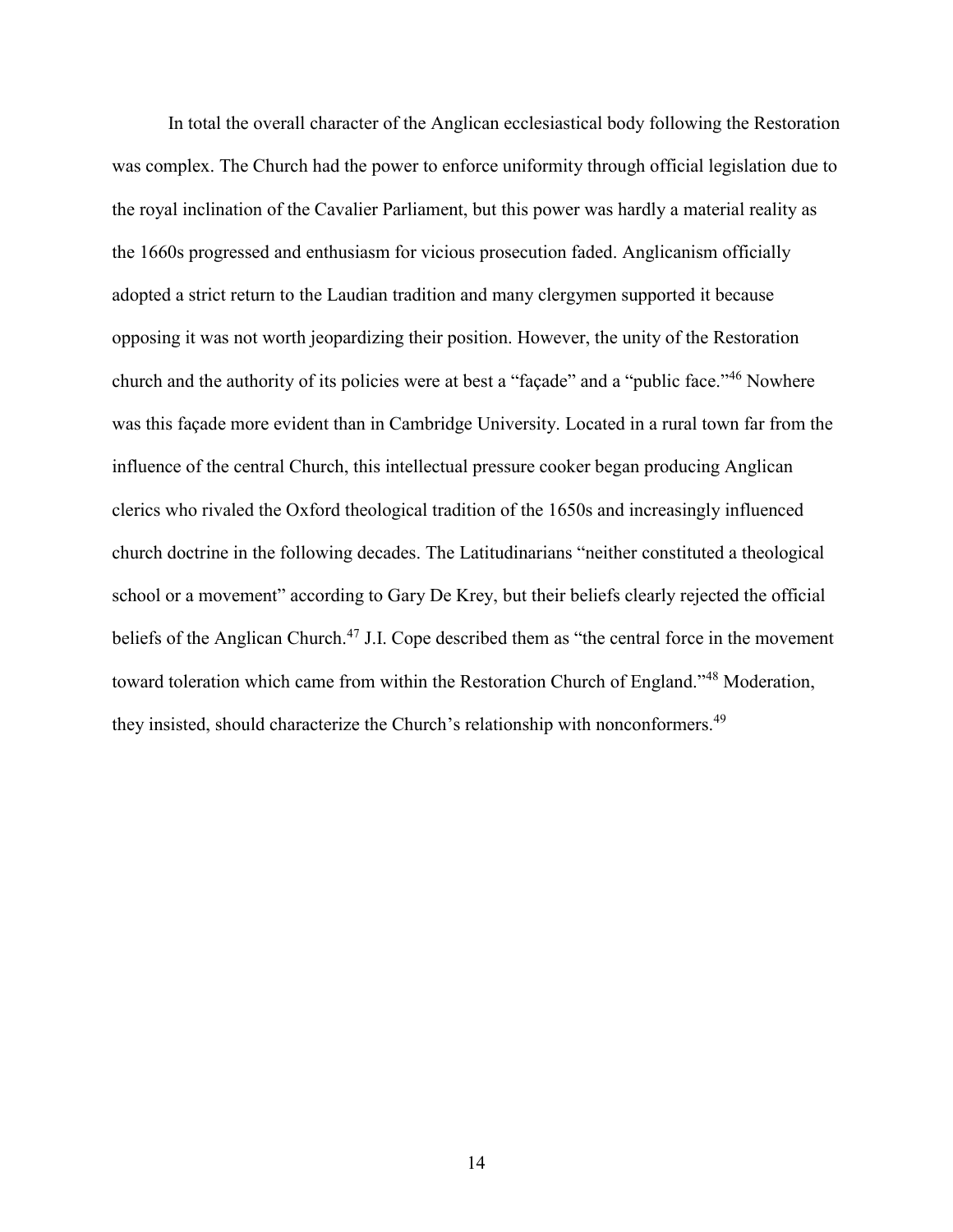#### Part III: The Latitudinarians

The previous section provides the context from which the Latitudinarian tradition developed; this one more fully explains who they were and what they believed. Most scholars have noted that the Latitudinarians formed a minority voice during the 1660s and 1670s that seems as obscure in the historical records today as it did to their own Anglican colleagues. They started as an insignificant group of young ministers whose unorthodox preaching aroused the inquiry of some critics, but their overall devotion to the Church of England precluded any accusation that they were out of line with the Act of Conformity. In no way did they think of themselves as revolutionary. In fact, the term "Latitudinarian" might be one more often employed by historians than any one of the men themselves. They were not Dissenters, but they did not want to prosecute Dissenters either. Their polemical critics used the word "Latitude-men" against them because of their broad understanding of salvation and their failure to reject nonconforming theology as a legitimate means to salvation.

One pertinent issue to the historiography about these clerics is how to place them in a position relative to the Church of England as a whole. To what degree were they aligned, or perceived to be aligned, with the Church? The question is complicated because the Latitudinarians did not define a codified theology or attempt to create a sect of the Church, nor did they constitute a formal membership. They formed an informal circle of clerical colleagues that exchanged ideas, but they made no effort to actively announce themselves as protesters of Church policies. Rather, because they were firmly embedded within the Church's episcopacy none would label themselves Dissenters—exactly who they were and what they thought sometimes confused their contemporaries. Robert Grove, the Bishop of Chichester wrote in 1676 that there had "been a great deal of talk of late years about a certain sort of Men which they call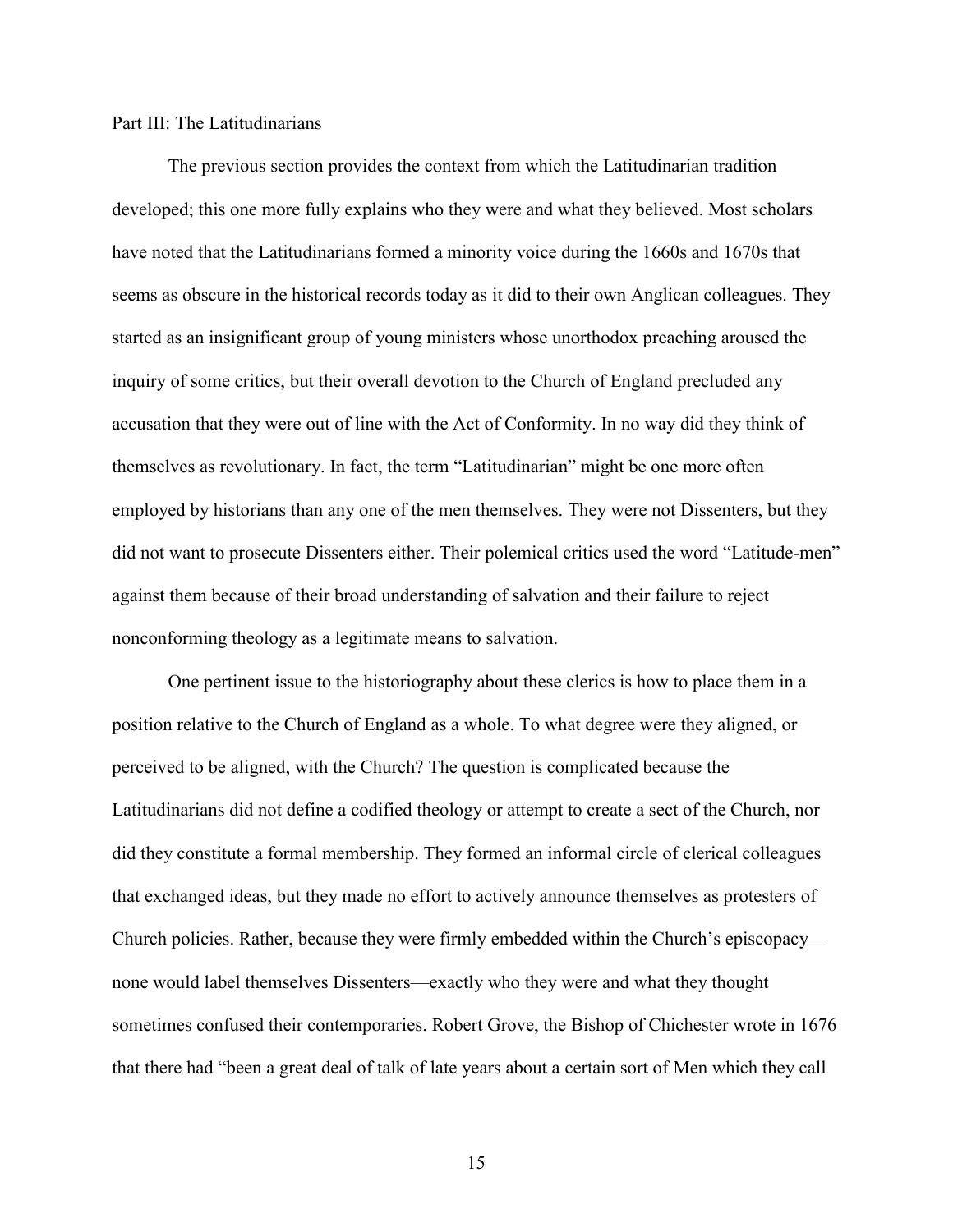Latitudinarians" but that despite "all the noise," he "could never yet learn who they are, or what they hold, or where they dwell."<sup>50</sup> Ideologically the Latitudinarians had ideas that contrasted with those prescribed by the High Church leaders of the Restoration, but structurally they fit within the Church leadership with relative similarity to their orthodox peers.

This section treats the development and importance of Latitudinarian writing in influencing Anglican theology. We know that this minority class of clergy existed because their opponents wrote about them with both curiosity and disgust. We know that they distinguished themselves from Anglican theology because their sermons departed from the theme of scathing intolerance that marked the Church teaching on Dissent. Instead, their literature demonstrates that they brought to the Church new ideas that infused theology with rationality, scientific inquiry, and an amenableness to individual styles of worship.

The Latitudinarians' relative obscurity in the 1660s and 1670s is both understandable and important. Unlike the Dissenters, they made no attempt to leave the Church to make a grandiose statement about the injustice of religious repression. That they were "distinguished" churchmen who remained in ministerial positions throughout the Restoration Church and were elevated to high bishopric positions after the Revolution was crucial to their influence in the Church.<sup>51</sup> During the days of the Anglican witch hunts in the 1660s, they did not trigger the alarm of higher-ups in the Church (the exception being Tillotson, who only conformed after the passage of the Act of Uniformity).<sup>52</sup> They conformed themselves and "loved the constitution of the Church, and the liturgy, and could well live under them."<sup>53</sup> In spite of their devotion to the Church, however, "they did not think it unlawful to live under another form." This belief put them at odds with the Anglican Church's repugnance of nonconformity. Between 1660 and 1688 their influence grew for a number of reasons, including the replacement of the Laudian holdovers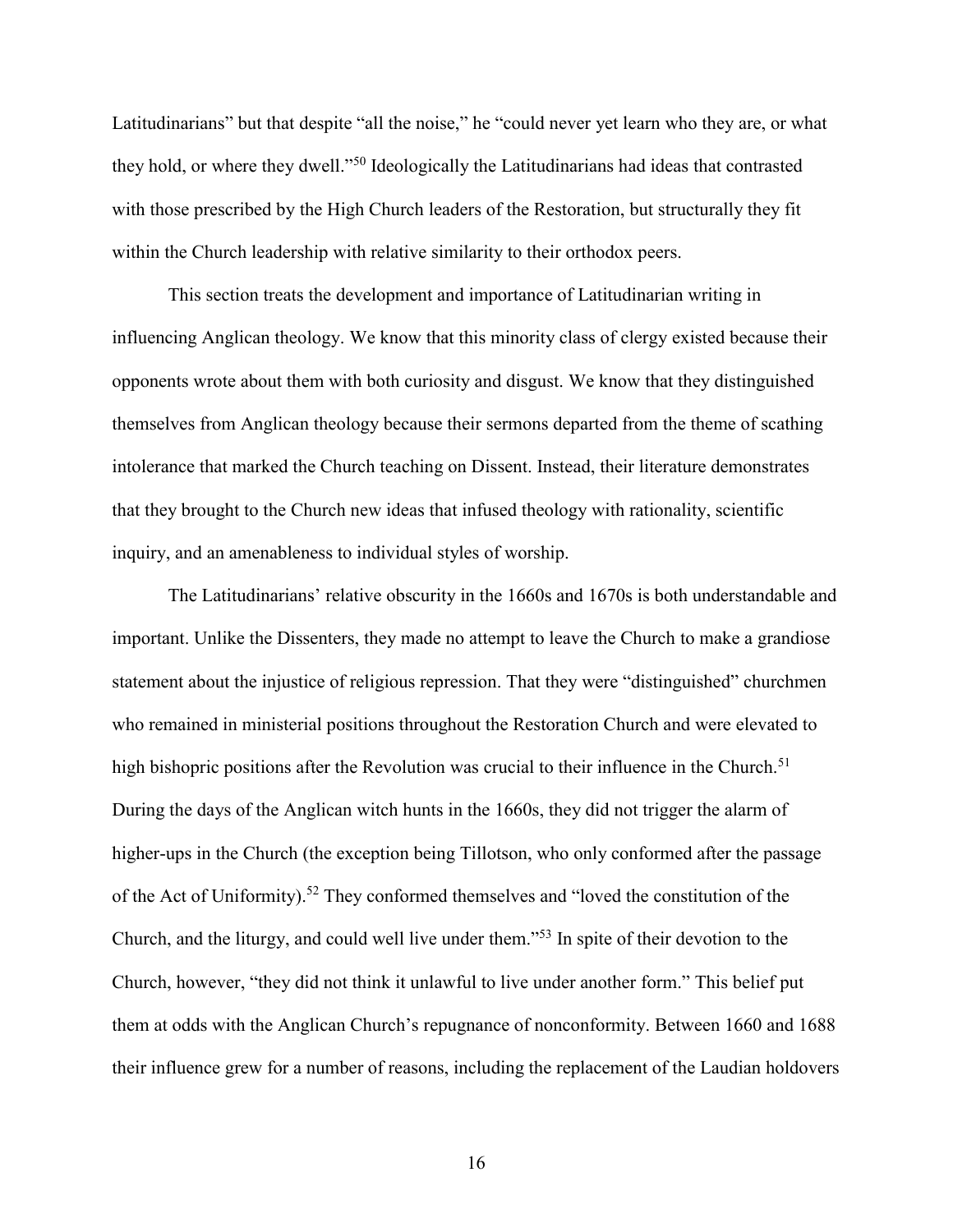with younger, more liberal fellows, the dissolution of the iron bond between High Church Anglicans (both in the Church and in Parliament) and Charles II, and the growing number of dissenting branches that pleaded for toleration from the Church of England.<sup>54</sup> Eventually John Tillotson would manage to "emerge as an acclaimed Anglican preacher, and, eventually to succeed Sancroft as primate" in the seat of the Archbishop of Canterbury.<sup>55</sup> It was precisely because Latitudinarian ideals were attached to respectable names in the existing clerical class that they *internally* revolutionized the direction of the Church of England. Furthermore, these ideas were pertinent beyond the sphere of religious policy and cultivated concepts of early English liberalism from within a religious context.

In the *History of His Own Time*, Gilbert Burnet provided a list of men whom he considered to be Latitudinarians in the sense that they had "resolutions never to go in to severe methods on the account of religion."<sup>56</sup> This description of laissez-faire attitudes against what High Church Anglicans would call the "ruin" of the church meant that the name "Latitudinarian" was almost exclusively derogatory.<sup>57</sup> Burnet noted himself, John Wilkins, John Tillotson, Edward Stillingfleet, Simon Patrick, Thomas Tenison, and William Lloyd as the "moderate episcopal men" that built the core of Latitudinarian philosophy.<sup>58</sup> They shared some common characteristics that distinguished them from the ideal Episcopalian churchman. They were unique in their allegiance to scientific objectivism, probably derived from their ties to the Cambridge Platonists. They were largely "younger Brethren" (at the time of the Restoration, their average age was less than twenty-seven) from Dissenting or Presbyterian families, meaning they had little experience with the Laudian Church. Based on their shared Low Church family backgrounds they were probably raised in environments hostile to High Church influence. Finally, their age also necessarily informed their life experiences, which in turn influenced their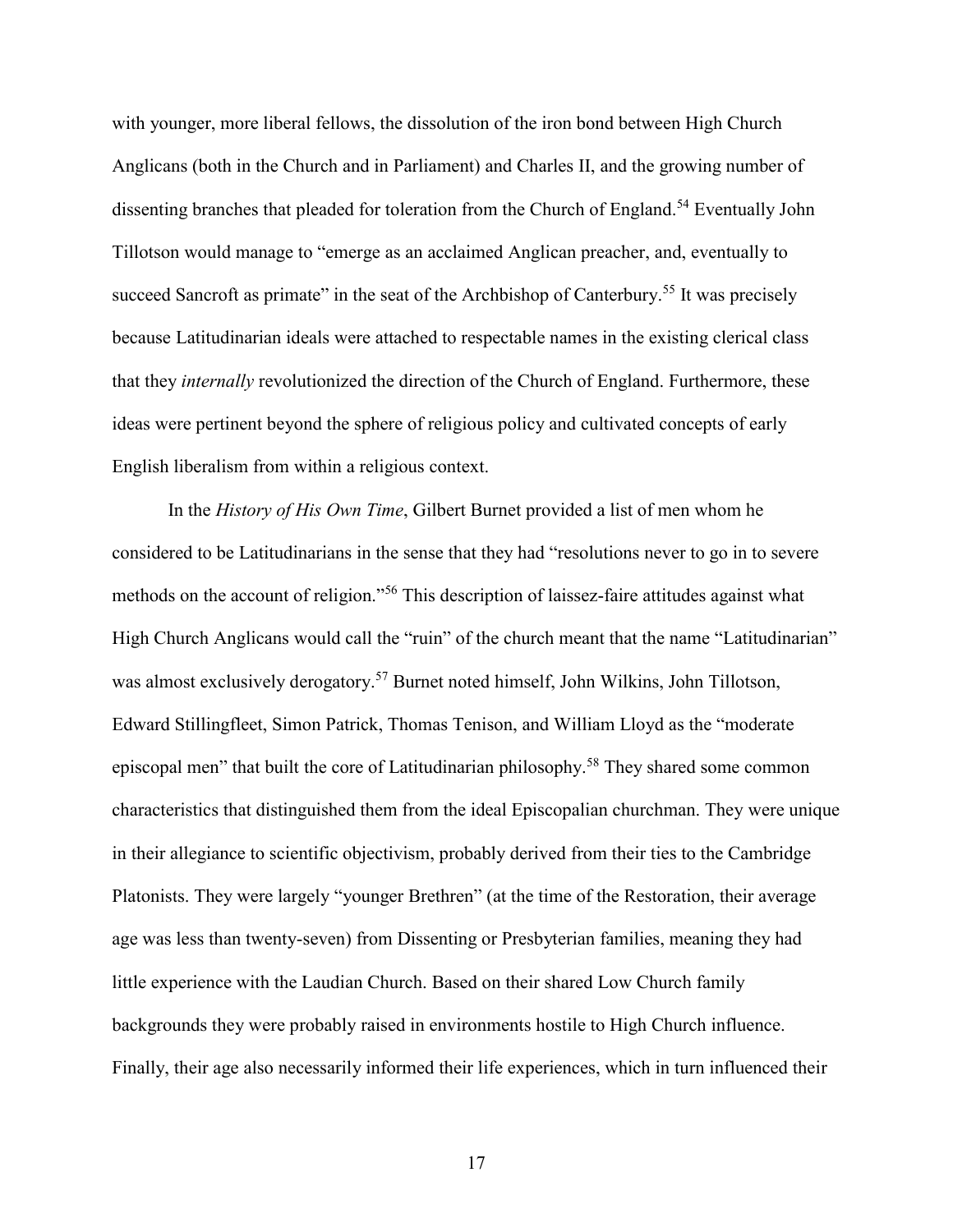philosophy. They were educated and formed their foundational religious beliefs while witnessing "a period of religious strife unparalleled in English history."<sup>59</sup>

Ironically, the intolerance of the Cromwellian state played a role in the development of religious tolerance in the minds of these young clergymen. Just as the bloody toil of the Thirty Years War led to the granting of religious liberty in the Peace of Westphalia after its combatants "grasped the essential futility of putting the beliefs of the mind to the judgement of the sword," so too would the devastation that the church-state relationship caused during the Interregnum influence Latitudinarian thought. Having personally experienced the Anglican Church and her bishops being forced into hiding because of religious intolerance, the Latitudinarians maintained that peace, civil stability, and toleration were worth far more than the repression of Dissenters by law.<sup>60</sup> To them, religious uniformity did not warrant curbing liberty. As products of a "new intellectual climate," these clerics wanted to put down the arms of religious battles that had plagued the nation since the reign of Elizabeth.<sup>61</sup> Their sentiments were reinforced by communication and friendship among themselves; their familial circles exposed them intimately to Dissenters. Wilkins was a student of a moderate Dissenter with Baptist tendencies. Tillotson was a student of a Puritan at Cambridge and his father-in-law was a Congregationalist. Both Fowler's brother and father were ministers who were removed from their positions during the 1660s because of their Presbyterian ordination. Tillotson had a "close and long friendship" with Wilkins. Burnet describes Lloyd as having been "formed by" Wilkins; the latter told Burnet about Lloyd that he had "the most learning in ready cash of any he knew." Burnet, the youngest of the Latitudinarians he described in the *History* (he was only seventeen in 1660), remarked on the impression the older tolerant members of the Church made on him: as a young cleric Burnet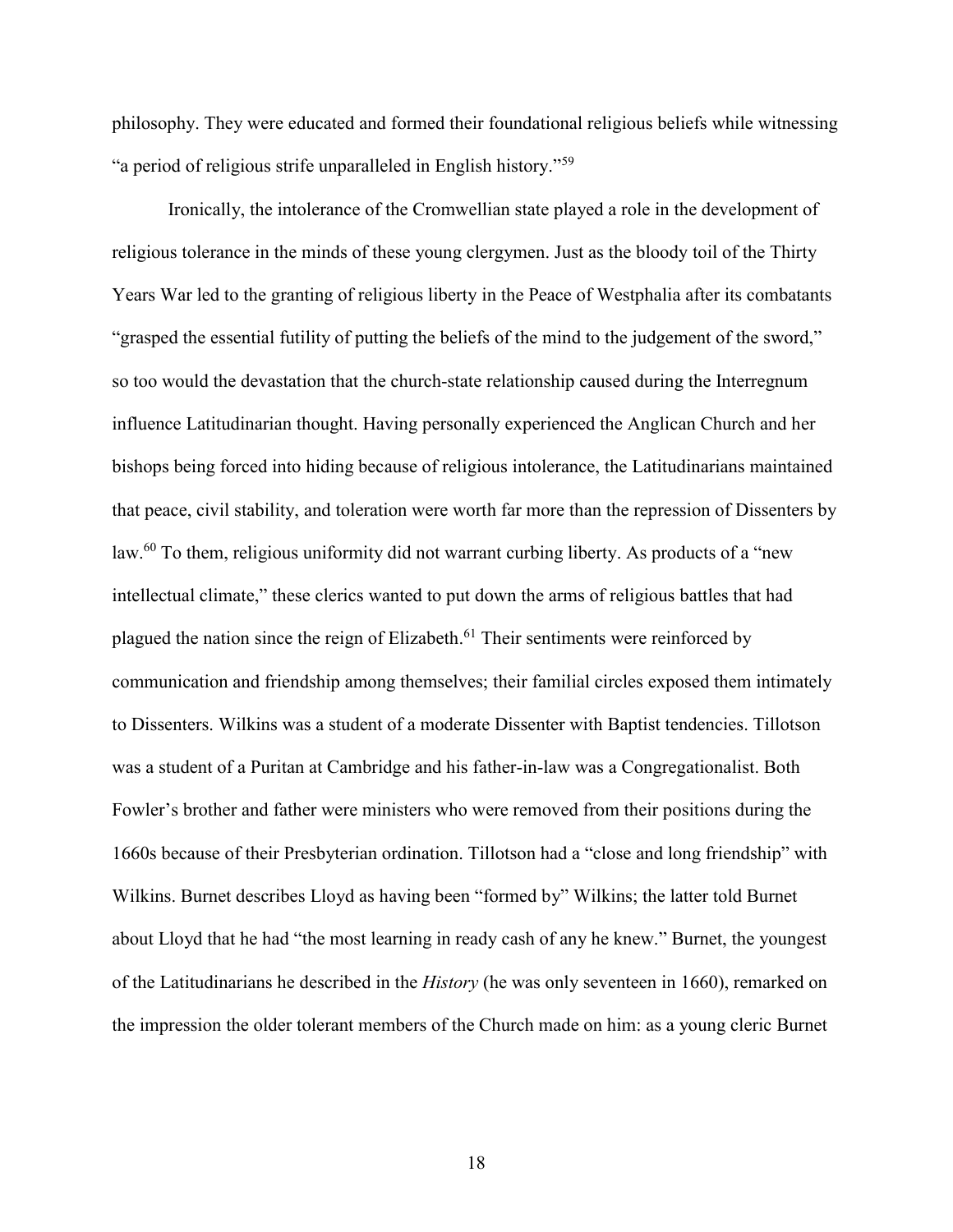"grew well acquainted with Tillotson and Stillingfleet" and "Whitscot and Wilkins were very free with me, and I easily went into the notions of the Latitudinarians."<sup>62</sup>

Having established the social circle of these academics and the background from which the "latitude-men" were developing their ideas, an examination of their written work shows the direction these men believed the Church should take. It is important to remember that this writing came from completely within the folds of Anglicanism, but it was influenced by the events the Latitudinarians had lived through, the people they communicated with, and the education they received. They wrote in large part as a reaction against the consequential policies they saw the Church pursue against Dissenters. While they were certainly not the exponents of the dominant religious thought in the Church (after all, they were religious clerics trained in a rural university far from the center of political-religious life in London), their ideas about reason and then toleration and government echoed in the material events leading up to the Glorious Revolution. It is not difficult to see the seeds of liberal thought as having been first planted in the writings of Latitudinarians. Their introduction of novel religious beliefs to the Anglican tradition had far reaching political ramifications.

## I. The Latitudinarians on Reason

Chief among the characteristics that categorically distinguished the Latitudinarian clergy from their classical Anglican peers was their emphasis on reason and empirical analysis. Their critics in contempt degraded them as "proselytes of the authority of Human Reason" who "[esteemed] reason in matters of religion," and "[made] reason an interpreter of Scripture."<sup>63</sup> These apparent insults were not far from the truth and the Latitudinarians were not afraid to admit it. In fact, Margaret Jacob wrote their "basic convictions" could be summarized as the belief that "rational argumentation and not faith is the final arbiter of Christian belief and dogma;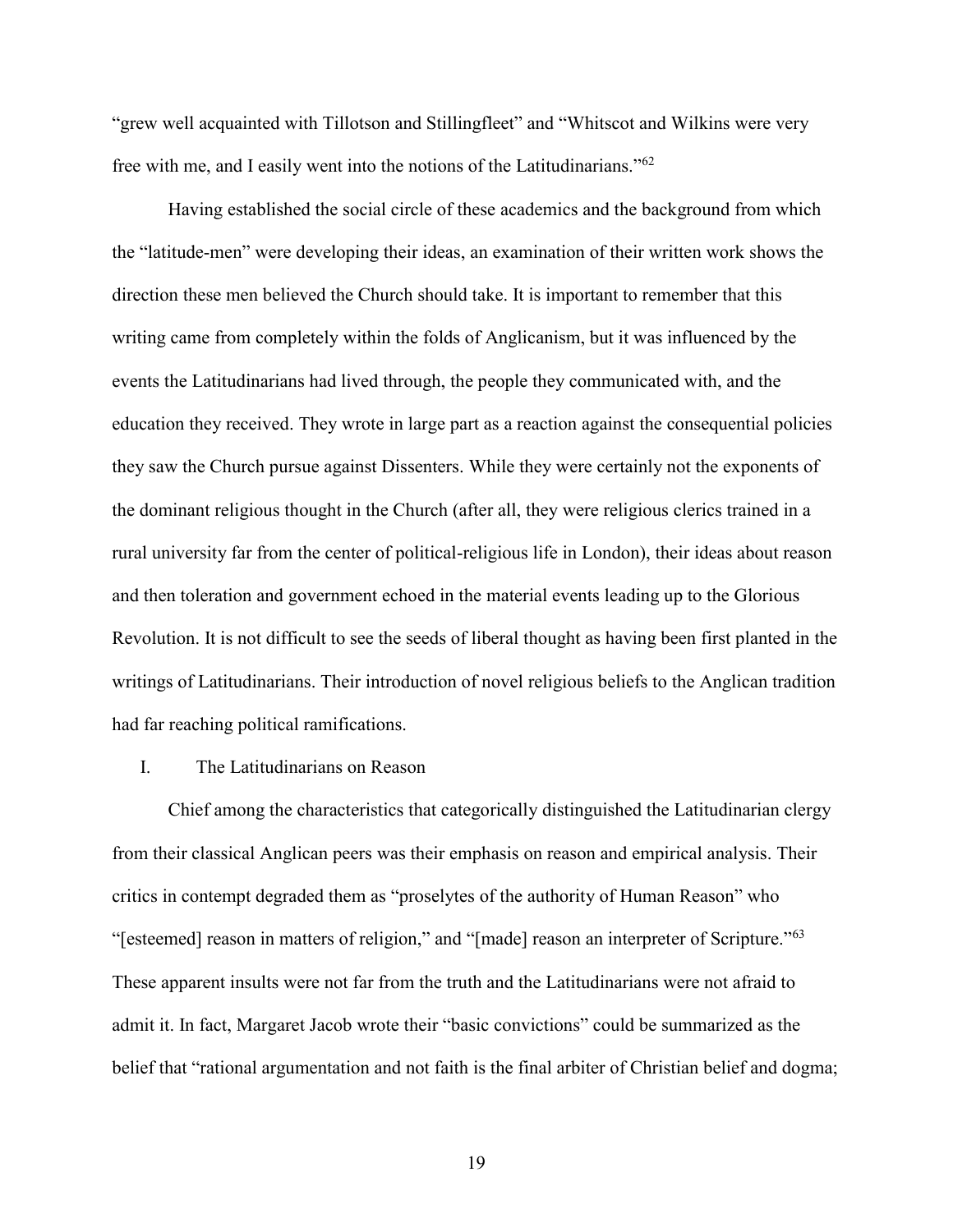scientific knowledge and natural philosophy are the most reliable means of explaining creation."<sup>64</sup> Theology was as much a scientific inquiry into the work of God as it was a set of practices. God's favor would be revealed, and His power embodied, in the form of the human mind. Latitudinarians emphasized the rationality of God's human creation. In stark contrast to the Laudian prayers exhorting God's divine guidance, the Latitudinarians took the position that God had provided humans with intellect for a purpose, and that purpose was inquiry into religious truth with reason, an endeavor that undoubtedly required an open mind. Indeed, Thomas Sprat asserted in 1667 that "the universal disposition of this age is bent upon a rational religion" and the Latitudinarians were the greatest exponents of this statement in the seventeenth century.<sup>65</sup> The implications of such a theological disposition towards individual discovery were evident: instead of a top-down approach to moral rectitude, if God and godliness were entities readily discoverable by all humans, the breakdown of the institutional barriers between man and God that enforced religious dogma was justified.

Rational religion meant natural religion in the eyes of these clergy, and since natural qualities were ones that could be perceived by anyone, the Latitudinarian outlook on spirituality was decidedly more focused on the role of the individual in giving meaning to his faith. Tillotson wrote that "all reasonings about Divine relations must necessarily be governed by principles of natural religion… that is, by those apprehensions which men naturally have of the divine perfections, and by the clear notions of good and evil which are imprinted upon our natures." Note that Tillotson's view emphasized that morality should be universally agreed upon, not arbitrarily decided, because morality is a stamp which is natural to each human being. Moral principles were "common notions" instead of ones that were enforced by a clerical hierarchy.<sup>66</sup> A superior position in the Church hierarchy could not supersede individual inquiry into rightness.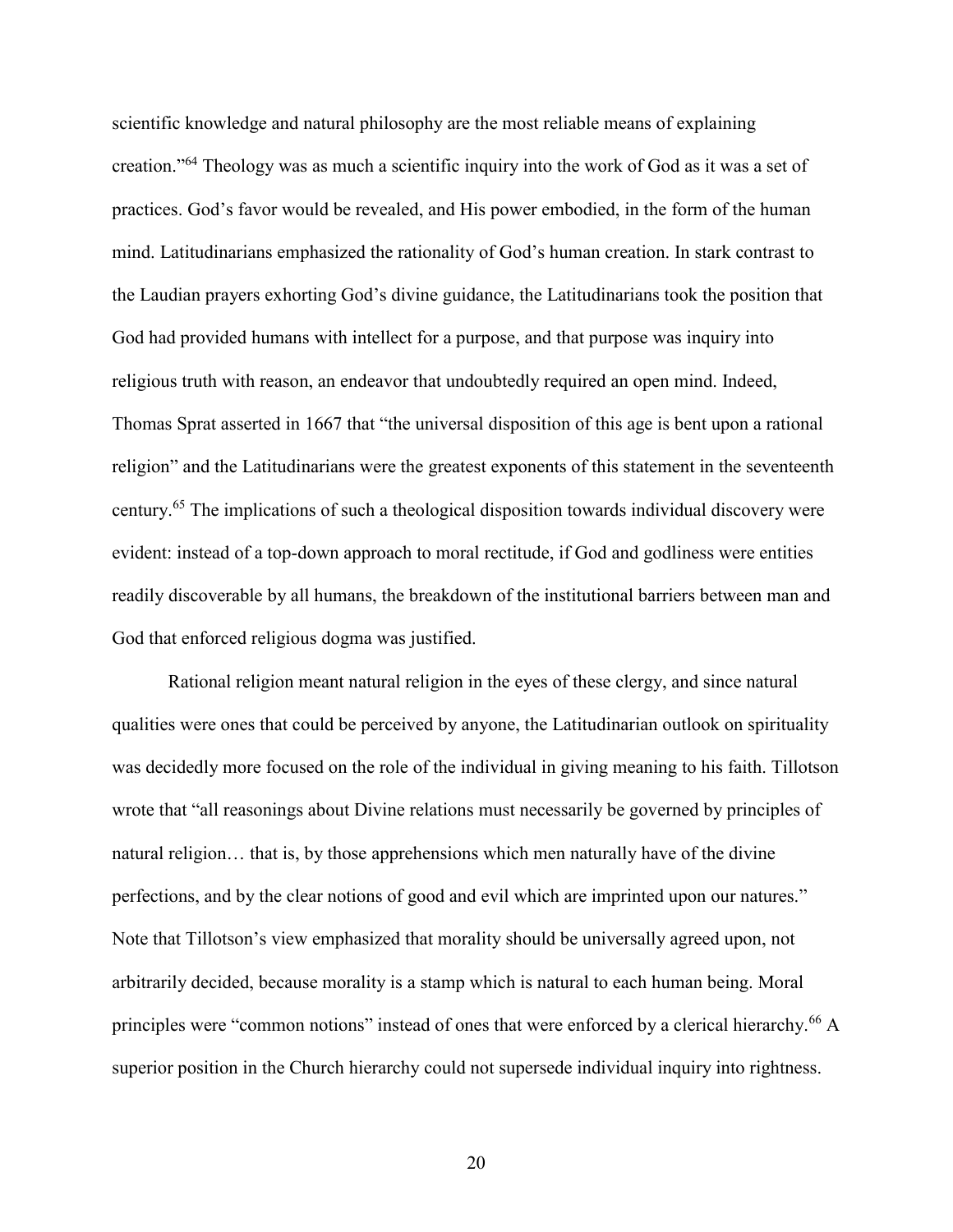Indeed, the emphasis on individual discovery through exercise of human reason was evident in another one of Tillotson's sermons, in which he exhorted that

God hath given us Understandings, to try and examine things, and the light of his Word to direct us in this tryal; and if we will judge rashly and suffer our selves to be hurried by Prejudice or Passion, *the Errours of our Judgement*  become the *Faults of our Lives.* For God expects from us that we should weigh and consider what we do; and when he hath afforded us light enough to discern betwist *Good* and *Evil.* 67

It was up to the person to exercise the "understanding" that God gave them, instead of relying on clerical staff for all matters of spirituality. In contrast, Laud had previously written that faith was an act where individuals were called to "yield full approbation to that whereof it sees not full proof." For Laud, the Church had a distinct role in interpreting the word of God in matters where proof of the individual's interpretation did not exist.<sup>68</sup> Both Tillotson's sermon here and similar works placed a great emphasis on the capacity for humans to explore religion. Embedded in his discussion on the value of discovery that came from humans' inner consciousness working with outward senses, Wilkins wrote that the five senses were "the first and highest kind of evidence of which human nature is capable."

The universality of human reason also allowed one mind to check another. In contrast to "physical certainty" which could be verified by the sense and "mathematical certainty" which could be verified by the human faculties, "moral certainty," according to Wilkins, was "less simple."<sup>69</sup> If humans were equally capable of exercising their endowed gifts to discover God, there was hardly any reason for a single person—ordained or not—to claim complete religious rectitude. That moral certainty was "not as great as mathematical and physical" was clear to Stillingfleet too. Moreover, there was danger in allowing one to impose his own religious beliefs on others, as it could be employed maliciously. "Interest," cautioned Joseph Glanvill, could lead men to assert an understanding of reason that brought "their consciences to their profession." In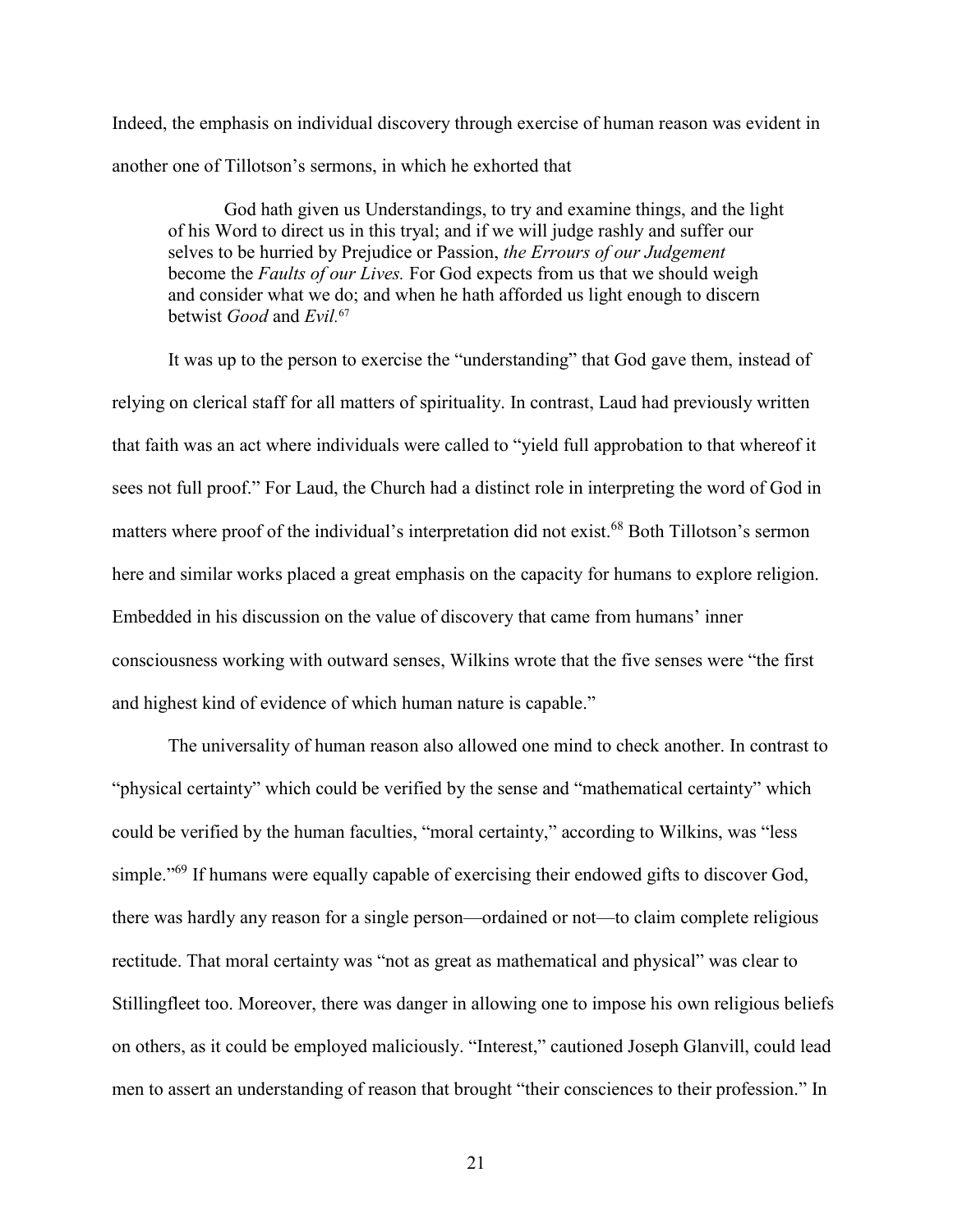other words, a person could use a particular religious interpretation for personal gain.<sup>70</sup> Glanvill, though not a named Latitudinarian of Burnet's work, was a cleric who contributed to Latitudinarianism through literature that explained the power and limits of human inquiry. A member of the Royal Society, his writing took as a foremost concern with impropriety of using the heavy hand of authority to enforce religious principles that relied on "scant and limited" proof. For the same reason that humans were each uniquely capable of discovery, he cautioned against arrogant confidence in matters of "uncertainty" in *The Vanity of Dogmatizing* (1661). The overestimation of the certainty of one's beliefs was usually a sign of placing undue and misinformed trust in religion, construed as "over-fond reverence to antiquity and authority" because of a reliance on "will and passions." Dogmatizing about the uncertain in religion, whether it be an opinion or a probability, caused unnecessary quarrels and was in sum "the greatest enemy to what is certain."<sup>71</sup>

Overall, the Latitudinarian confession that "Faith itself, is an Act of Reason" is evidence that their intellectual epistemology influenced their religious one.<sup>72</sup> Rigid insistence on a single set of religious opinion was not justified for two reasons. For one, it was wrong because the individual was called by God and equipped by God to use his natural faculties to explore religious truth for himself. It was not only a possibility but one of the "great Duties of Religion, which God mainly requires of us" to "be true to ourselves" and "obey the Dictates of our Minds." The Latitudinarians placed their faith in the mind, not in external counsel. Religion was something God intended for humans to explore for themselves because "[Jesus] did not place Religion (as some have done since) in… profound Mysteries and fine Speculations, but in the plain and honest Practice of the solid and substantial Virtues of a good life," attainable by all who sought it out.<sup>73</sup> God was the embodiment of perfect truth, so humans, being His creation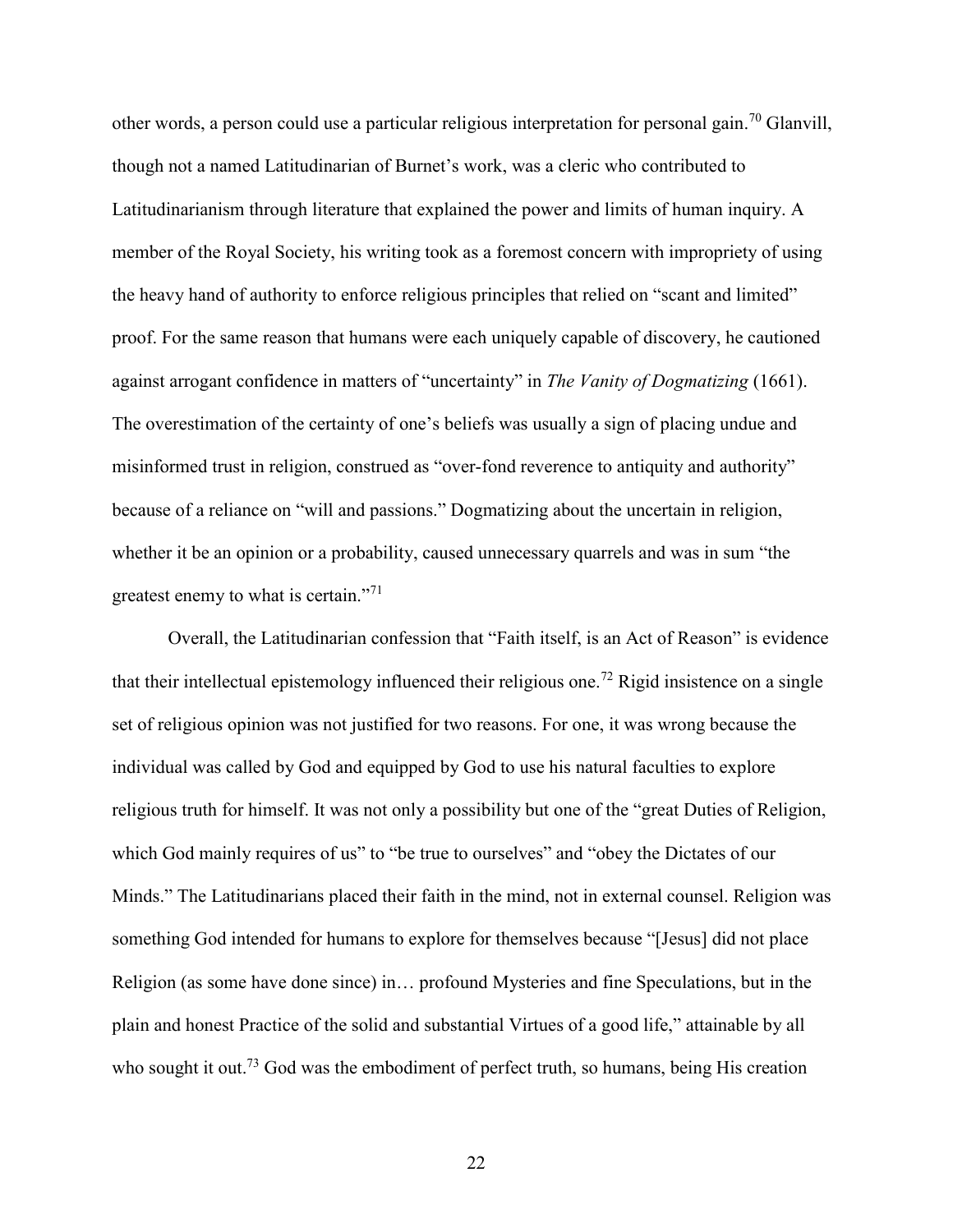made in truth, could "be assured that the frame of our understanding is not a cheat, but that our faculties are true."<sup>74</sup> Second, there were limitations to any individual's understanding of God's holy word. The pride that accompanied a definite assertion of understanding was ungodly and was the cause of ungodly sectarianism. Wilkins stressed that the greatest quality of truth was its agreeableness. The truth was the truth because one did not dictate it to all others.<sup>75</sup> By this logic, there was little justification in holding a particular religious interpretation as certain truth if it could not be verified or agreed upon by all. The Bible set down few fundamentals of the faith according to Fowler. Beyond that, it was "sufficient for any man's salvation, that he assent to the truth of the Holy Scriptures" and "carefully endeavor to understand their true meaning, so far as concerns his own duty, and to order his life accordingly."<sup>76</sup>

#### II. The Latitudinarians on the Christian Faith

Rationality and reason not only affected the Latitudinarians' personal beliefs, they also affected the Latitudinarian outlook on the proper relationship between believers, specifically between the Church and nonconformers. Obviously, their philosophy on the nature of this relationship drew largely on their understanding of the importance of reasoning and its universal applicability. Benjamin Whichcote, a Cambridge Platonist and one of the intellectual forerunners of the Latitudinarians, wrote the following about how faith related to the believer:

"I receive the truth of the Christian religion, in way of illumination, affection, and choice: I myself am taken with it, as understanding it and knowing it; I retain it, as a welcome guest; *it is not forced into me, but I let it in* (emphasis added)."<sup>77</sup>

It was precisely this understanding that religion was something chosen by the individual that inspired the Latitudinarians to refrain from policies that unduly enforced religious doctrine on nonconformers. Burnet asserted that although men may have different interpretations of the same thing, prosecuting one for a different revelation of God's word was immoral. He illustrated his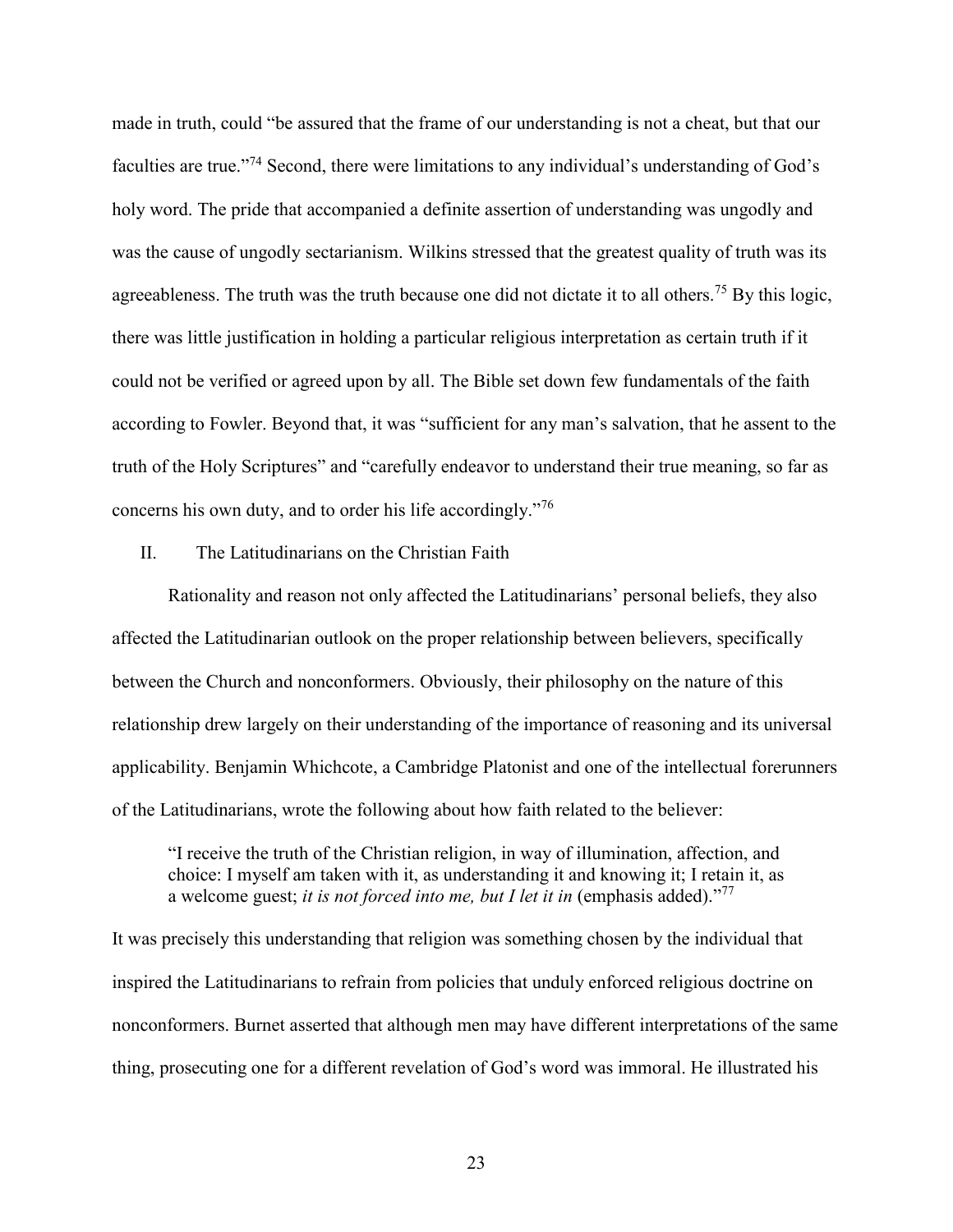point by arguing that while "we are sure that a thing cannot be one and three in the same respect" since "our reason assures us of this and we do and must believe it," he found that as Christians "we must believe upon the authority of God revealing it that the same thing is both *one* and *three*."<sup>78</sup> Put simply, diversity of religious thought was not a product of right and wrong dogma, but rather a product of God revealing the same thing differently to different people. Fowler pleaded that the Church should "not magisterially impose upon one another, and be so charitable as to believe well of Dissenters from us that live good lives."<sup>79</sup> Christianity was not about the specific use of communion tables or the prescribed reading of liturgy, both of which, if found out of order, could be grounds for dismissal from bishopric services. Tillotson believed that "the less the Communion of the Church was clogg'd with disputable Opinions, or Practices, the World would be Happier, Consciences the freer, the Church the Quieter."<sup>80</sup> To the bishop and many of his colleagues, this peace was the ultimate calling of the Church. Godliness was found less in the "swellings of style" that defined the High Church and more in the substance of Christian character.<sup>81</sup> Some scholars go so far as to argue the Latitudinarians believed that all religions could lead to salvation, but I am skeptical of this since it is almost undisputed within the all branches of Christianity, except the Unitarian, that the Christian God alone saves.<sup>82</sup>

In any case, there was a definite transition in the locus of the Christian calling: while Laudianism was concerned with the outward appearance of Anglicanism, which included the "beautifying and adoring of all English churches" and a service that displayed the glory of the Church's spiritual leaders in sacrilegious awe, the Latitudinarians were partial to the Low Church understanding of Christian duty. <sup>83</sup> They were much less ritualistic and, for them a relationship with God was just as much horizontal, pertaining to love between members of the Church, as it was vertical, pertaining to obedience to God. Obedience to God was first and foremost defined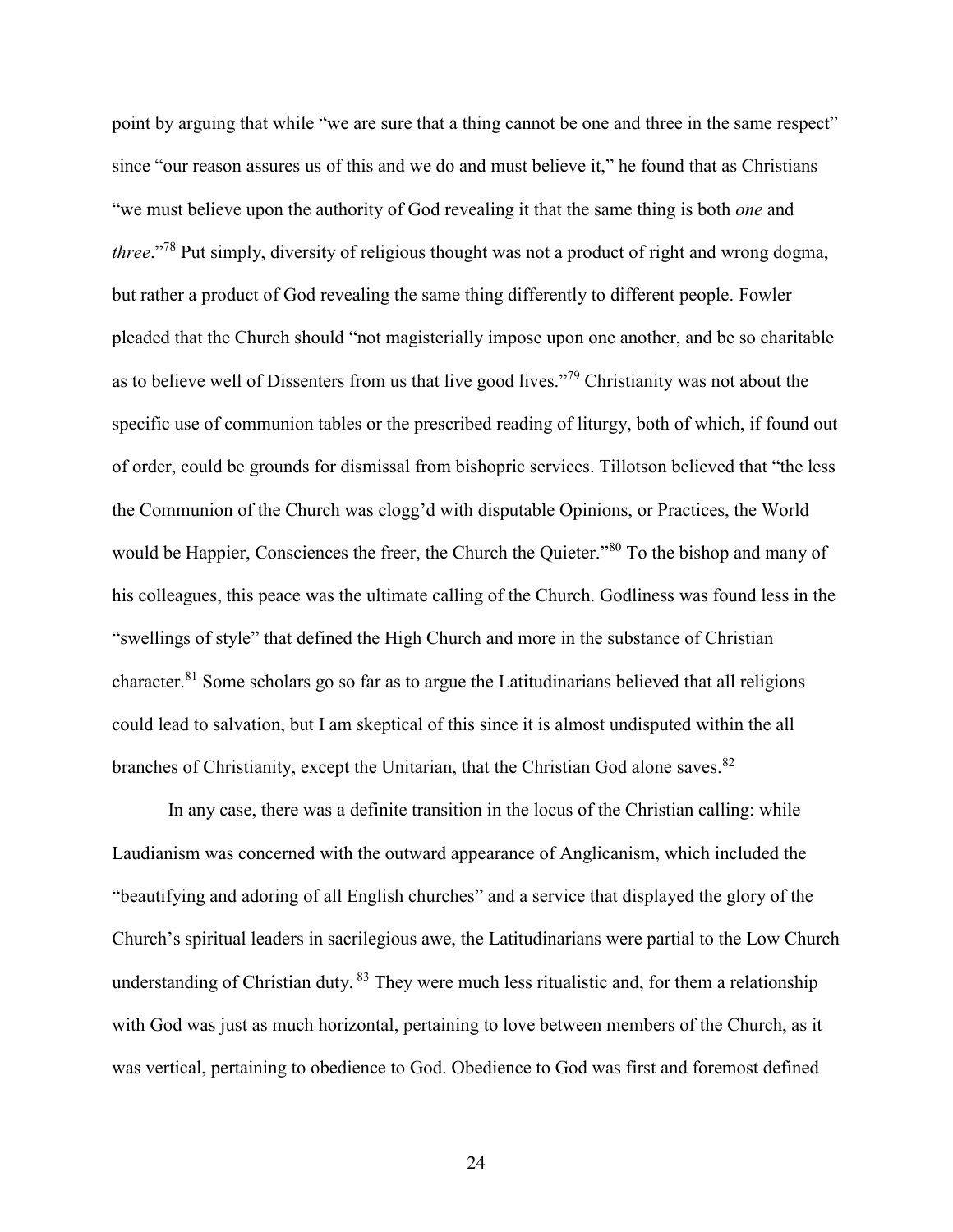by maintaining "virtuous and charitable action" and "justice and charity towards men," Tillotson preached, not excluding those who disagreed with the Church.<sup>84</sup> Maintaining good interpersonal relationships was central to the Latitudinarian understanding of the good Christian life, in contrast to the High Church Anglican understanding that "goodness" came from a conformity to standards. Tillotson wrote that he "had much rather persuade any one to be a good man than to be of any party or denomination of Christians whatsoever."<sup>85</sup>

The Latitudinarian emphasis on peace and harmony within the body of believers is particularly noteworthy because it grew organically from within the clerical class instead of from nonconformers. This emphasis was defined in response to the question of how the Church should maintain the relationship with nonconforming branches. Burnet believed that the Anglican faith called the clergy to hate infighting caused by "party or sect" and instead called them to mimic Christ in all their interactions with others, "loving one another, as he loved them."<sup>86</sup> This belief translated into a call for reasonable dealings with the nonconformers—comprehension when it was possible and toleration when it was not. Wilkins offered a four part plan describing the Church's ideal relationship with nonconformists in the *Reliquiae Baxterianae*. The plan avoided "[bringing] in any doctrine contrary of that which is established" but also ensured "peace" for the nonconformers "as shall be thought most expedient" for them.<sup>87</sup> In this way, the Latitudinarian policy on nonconformity was a vastly different reaction from the one the Cavalier Parliament used to support the Restoration Church. It turned on a different understanding of the central tenets of Christianity. For the Latitudinarians, the works of a good Christian and his ability to extend love and justice to his brothers in Christ was necessary for salvation. Little to no emphasis was put on the necessity of an outward appearance of orthodoxy. To High Church Anglicans however, this appearance was a non-negotiable requirement to be properly considered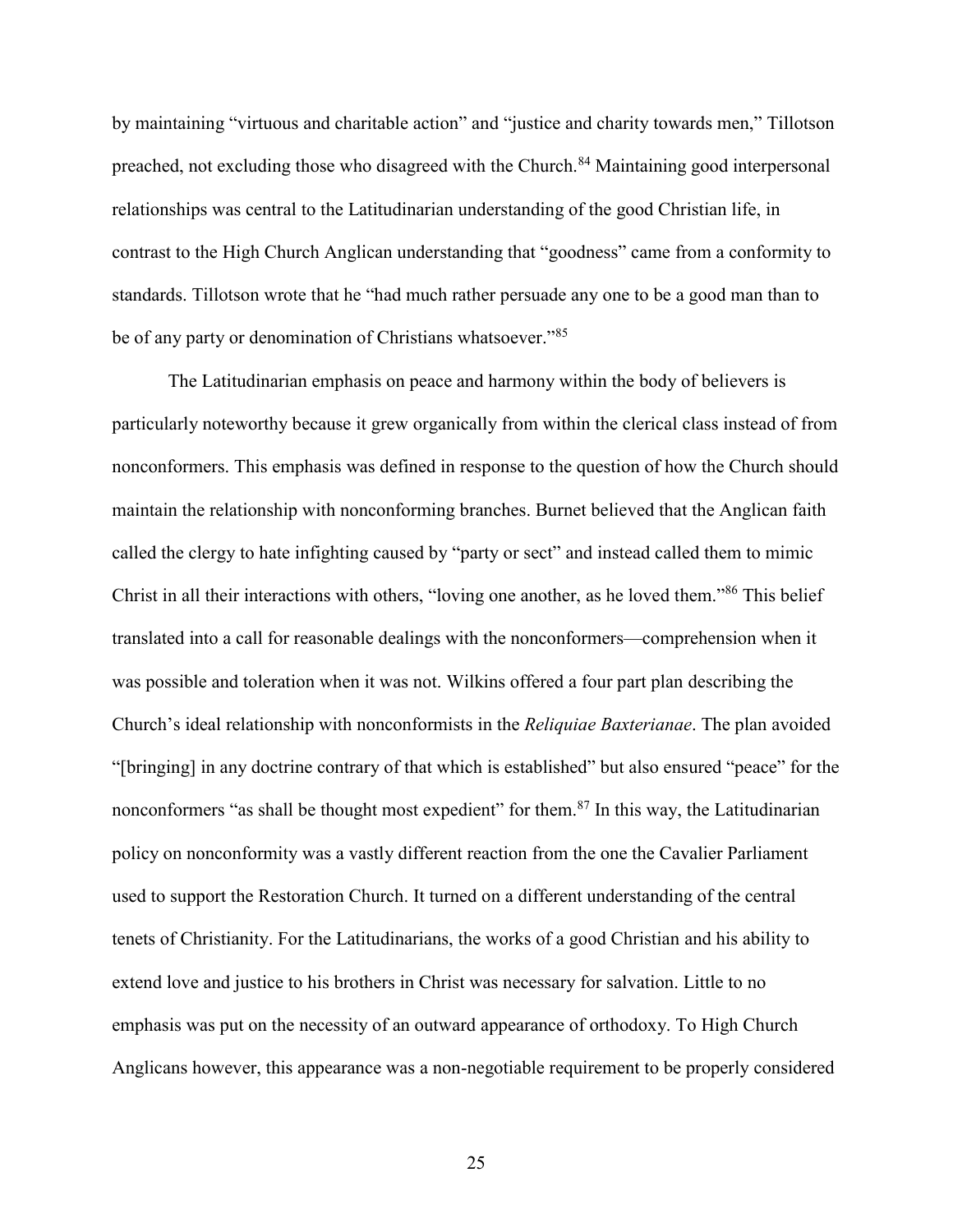a member of the Church. Deviations were heretical and anathema to salvation. Working from these two different theological starting points on the nature of salvation, the core of the Christian faith, it is clear why the Latitudinarians disagreed with the official Church stance on nonconformity. The importance of salvation stemming from peace-making could not be reconciled with harsh repression of diversity of religious thought. Toleration would not be reality under the Restoration Church, but the ideas the Latitudinarians espoused would flower in the Toleration Act of 1688.

#### III. The Latitudinarians on Governmental Power

What makes the study of Latitudinarians most intriguing is how their theology influenced their idea of normative government power and its boundaries. The "great fissures" that divided the Restoration Church clergy would strongly influence the Revolution of 1688 and early liberal thought on the role of political power. Indeed many of the Latitudinarian clergy were either involved in the clandestine mission to authorize the entrance of William and Mary to claim the throne or they were involved in the *ex post facto* justification of the change of rulers.<sup>88</sup> To bolster their position, they used religious doctrine to justify their political beliefs. There are strong reasons to believe that the political discourse often attributed to John Locke's *Second Treatise on Civil Government*—in opposition to divine right and in favor of the liberal notion of rulers whose power was intended for the good of the people—sprang from the work of Anglican Latitudinarians in addition to secular philosophy.

Without a doubt, a number of Latitudinarians were active in the political transformation of England in 1688, but they did not base their support for the revolution solely on differences in religious beliefs. This fact is important because it demonstrates that unlike Cromwell and the Puritan Long Parliament, the discussion of revolutionary politics that took place within the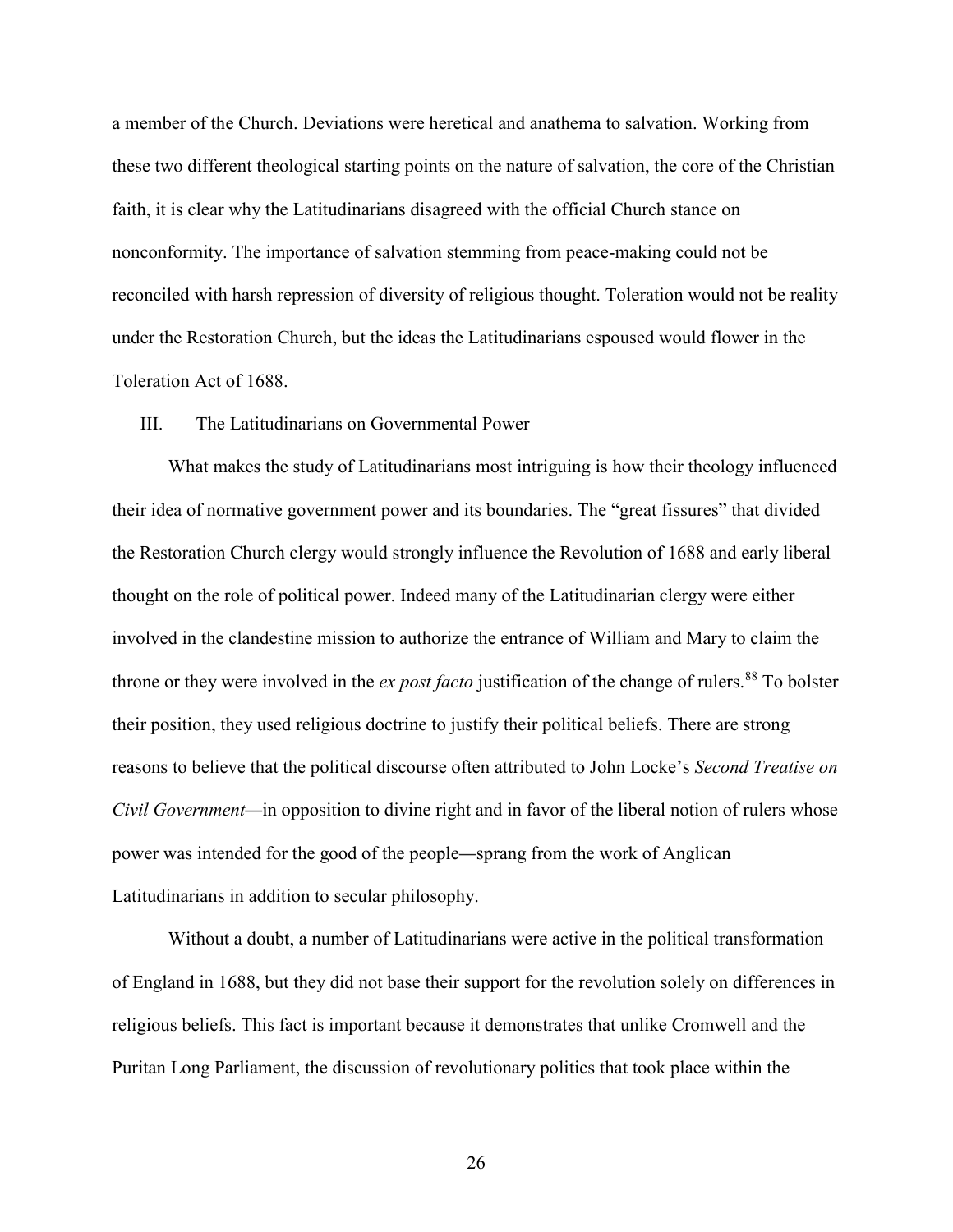Anglican Church was not intended to replace one spiritual tyranny with another. In other words, the 1688 revolution was not hypocritical like the one half a century earlier had been. The Protectorate ostensibly stood for freedom of religion, but it only resulted in changing the prescribed national religion from High Church Anglicanism to Low Church Puritanism. The new order, like the old one, strictly enforced a particular understanding of religion. Unlike Cromwell, the Latitudinarian justification for the revolution was not in the name of a specific religion, but freedom of religion. Burnet wrote pamphlets fervently denouncing James II, translated William's *Declaration of Reasons* justifying his intervention in England, and even prayed that the Lord would put the Prince of Orange and his wife "on the throne." Even he was inclined to preach "against the lawfulness of subjects rising against the sovereign on account of religion."<sup>89</sup> The Latitudinarians thus distinguished themselves from the philosophy of Cromwell because they stood for a right to freedom of religion.

For Burnet and his colleagues, the only justification for overthrowing the monarch was political. The underlying principles of their justification can be viewed as challenges not only to the rule of James II, but to all monarchal governments that exercised rule that was not aligned to the good of the people. Their writing clearly questioned the authority of earthly rulers to reign with unchecked and arbitrary power. For example, when Burnet wrote that kings "were exalted for the good of their fellow creatures, in order to raise them to the truest sublimity," he was pointing to an end and purpose of government. He goes on to extrapolate that the consequences for failing to reach that end affirms boundaries to monarchical rule exist. Burnet explained that

religion has laws on its side, in a legal government, where the king's prerogative is shut up within such limits, then as the right of professing that religion *comes to be one of the civil liberties*, so the king by breaking through all the limits of law, assumes an authority which he has not, and by consequence he may be withstood.<sup>90</sup>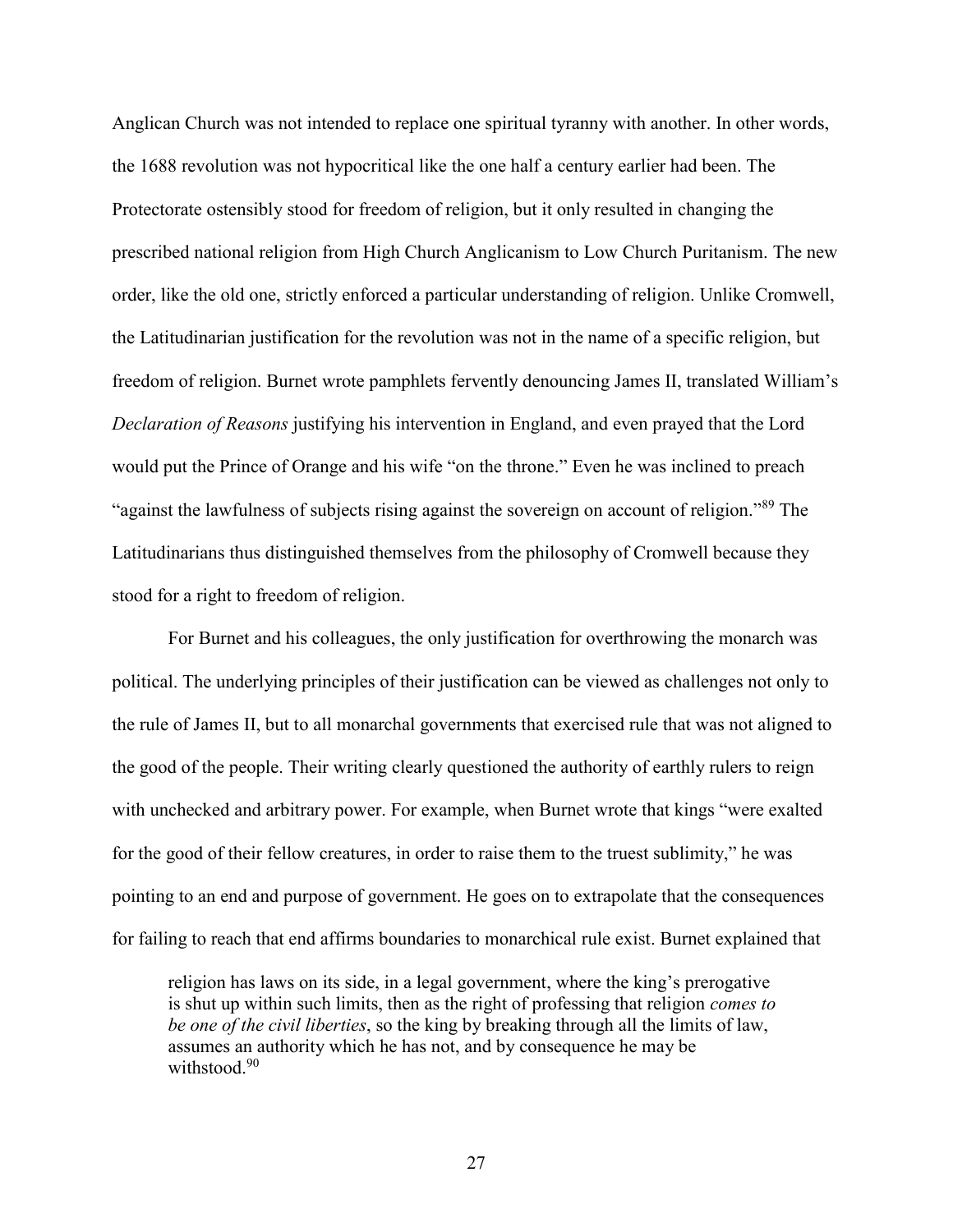The avant garde character of the terminology is striking. With clear reference to the "civil liberty" of the "right of professing religion," Burnet explains that it is fully appropriate to resist monarchs if they infringe on the political freedom of individuals. Fowler's writing directly applies this concept to the case of James II. If James II could have been satisfied letting "his people enjoy their religion and laws," instead of letting himself be swayed by the Catholic view of divine power impressed upon him by the Jesuits and Louis XIV, he "might have reigned happily."<sup>91</sup> The Stuart monarchy flourished on stability that came from power, a concept that did not sit well at all with the Latitudinarians. Fowler denounced the king as far from being the benign head of the church. For him, it was "not only lawful but a duty to prevent the dangerous growth of such a monarchy which designs to suppress religion and civil liberties."<sup>92</sup> Stillingfleet asserted that king's flagrant use of power against the "common good" warranted his deposal.<sup>93</sup> Fowler added contract theory to the common good and found that "no oath can bind any longer than the obligation thereof is consistent and reconcilable with the *salus populi*, the welfare of the people which is the sole end of all government."<sup>94</sup> There was a defined purpose in a monarch's role and it hinged on the interest of the people. Tillotson was sure that James II could justifiably be overthrown for this reason, as his actions represented a "terrible and imminent danger which threatened our religion and laws."<sup>95</sup>

What these incredible passages tell us is that the Latitudinarian thinkers were political writers as well as religious ones, and at the center of their political writing were the topics that we almost exclusively associate with the rapid advancement of political philosophy outside the church during the late seventeenth and early eighteenth centuries. Here is evidence that conversations on limited government, the purpose of government being to serve the people, and the concept of justified rebellion were all taking place inside church walls. Latitudinarians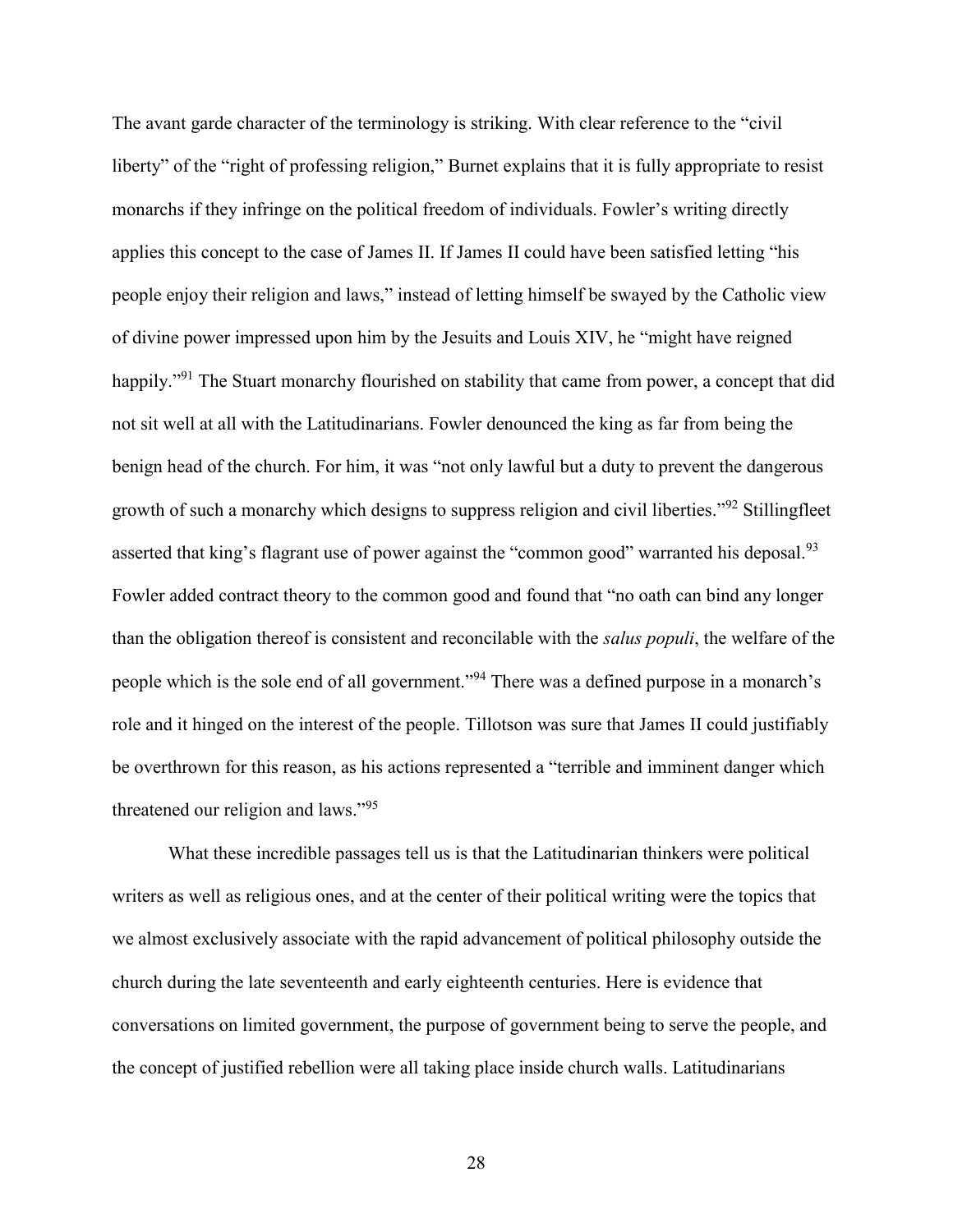applied their distinct religious outlook to the contemplation of events around them. If God was a God of "Good will to us" as human beings, and kings were called to mimic God, then the legitimation of power came from the discrete actions of a king for the benefit of the people, not from a conception of total and unquestioned authoritarianism.<sup>96</sup> The implication was the repudiation of the doctrine of divine right.<sup>97</sup> Divine right was a roadblock to the justification of the ousting of James II, but if the contingency of a king's rule came from his actions on earth instead of ordination from heaven, then the end of his rule could also be justified by behavior on earth. Stillingfleet specifically addressed the Nonjurors—bishops who refused to take an oath to William and Mary because they still felt bound by their sworn oath to James II—when he wrote that their obligation to the previous king was dissolved "on account of the public good" and because there was a "superior obligation" for the clergymen to serve the men around them above that to serve the king.<sup>98</sup> Since there was no Scriptural foundation that proved the existence of divine right of kings, there was little reason to cling to it when it opposed the goodness of the community.

Burnet's written defense of the contract theory of government, the *Enquiry into the Measure of Submission to the Supreme Authority* (1688), was the most extensive disquisition on the topic and anticipated many of Locke's arguments in the *Second Treatise*. Burnet's work was published eighteen months before Locke's. It was intended to be pro-William propaganda in the weeks before the invasion. In it he articulated that, in the defense of "religion, lives, and liberty," it was "lawful and necessary" for subjects to replace their government. If there was a right to property, which in England there certainly was, then there was a corollary "right to preserve it… against invasions." Only by contractual agreement did men entrust the protection of rights to a supreme authority. A king undermining that agreement was the "[subversion of] the whole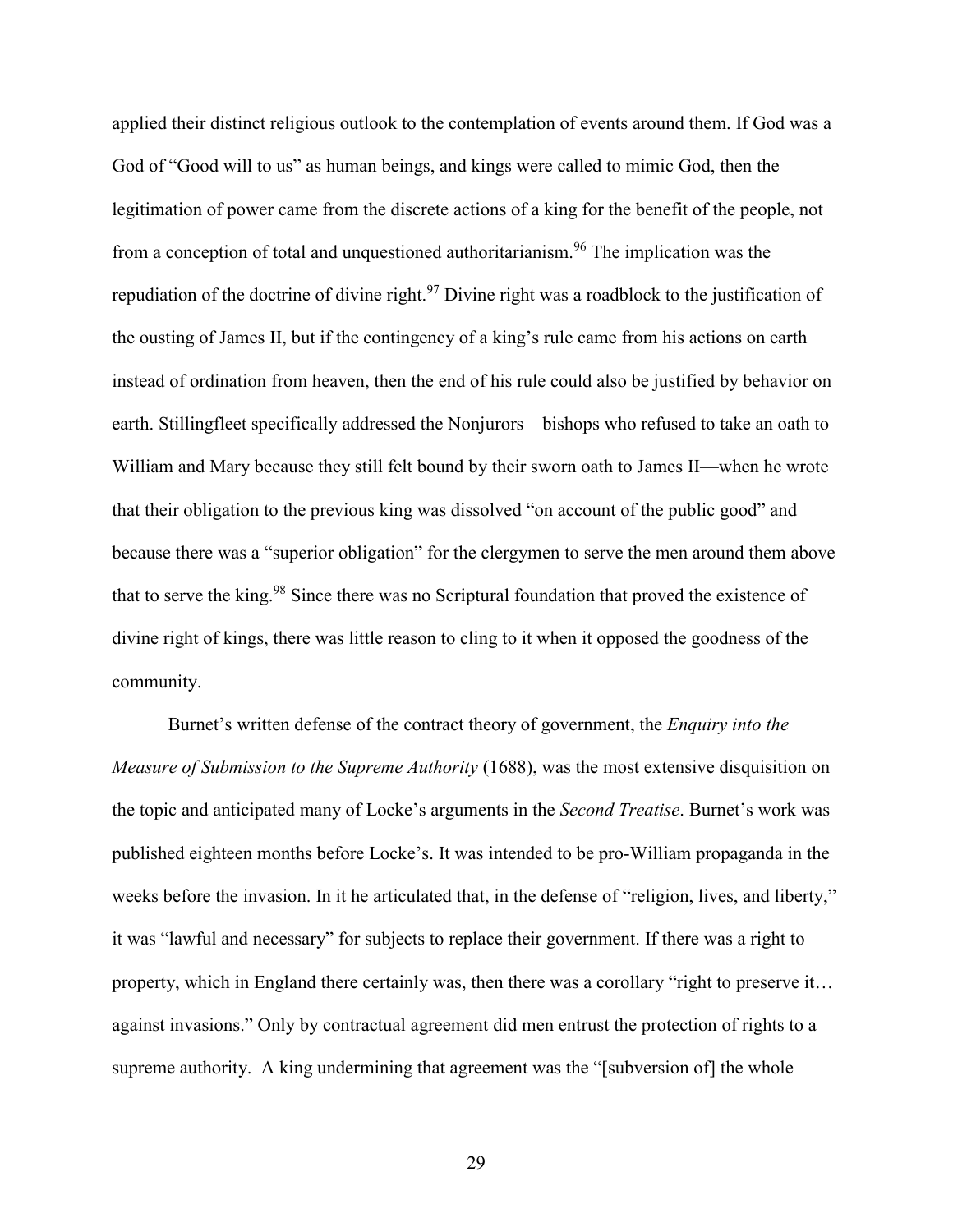foundation of the government." Charles II was undoubtedly doing this by taking measures to Catholicize the Anglican land. Other divines added that God had called the Church to intercede on behalf of the protection of religious and property rights. Stillingfleet wrote that it "was not enough to be merely contented with Providence," but rather, the mandate of the Church was one "to be active and useful in our places to promote the common interest."<sup>99</sup>

As Charles II continued to pursue policies that endangered the Church and thus the welfare of the country, the Latitudinarians found themselves simultaneously threatened by Catholicism on the right and divine authority of the king on the left. It put them in an awkward position. How could they reconcile their oath to uphold the monarch as the head of the Church of England while also fending off their head's Catholic tendencies? Their solution was to attack the foundation of monarchical power. This was the cradle of religious privilege. While maintaining their religious convictions to support the head of the Church of England, the Latitudinarians asserted that although the head was the king, the king was only the king under certain stipulations. Having thrown off divine right as the basis of kingly authority, the bishops' writings asserted that the foundation of a monarch's power was unquestionably connected to the good of the people. Government existed for the people and for the protection of certain liberties. Thus the Glorious Revolution was not a treasonous mission to depose of divinely ordained power, but rather an installation of authority that would fulfill the ends of good governance.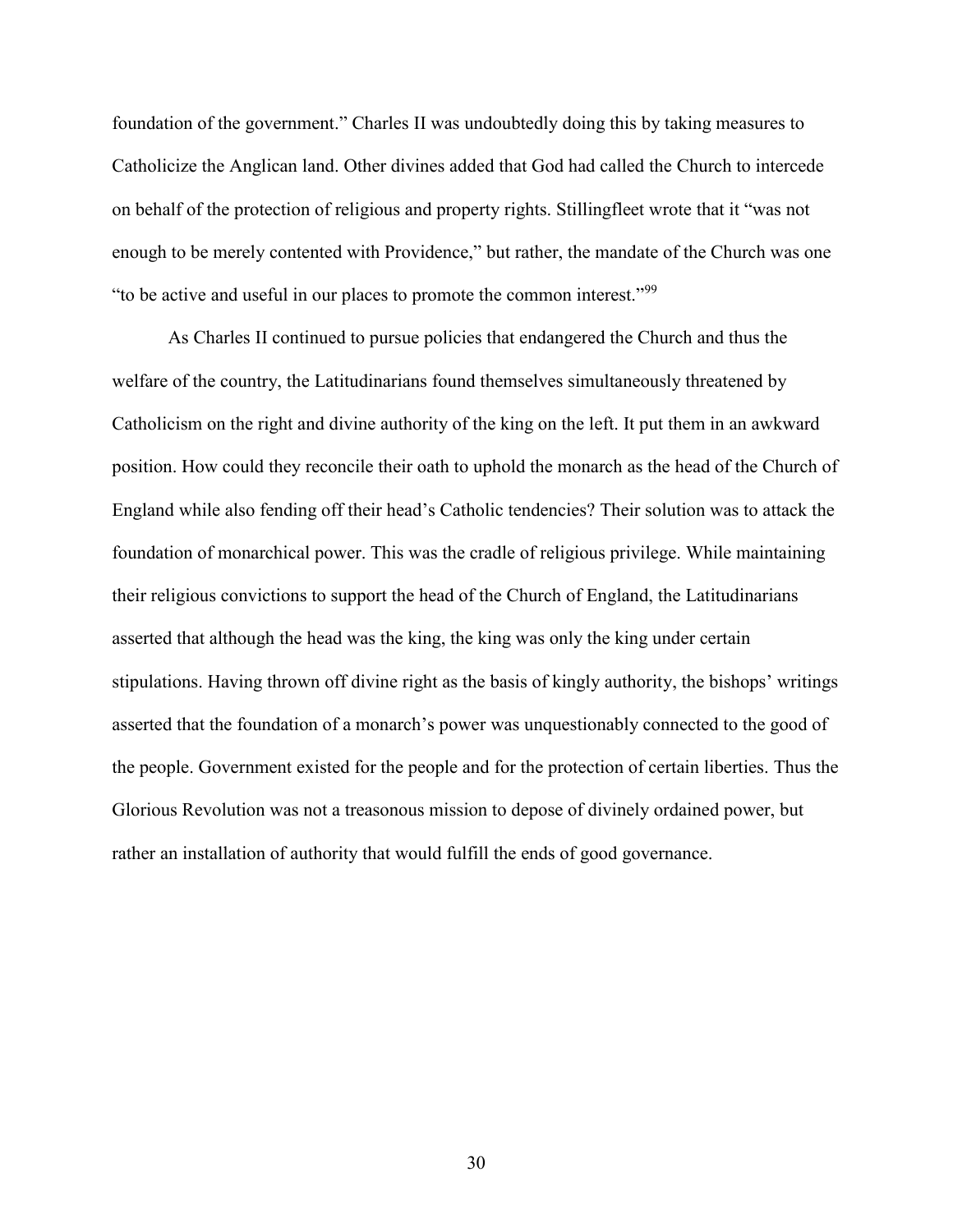## Part IV: Impact and Conclusion

This paper addresses an important omission in our understanding of the development of liberalism in the Glorious Revolution. The Restoration Church of 1660 was marked by the unwavering bond between church and state and the revival of stark opposition to liberty of expression and religious diversity. At the time, the Church harkened back to Laudian traditions and attempted to reinstate conformity. The Cavalier Parliament's legislation did an impeccable job at institutionalizing this intent. The official policy of the Church was that Dissent was toxic to the health of the state and the soul. These intolerant positions must be reconciled with the Toleration Act and the Church's involvement in the Glorious Revolution, because it appears that, in a remarkable turn of events, the church-state duumvirate altogether abandoned its grip on English religious life only twenty-eight years after the Restoration. As this paper argues, Latitudinarian thought was crucial to this change. My assertion that this development was driven by the work of churchmen writing from within the Anglican tradition is significant because it examines political history with a religious lens. This perspective provides a more complete explanation of events in seventeenth century England because political and religious history centered on a single state-church entity. Because the religious and political narratives of Anglicanism and the English Crown were so intertwined, it is hardly surprising that they would affect each other.

After a thorough review of the Latitudinarian beliefs, we can summarize their impact with three points: (1) Latitudinarian thought about government was central to the justification of the Revolution, (2) Latitudinarian thought on the individual, religion, and liberty of conscience informed the Church's move towards toleration of Dissenters, made explicit in the Toleration Act of 1688, and (3) in a more general sense, the Latitudinarians shaped a literature on the nature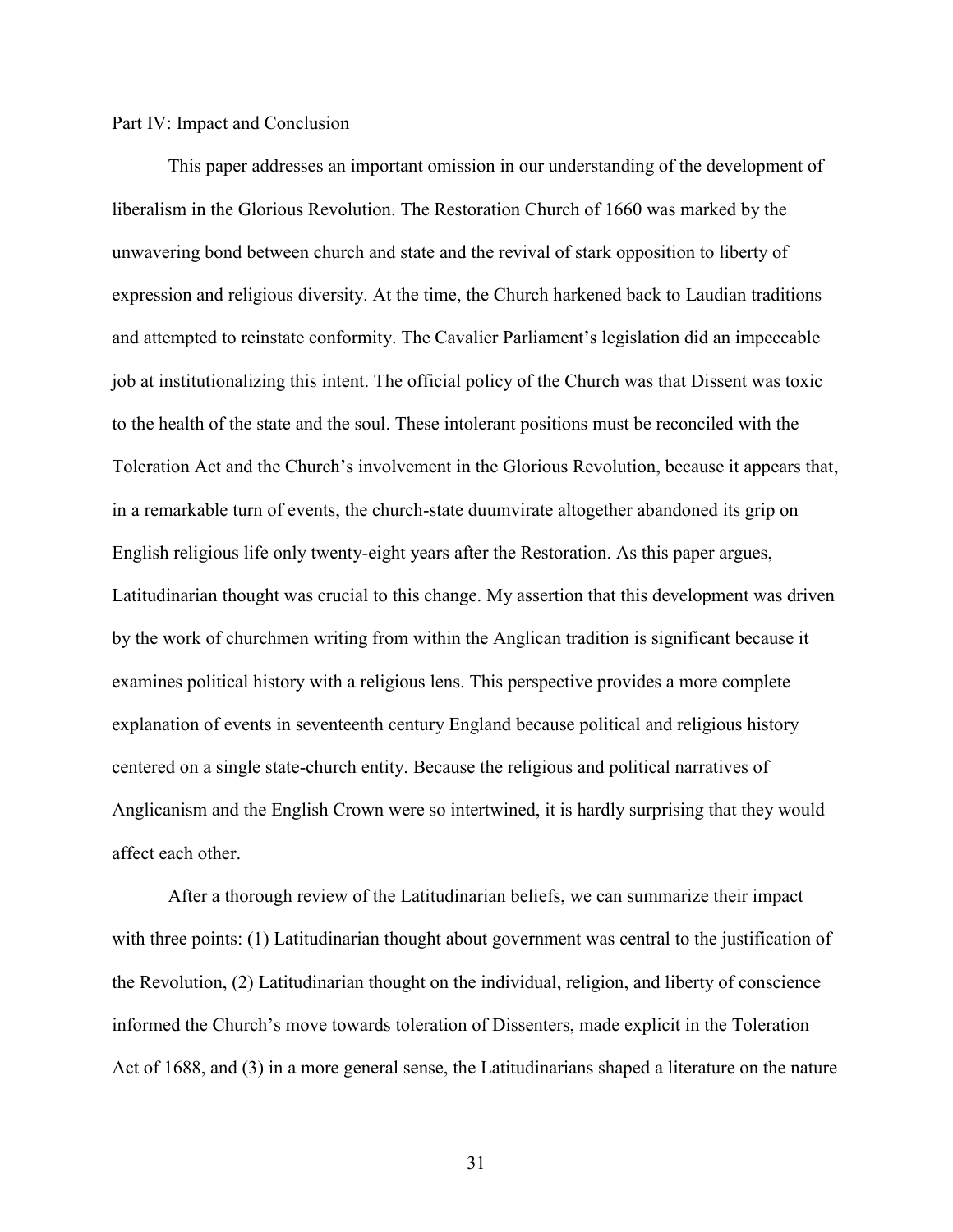of society, state, religion, and the relationship between the three that was contemporary with the development of liberalism through the turn of the eighteenth century. Their interpretation of government was inspired by their precarious situation. It was necessary for them to simultaneously depose of the Catholic influence of King Charles II while also maintaining their sacred vows to uphold the Church of England and its head. They resolved this dilemma by making clear that government, even by a monarch, did not rest solely on supposed divine blessing. They attached limitations and stipulations to government. They dictated that government serve as the guardian of personal rights and facilitator of the public good. If it failed in these ends and acted tyrannically towards its citizens, the removal of government for another one that provided for these ends was entirely warranted. When applied to the Glorious Revolution, these ideas meant that the Latitudinarians welcomed William III with the stipulation that he uphold the English Bill of Rights and the Act of Toleration.

Furthermore, by emphasizing reason and rationality as endogenous to individuals, the Latitudinarians clearly defended their position on religious toleration. I use the word toleration broadly in this instance to mean that, in general, Latitudinarians opposed the harsh official Anglican policy that disdained nonconformists and denounced them as undoubtedly barred from salvation. Rather, toleration encompassed Dissenters' freedom from the religious demand of the state. Latitudinarians embraced this ideal because they understood one's relationship with God as an intimate matter of personal discovery. This sentiment was institutionalized in the Toleration Act of 1688. The Act opened with the acknowledgement that its purpose was for the "ease to scrupulous consciences in the exercise of religion" and provided that no person should be "prosecuted in any ecclesiastical court for or by any reason of their Nonconforming to the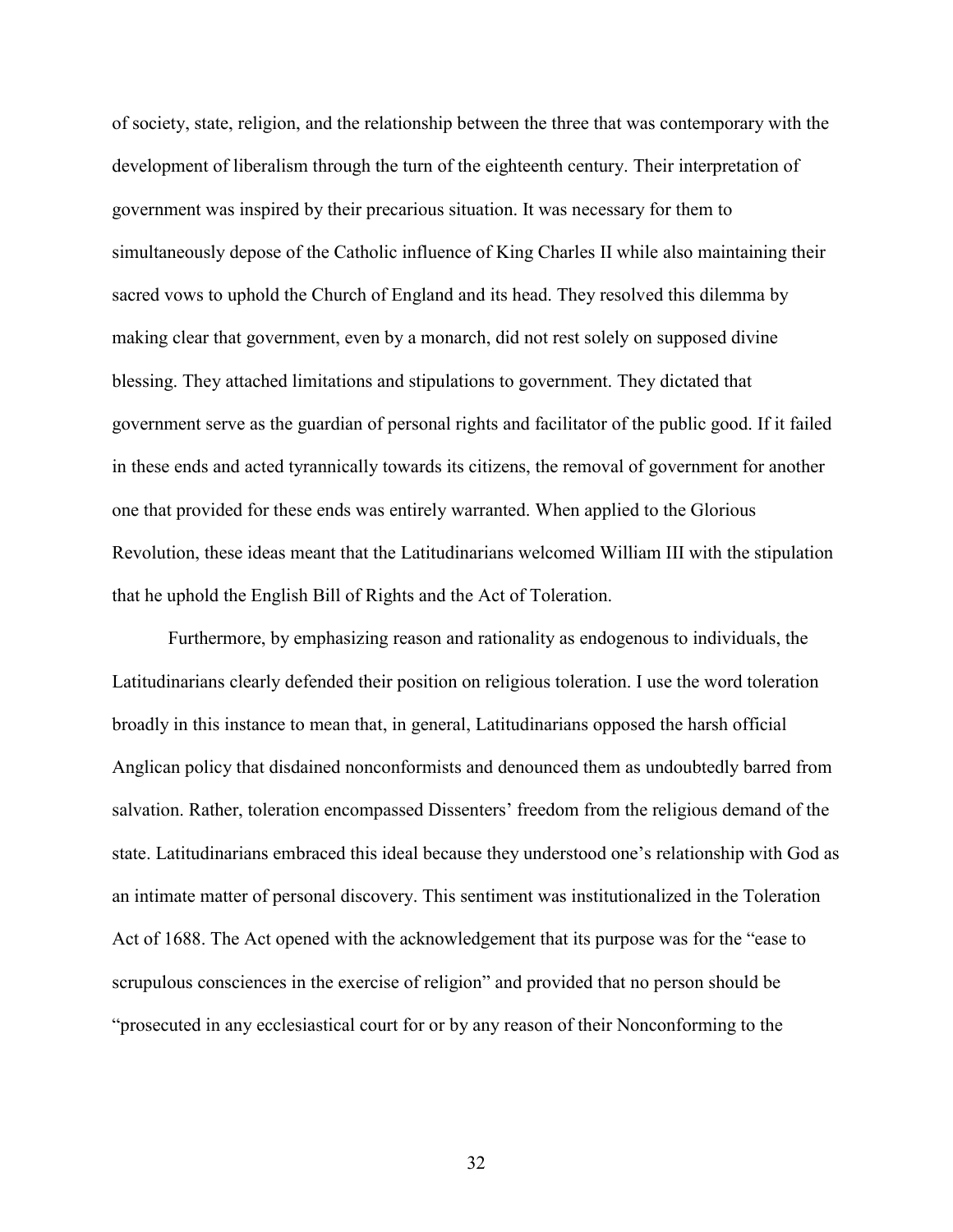Church of England." The reference to the conscience of the individual clearly echoed the Latitudinarian notion of individual spirituality.

These clerics valued the power of reason in the individual, rationality in religious matters, a contractual understanding of government, and the utility of inquiry and science to reveal truth. In opposition to a top-down approach of a theology that impinged on personal morality, they exalted conscience as the ultimate interpreter of God's divine light. Their emphasis on the duty of Christians to act as loving brothers and sisters instead of as active policers of the faith made them amenable to toleration and religious diversity. If natural faculties were proof that God intended for faith to be intimately understood, they argued, then individuals were called to respect one another in love.

The Latitudinarian outlook not only held implications for the individual, but also for control over the individual and limits of that control. No discussion on political thought would be complete without including John Locke's treatment of government in the *Second Treatise*, but little emphasis is placed on the development of similar ideas within the religious community. For obvious reasons there was a clerical interest in the justification of the rejection of the head of the church. While not minimizing the consequence of Locke's work, it is important to note that he wrote in an environment populated by others who sought to justify the deposition of the king. The Latitudinarians succeeded in doing so on grounds not dissimilar to Locke's. His ideas were not entirely novel; they were part of an ongoing discussion. In fact, the philosopher was an interlocutor with Lloyd and Tillotson. After the latter's death, Locke mourned that the result was that he had "scarcely anyone whom I can freely consult."<sup>100</sup>

While there is not sufficient evidence to connect the Latitudinarian work with all or even most of the figureheads of the Enlightenment and Scientific Revolution, there is a case to be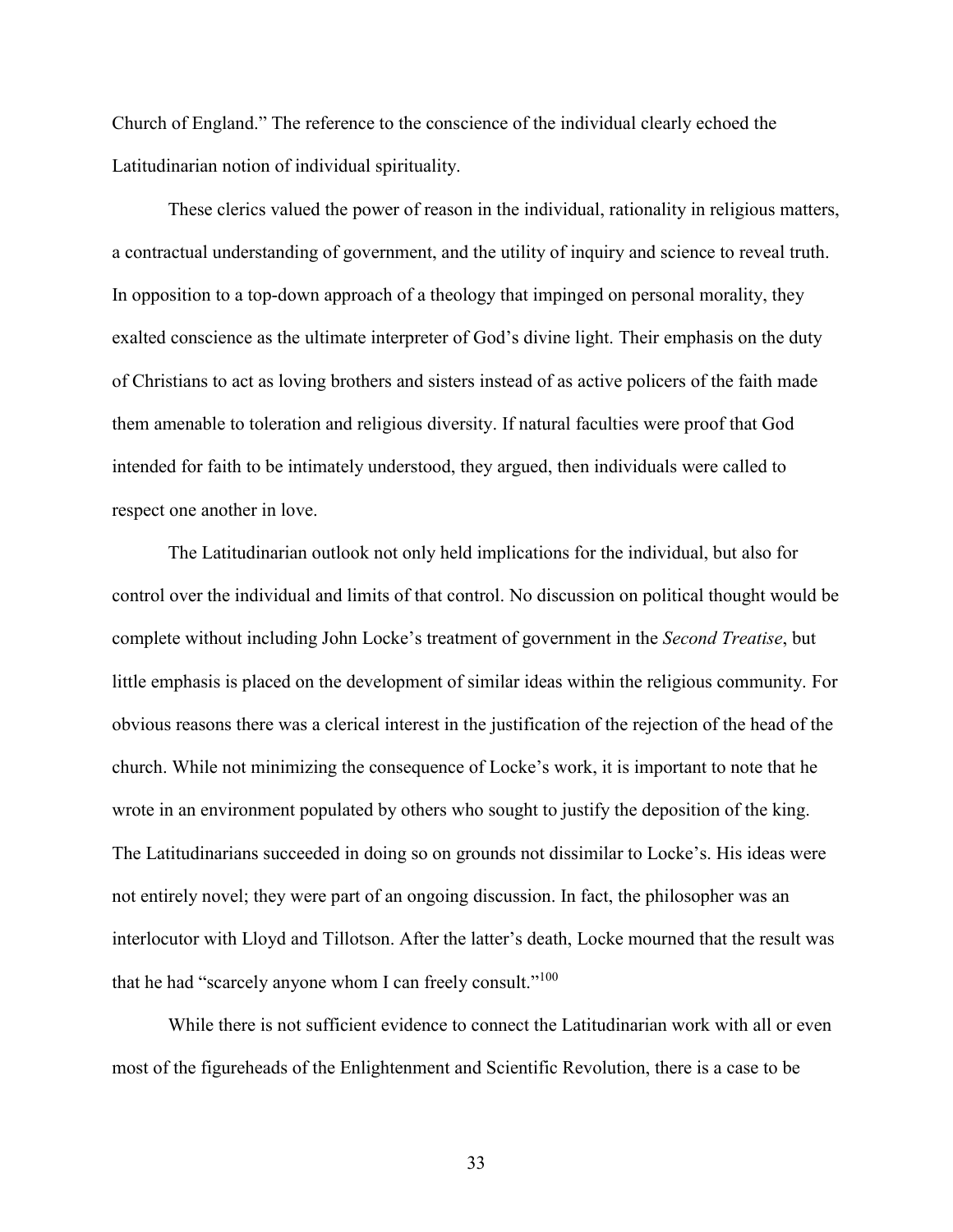made that, remarkably, the Latitudinarians' theology developed in a similar direction to secular seventeenth and eighteenth revolutions. They applied the Scientific Revolution's focus on objectivity to religion. Since they found that no single religious interpretation could be verified as fact as mathematical or physical matters could be, they concluded it would be wrong to impose religious beliefs on others. Their faith in the individual to determine moral ends for himself aligned with the liberal understanding of the individual as a rational creature. Their assertion of the limits of government to interfere with religion was the bedrock for arguments about the separation of church and state and justified rebellion in the interest of a public good. Looking backwards, the philosophy of the Latitudinarians permeated deep into eighteenth century political and social thought. In clear contrast to the repressiveness of Restoration Anglicanism, the Latitudinarians defined their position as the intellectual fathers of toleration, and by extension, proponents of early English liberalism.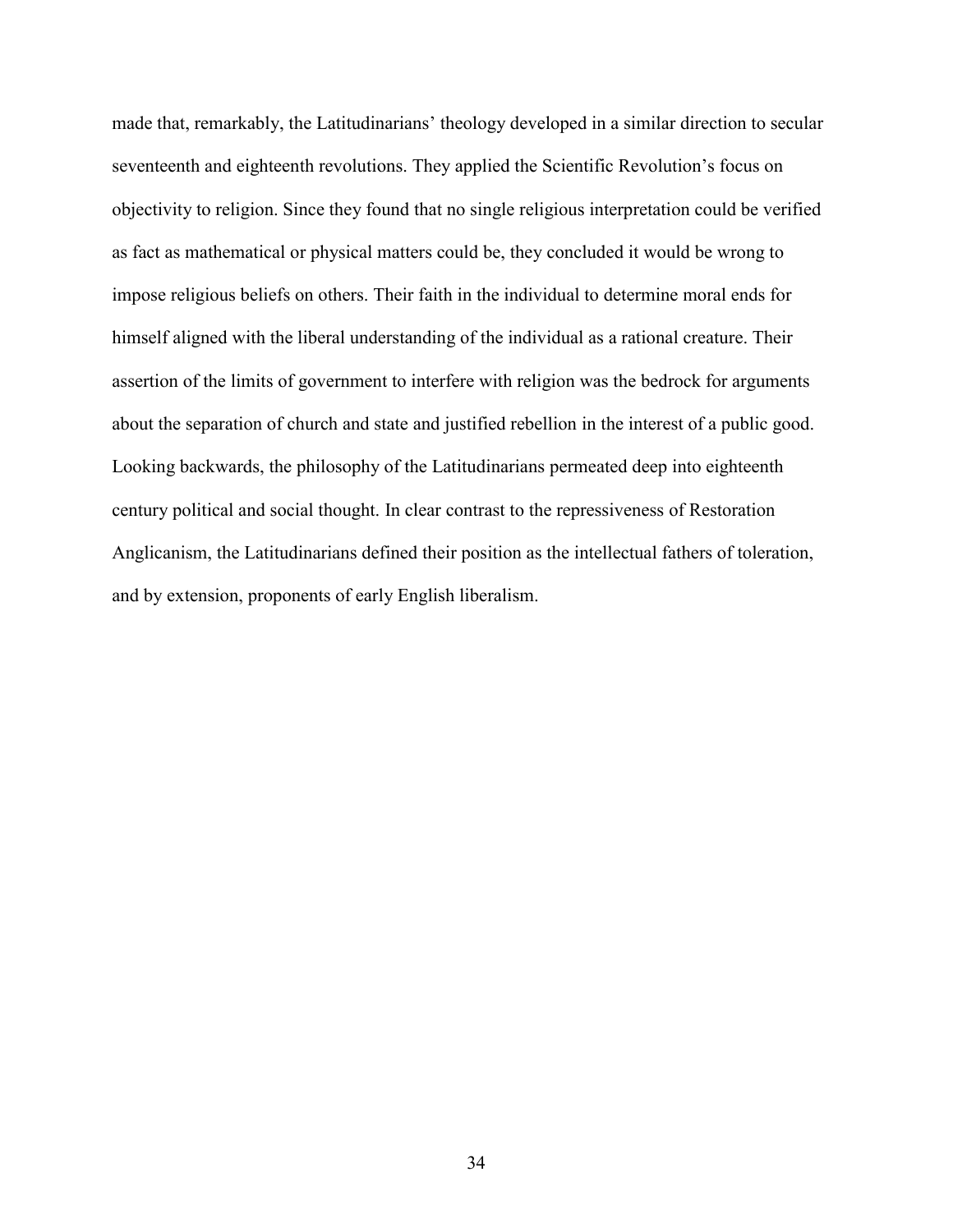#### Bibliography

#### Primary Sources

*Act of Uniformity 1549*.

*Act of Uniformity 1662.*

*Toleration Act 1689.*

- Baxter, Richard. *Reliquiae Baxterianae,* Edited by Matthew Sylvester. London: Printed for T. Parkhurst, J. Robinson, J. Lawrence, and J. Dunton, 1696.
- Burnet, Gilbert. *A modest and free conference betwixt a conformist and a non-conformist about the present distempers of Scotland now in seven dialogues.* [Edinburgh?], 1669.

Burnet, Gilbert. *An Enquiry into the Measures of Submission.* London, 1688.

- Burnet, Gilbert. *Reflections upon a pamphlet entitled, Some discourse upon Dr. Burnet and Dr. Tillotson.* London, 1696.
- Burnet, Gilbert. *An Exposition of the Thirty-Nine Articles of the Church of England*. London, 1700.
- Burnet, Gilbert. *A Sermon Preached at the Funeral of the Most Reverend Father in God, John Tillotson.* London: H. Hills, 1709.
- Burnet, Gilbert. *A History of My Own Time with Notes by the Earls of Dartmouth and Hardwicke, Speaker Onslow, and Dean Swift*, Edited by M.J. Routh. Oxford: The University Press, 1833.
- Burnet, Gilbert. *A Supplement to Burnet's History of My Own Time,* Edited by H.C. Foxcroft. Oxford: Clarendon Press, 1902.
- Burnet, Gilbert. "Meditations on the Impending Expedition," in Gilbert Burnet, *A Supplement to Burnet's History of My Own Time,* Edited H.C. Foxcroft. Oxford: Clarendon Press, 1902.
- Eds. C. H. Firth and R. S. Rait, *Acts and Ordinances of the Interregnum*, 3 vols. London, 1911.
- Dryden, John. *Astrea Redux. A Poem on the Happy Restoration and Return of His Sacred Majesty Charles the Second.* London, 1660.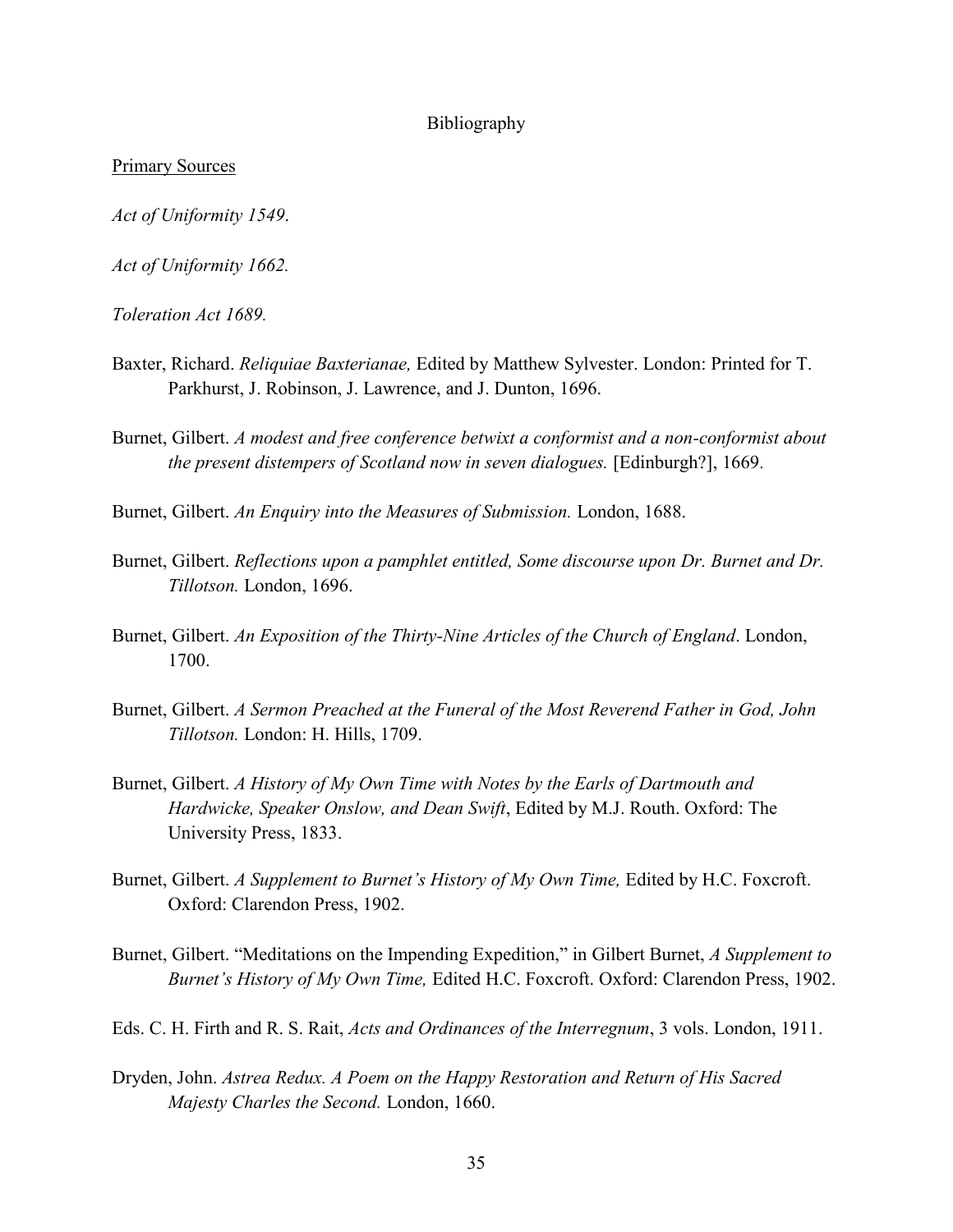- Dryden, John. *God and King*. London, 1663.
- Dryden, John. *Annus Mirabilis: The Year of Wonders, 1666.* London, 1667.
- Filmer, Robert Sir. *Patriarcha and Other Writings*, Edited by J. P. Sommerville. Cambridge: Cambridge University Press, 1991.
- Fisher, Paine. *Inauguratio Olivariana.* London, 1654.
- Fowler, Edward. *The Principles and Practices of Certain Moderate Divines of the Church of England, (greatly mis-understood) Truly Represented and Defended…in A Free Discourse between two Intimate Friends*. London: Printed for Lodowick Lloyd, 1670.
- Fowler, Edward. *A Vindication of the Divines of the Church of England.* London, 1689.
- Fowler, Edward. *An answer to the paper delivered by Mr. Ashton at his execution to Sir Francis Child.* London, 1690.
- Fowler, Edward. *Memoirs of the Life and Death of Our Late Most Gracious Queen Mary*. London: Printed for B. Aylmer and J. Wyatt, 1712.
- Glanvill, Joseph. *The Vanity of Dogmatizing, Or Confidence in Opinions*. London: Printed for Henry Eversden, 1661.
- Glanvill, Joseph. "Against Confidence in Philosophy" in *Essays on Several Important Subjects in Philosophy and Religion*. London: Printed for John Baker, 1676.
- Glanvill, Joseph. "Of Skepticism and Certainty" in *Essays on Several Important Subjects in Philosophy and Religion*. London: Printed for John Baker, 1676.
- Glanvill, Joseph. "The Usefulness of Real Philosophy to Religion" in *Essays on Several Important Subjects in Philosophy and Religion.* London: Printed for John Baker, 1676.
- Grove, Robert. *A vindication of the conforming clergy from the unjust asperations of heresie*. London: Printed for Walter Kettilby, 1676.
- Hammond, Henry. *A practical catechism.* London: Tho. Newborough, J. Nelson, and Benj. Tooke, 1700.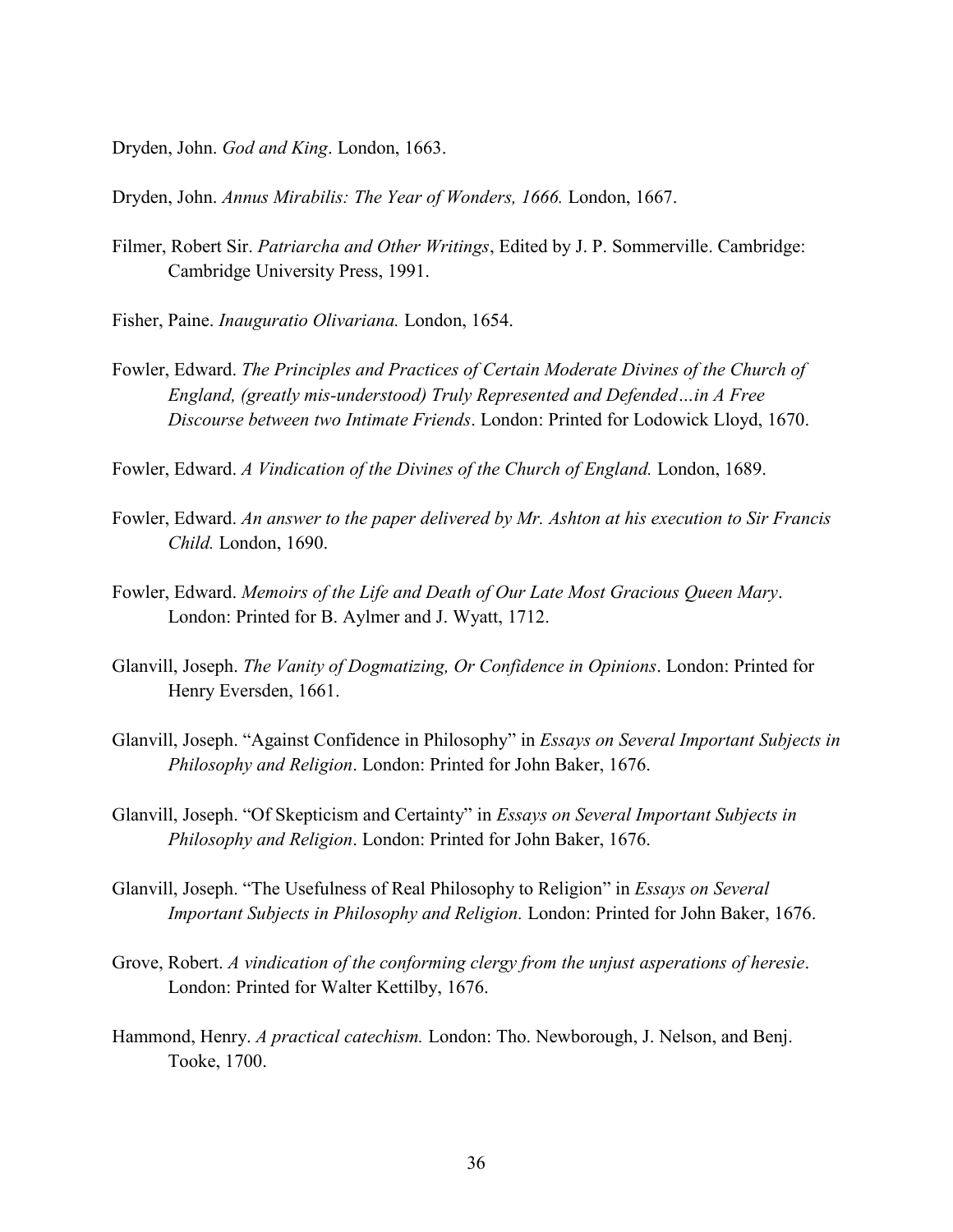- Laud, William. *The Works of the Most Reverend Father in God, William Laud*, *D.D. Sometime Lord Archbishop of Canterbury*, Edited by W. Scott and J. Bliss. Oxford: J. H. Parker, 1847-1860.
- Laud, William. *The Private Devotions of Dr. William Laud, Archbishop of Canterbury and martyr*, Edited by Frederic W. Faber. Oxford: J. H. Parker, 1838.
- Locke, John. Locke to Philippus Von Limborch, 11 December 1694 in *Locke Correspondence*. Oxford: Clarendon Press, 1976.
- Nalson, John. *The Common Interest of King and People.* London, 1677.
- Nedham, Marchamont. *A True State of the Case of the Commonwealth*. London, 1654.
- Sprat, Thomas. *The History of the Royal Society of London, for the Improving of Natural Knowledge.* London: Printed for J. Martyn, 1667.
- Stillingfleet, Edward. *A Discourse Concerning the Unreasonableness of a New Separation, on Account of the Oaths, with an Answer to the History of Passive Obedience, so far as it relates to Them* (1689), in *The Works of the Most Eminent and most Learned Prelate, Dr. Edw. Stillingfleet, Late Lord Bishop of Worcester.* London: Printed by Robert White, 1710.
- Stillingfleet, Edward. *A Rational Account of the Grounds of Protestant Religion: Being a Vindication of the Lord Archbishop of Canterbury's Relation of a Conference, &c.,* in *The Works of the Most Eminent and most Learned Prelate, Dr. Edw. Stillingfleet, Late Lord Bishop of Worcester.* London: Printed by Robert White, 1710.
- *The Journal of the House of the Commons (1660-1667)*, VIII.
- Tillotson, John. *The Works of the Most Reverent Dr. John Tillotson, Late Lord Archbishop of Canterbury.* London, 1696.
- Tillotson, John. *The Works of the Most Reverent Dr. John Tillotson, Late Lord Archbishop of Canterbury.* London, 1712.
- Tillotson, John. "Sermon Preached 29 May 1693," in *The Works of the Most Reverent Dr. John Tillotson,* Edited by Ralph Berker. London, 1735.
- Warly, John. *The reasoning apostate*, *or modern latitude-men consider'd*. London, 1677.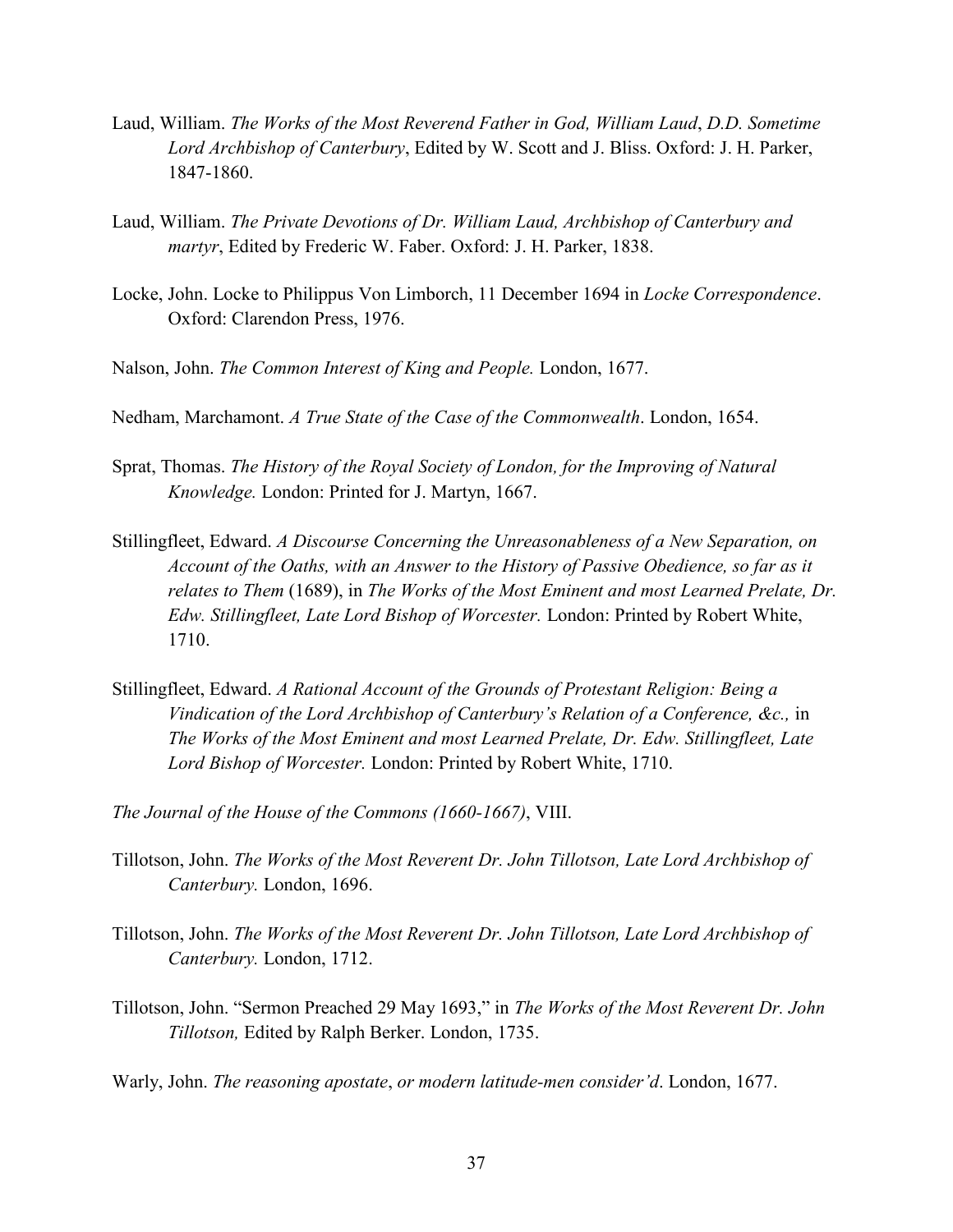- Wilkins, John. *Of the Principles and Duties of Natural Religion*, Edited by John Tillotson. London: Printed by A. Maxwell for T. Basset, H. Brome, R. Chiswell, 1675.
- Woodward, Hezekiah. *The Life and Death of William Lawd, Late Archbishop of Canterburie*. London, 1645.

#### Secondary Sources

- Blosser, Jacob M. "John Tillotson's Latitudinarian Legacy: Orthodoxy, Heterodoxy, and the Pursuit of Happiness." *Anglican and Episcopal History*, 80 no. 2 (2011): 142-173.
- Burgess, Glenn. *Absolute Monarchy and the Stuart Constitution*. New Haven: Yale University Press, 1996.
- Carlton, Charles. *Archbishop William Laud.* New York: Routledge, 1987.
- Christenson, Gordon. "Liberty of the exercise of religion' in the Peace of Westphalia." *Transnational Law and Contemporary Problems,* 21 no. 3 (2013): 721-760.
- Connell, Philip. "Marvell, Milton, and the Protectoral Church Settlement." *The Review of English Studies* 62 no. 256 (2011): 562-593.
- Cosmo, David. "Print, Censorship, and Ideological Escalation in the English Civil War." *Journal of British Studies* 51 (2012): 54-76.
- Cope, J. I. "The cupri-cosmits: Glanvill on latitudinarian anti-enthusiasm." *Huntington Library Quarterly* 17 (1954): 269-286.
- Coward, Barry. *The Cromwellian Protectorate*. Manchester: Manchester University Press, 2002.
- Cragg, G.R. *From Puritanism to the Age of Reason*. Cambridge: Cambridge University Press, 1950.
- Davies, Godfrey. "English political sermons, 1603–40." *Huntington Library Quarterly* 3 (1939): 1-22.
- Davies, Julian. *The Caroline Captivity of the Church*. Oxford: Oxford University Press, 1992.

De Krey, Gary S. *Restoration and Revolution in Britain.* New York: Palgrave Macmillan, 2007.

- Griffin Jr., Martin I. J., *Latitudinarianism and the Seventeenth Century Church of England.*  Leiden: E. J. Brill, 1992.
- Hooker, Richard. *Of the Laws of Ecclesiastical Polity* VIII, Edited by A. S. McGrade. Cambridge: Cambridge University Press, 1989.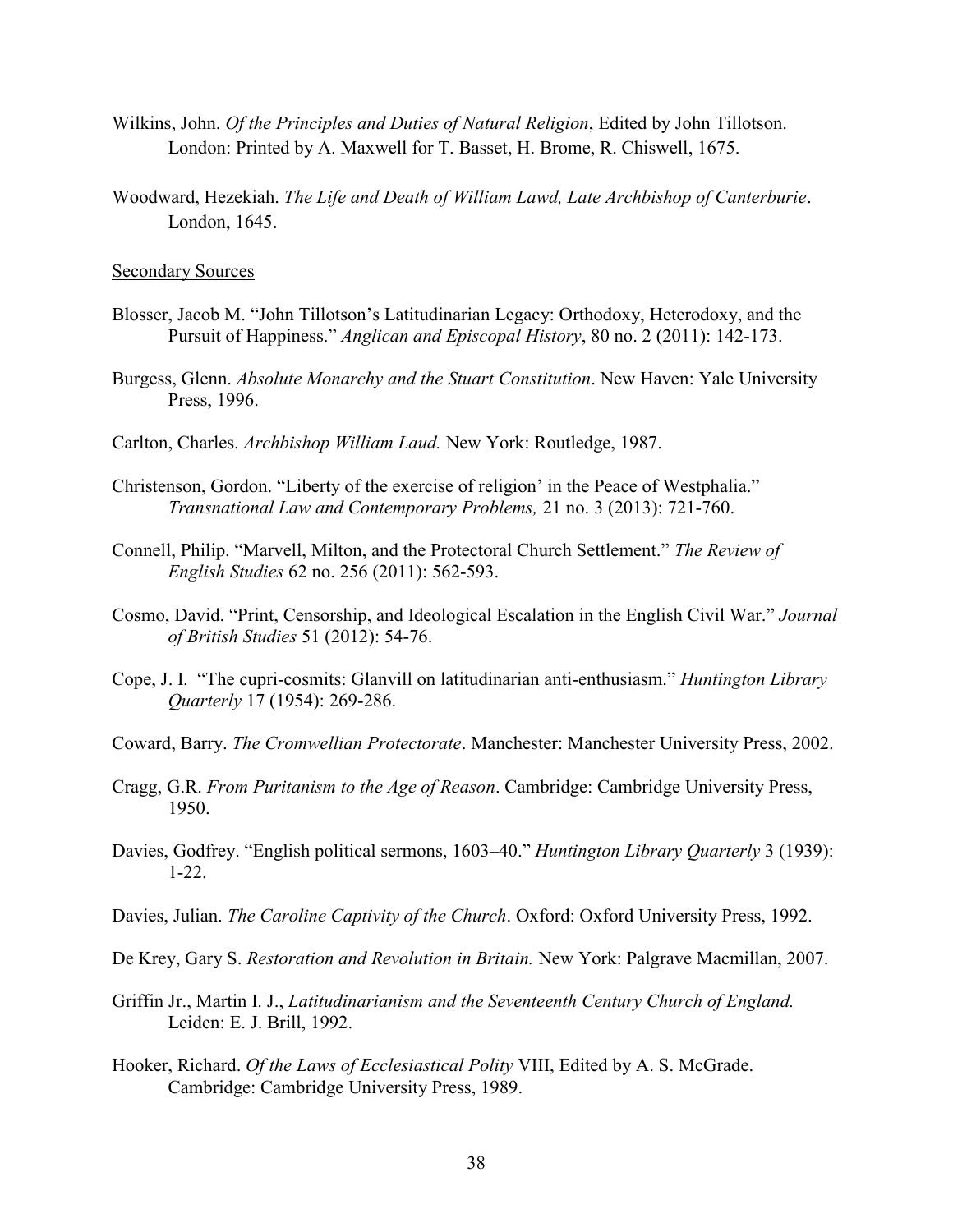Jacob, M.C. *The Newtonians and the English Revolution.* Hassocks: Harvester Press, 1976.

- Keeble, N. H. *The Restoration*. Malden, MA: Blackwell Publishers Ltd., 2002.
- Klemp, P. J. "Civil War Politics and the Texts of Archbishop William Laud's Execution Sermon and Prayers." *English Literary Renaissance* 43, no. 2 (2013): 308-342.
- Miller, John. *The Glorious Revolution.* New York: Longman Group Limited, 1983.
- Miller, John. *After the Civil Wars*. Essex: Pearson Education Ltd, 2000.
- Parry, Mark. "Bishop William Laud and the parliament of 1626." *Historical Research* 88, no. 240 (2015): 230-248.
- Pincus, Steve. *1688: The First Modern Revolution*. New Haven: Yale University Press, 2009.
- Randall, H.W. "The Rise and Fall of a Martyrology: Sermons on Charles I." *Huntington Library Quarterly* 10 (1947): 135-167.
- Southcombe, George & Tapsell, Grant. *Restoration Politics, Religion and Culture*. New York: Palgrave Macmillan, 2010.
- Spurr, John. "'Latitudinarianism' and the Restoration Church." *The Historical Journal*, 31 no. 1 (1988): 61-82.
- Spurr, John. *The Restoration Church of England, 1646-1689*. New Haven: Yale University Press, 1991.
- Stoughton, John. *Church and State Two Hundred Years Ago: A History of Ecclesiastical Affairs in England from 1660 to 1663.* London: Jackson, Walford, and Hodder, 1862.
- Underdown, David. *Pride's Purge*. Oxford: Clarendon Press, 1971.
- Weinbrot, Howard. "Apocalyptic Satire, James II and Transubstantiation: Pulpit, Polemics and the Declaration of Indulgence." *Journal for Eighteenth-Century Studies* 39, no. 3 (2016): 315-334.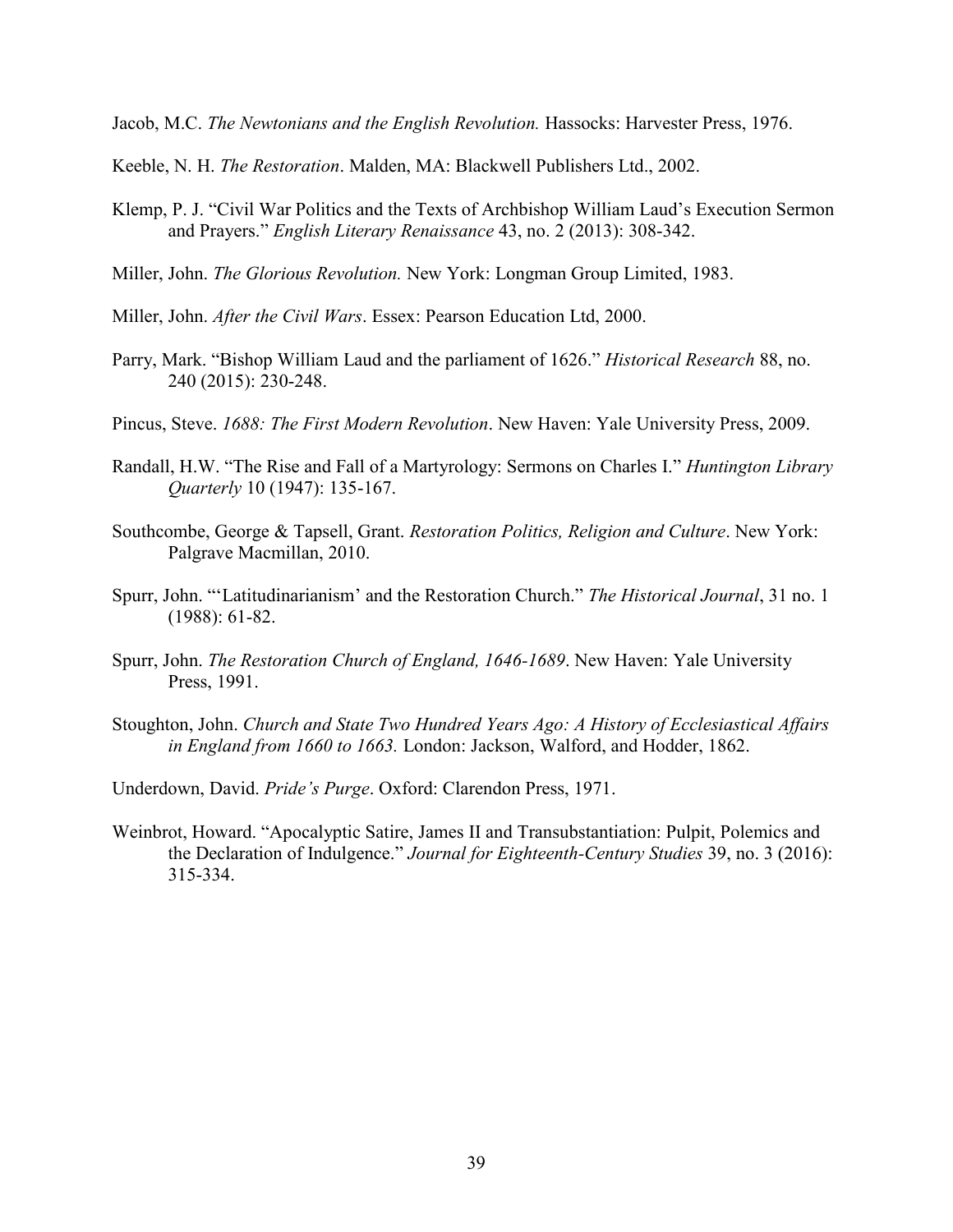#### Endnotes

 $\overline{a}$ 

<sup>1</sup> Howard Weinbrot, "Apocalyptic Satire, James II and Transubstantiation: Pulpit, Polemics and the Declaration of Indulgence," *Journal for Eighteenth-Century Studies* 39, no. 3 (2016): 321.

<sup>2</sup> Barry Coward writes in *The Cromwellian Protectorate* that the Protectorate was characterized by "the pursuit of reformation more zealously than ever before… and the replacement of attempts to conciliate unsympathetic and hostile opinion with harsh repression." In contrast to standing for religious liberty, Cromwell led a regime whose central objective was to promote unity in Christian belief, not diversity. In this way, the Protectorate was "as intolerant of the views of others as had been the Laudian bishops in the 1630s." Barry Coward, *The Cromwellian Protectorate* (Manchester: Manchester University Press, 2002), 59.

<sup>3</sup> John Miller writes that "the Commons concurred in the vote to offer the crown to William and Mary... together with the statement of rights and proposals on the order." John Miller, *The Glorious Revolution* (New York: Longman Group Limited, 1983), 36.

4 Ibid.

<sup>5</sup> Godfrey Davies, 'English political sermons, 1603–40', *Huntington Library Quarterly* 3 (1939): 1–22.

<sup>6</sup> Mark Parry, "Bishop William Laud and the parliament of 1626," *Historical Research* 88, no. 240 (2015): 235.

7 Ibid., 236; Charles Carlton, *Archbishop William Laud* (New York: Routledge, 1987), 121, 229.

<sup>8</sup> P. J. Klemp, "Civil War Politics and the Texts of Archbishop William Laud's Execution Sermon and Prayers," *English Literary Renaissance* 43, no. 2 (2013): 318; Carlton, *Archbishop William Laud*, 116-117.

<sup>9</sup> Richard Hooker, *Of the Laws of Ecclesiastical Polity,* VIII, ed. A. S. McGrade (Cambridge: Cambridge University Press, 1989), 130-131.

<sup>10</sup> Glenn Burgess, *Absolute Monarchy and the Stuart Constitution*, (New Haven: Yale University Press, 1996), 116.

<sup>11</sup> William Laud, *The Works of the Most Reverend Father in God, William Laud*, *D.D. Sometime Lord Archbishop* 

*of Canterbury*, eds. W. Scott and J. Bliss (7 vols, Oxford: J. H. Parker, 1847-1860) I, 66-67.

<sup>12</sup> Ibid.,79.

<sup>14</sup> Henry Hammond, *A practical catechism* (London: Tho. Newborough, J. Nelson, and Benj. Tooke, 1700), 345.

<sup>13</sup> William Laud, *The Private Devotions of Dr. William Laud, Archbishop of Canterbury and martyr*, ed. Frederic W. Faber (Oxford: J. H. Parker, 1838), 5, 18, 32.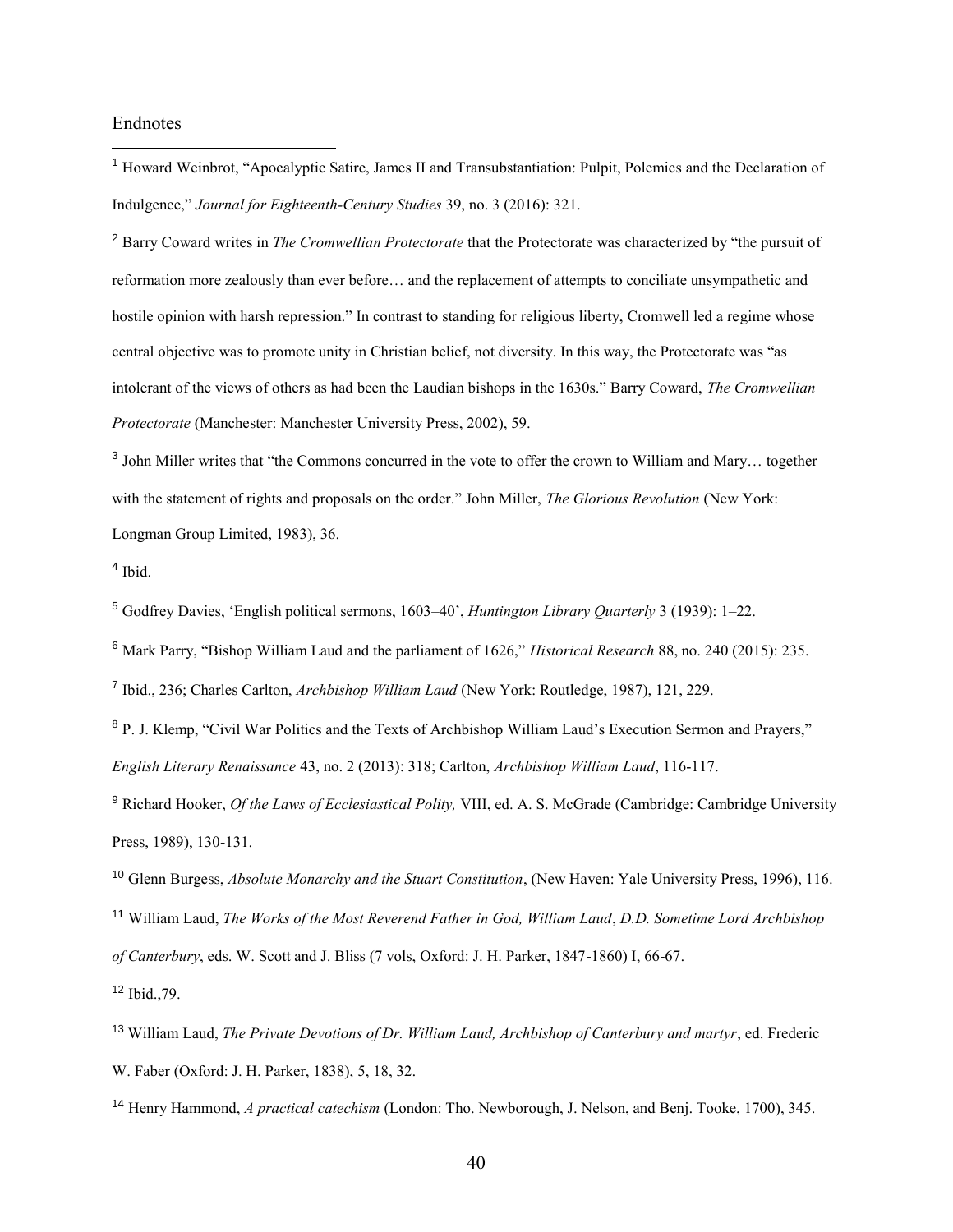<sup>15</sup> Klemp, "Civil War Politics," 318.

 $\overline{a}$ 

<sup>16</sup> Hezekiah Woodward, *The Life and Death of William Lawd, Late Archbishop of Canterburie* (London, 1645), 27.

<sup>17</sup> David Cosmo, "Print, Censorship, and Ideological Escalation in the English Civil War," *Journal of British Studies* 51 (2012): 820.

<sup>18</sup> David Underdown, *Pride's Purge* (Oxford: Clarendon Press, 1971), 143-172.

<sup>19</sup> Eds. C. H. Firth and R. S. Rait, *Acts and Ordinances of the Interregnum*, 3 vols, (London, 1911), II, 821;

Marchamont Nedham, *A True State of the Case of the Commonwealth*, (London, 1654), 43; Philip Connell,

"Marvell, Milton, and the Protectoral Church Settlement," *The Review of English Studies* 62 no. 256: 565-566. The Triers were responsible for "the approbation of Publique Preachers" and charged with the role of regulating the morality of the state. Such regulation exemplifies the failure of the Cromwellian state to implement the religious

freedom they proclaimed to have stood for.

<sup>20</sup> Nedham, *A True State*, 43; Information of Marchamont Nedham, 20 December 1653, The National Archives SP 18/42, fol. 117 as qtd. in Connell, "Marvell," 566.

<sup>21</sup> Payne Fisher, *Inauguratio Olivariana* (London, 1654), 14. The work was originally published in Latin.

<sup>22</sup> N. H. Keeble, *The Restoration*, (Malden, MA: Blackwell Publishers Ltd., 2002), 109; Richard Baxter, *Reliquiae Baxterianae,* ed. Matthew Sylvester, (London: Printed for T. Parkhurst, J. Robinson, J. Lawrence, and J. Dunton, 1696), II, 246, section 101.

<sup>23</sup> Keeble, *The Restoration*, 85; R.S. Bosher, *The Making of the Restoration Settlement: The Influence of Laudians 1649-62* (London, 1951), 16-18 qtd. in John Miller, *After the Civil Wars*, (Essex: Pearson Education Ltd, 2000), 133. <sup>24</sup> Keeble, *The Restoration*, 91.

<sup>25</sup> John Spurr, *The Restoration Church of England, 1646-1689* (New Haven: Yale University Press, 1991), 43; Act of Uniformity 1662.

<sup>26</sup> Spurr, *The Restoration*, xiii.

<sup>27</sup> For a fuller discussion on the parts of the Act of Uniformity see Spurr, *The Restoration,* 43; Baxter, *Reliquiae Baxterianae,* II, 243, section 101.

<sup>28</sup> This was the language of the 1559 Elizabethan Act of Uniformity.

<sup>29</sup> *The Journal of the House of the Commons (1660-67)*, VIII, 247.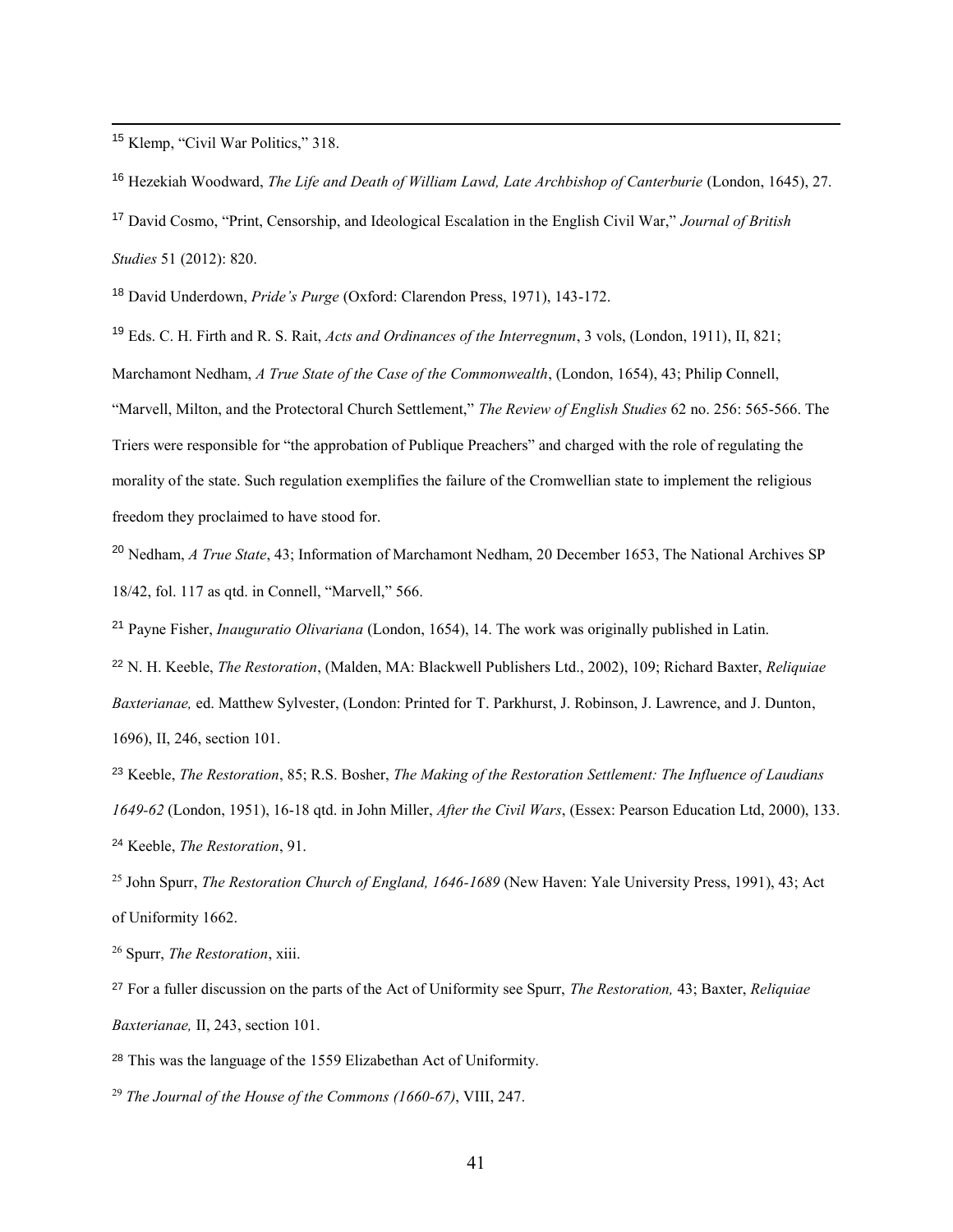$\overline{a}$ <sup>30</sup> Gary S. De Krey, *Restoration and Revolution in Britain,* (New York: Palgrave Macmillan, 2007), 118; Sir Robert Filmer, *Patriarcha and Other Writings*, ed. J. P. Sommerville (Cambridge: Cambridge University Press, 1991), 23, 28; John Dryden, *Annus Mirabilis: The Year of Wonders, 1666* (London, 1667), line 1141; John Dryden, *Astrea Redux. A Poem on the Happy Restoration and Return of His Sacred Majesty Charles the Second* (1660), line 46, *God and King* (London, 1663), 14-16; John Nalson, *The Common Interest of King and People* (London, 1677), 140, 143; H.W. Randall, "The Rise and Fall of a Martyrology: Sermons on Charles I," *Huntington Library Quarterly* 10 (1947), 151. Note that these sources were found in De Krey's discussion on the Restoration's emphasis on the divine right of kings. This was more than something spearheaded by the Church and official legislation. It was celebrated as an integral part of English culture as demonstrated by the poems listed here.

<sup>31</sup> Spurr, *The Restoration*, 70, 36.

<sup>32</sup> Ibid., 37. The thesis of Spurr's book is that the unity of the Restoration Church was fragile even when it wanted to appear strong. There were hairline fractures that prevented its goal of complete conformity from being attained. Indeed, within the Church itself there were "many differences" that were "disguised rather than healed. John Spurr, *The Restoration*, xiv. Gary S. De Krey agreed, writing that "as had become increasingly apparent by 1667-72, the Anglican Church of the Restoration lacked the means to maintain the uniformity." De Krey, *Restoration and Revolution*, 120-121.

<sup>33</sup> De Krey, *Restoration and Revolution,* 120-121; Spurr, *The Restoration,* 37.

<sup>34</sup> Miller explains that in the early seventeenth century some wealthy laymen were given a cut of tithes in their local parishes. Miller, *After the Civil Wars*, 177.

<sup>35</sup> De Krey, *Restoration and Revolution,* 118, 121. Enforcement of the Code was necessarily complicated because it required hawkish commitment on the local level that matched that of the Anglican leaders in London. In the outskirts of the city, authorities were at best "indifferent" to this and at worst "active sympathizers with Nonconformity." Spurr, *The Restoration*, 53.

<sup>36</sup> Spurr, *The Restoration,* 43.

<sup>37</sup> Ms Rawlinson D 361, folder 18 as qtd. in Spurr, *The Restoration,* 42; John Stoughton, *Church and State Two Hundred Years Ago: A History of Ecclesiastical Affairs in England from 1660 to 1663* (London: Jackson, Walford, and Hodder, 1862), 291.

<sup>38</sup> CUL MS Add. 8499, folders 49-50 as qtd. in Spurr, *The Restoration,* 46.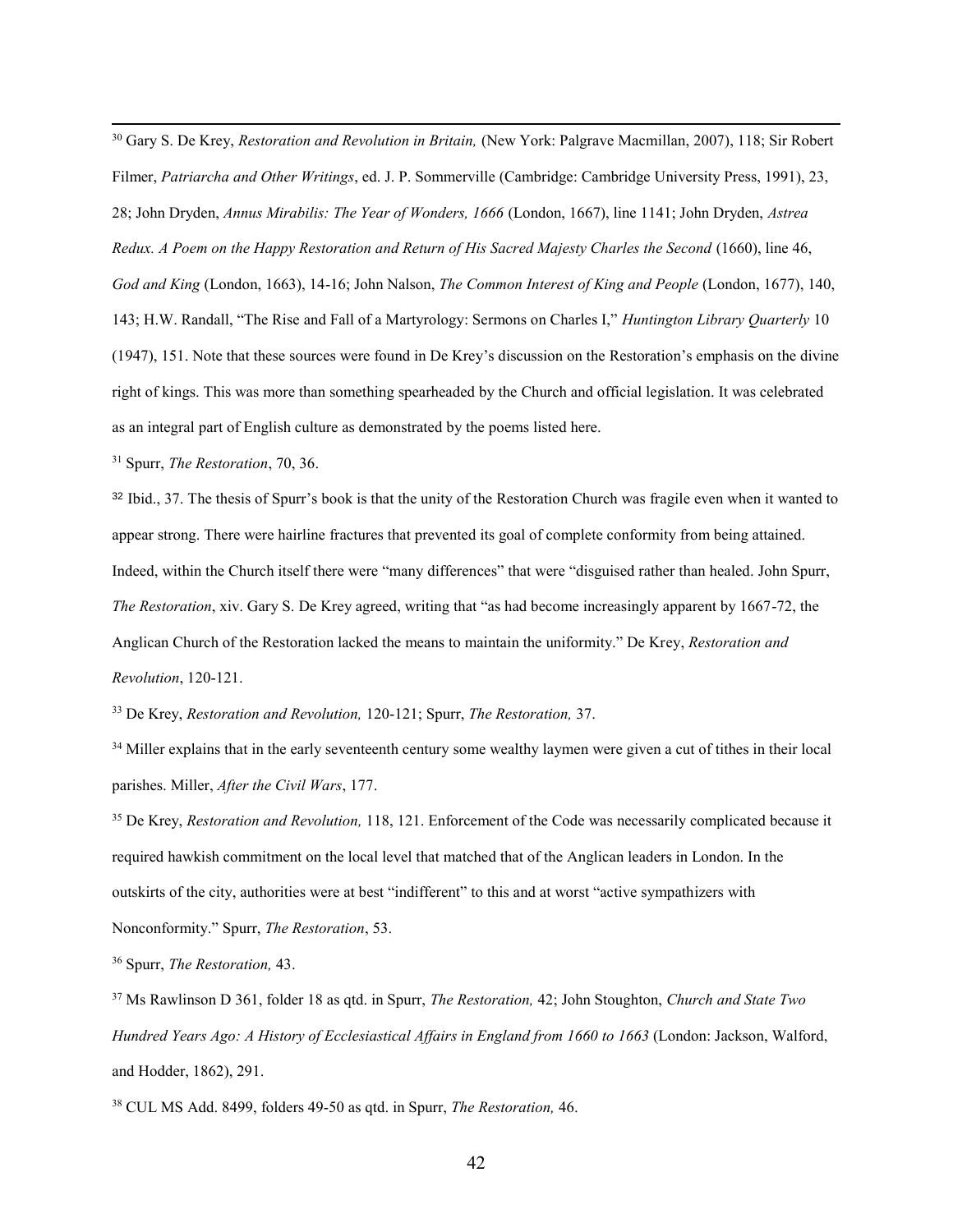<sup>39</sup> Miller, *After the Civil Wars*, 133; Keeble, *The Restoration*, 124.

<sup>40</sup> MS Tanner 30, folder 104, as qtd. in Spurr, *The Restoration,* 89.

<sup>41</sup> For example, Samuel Parker's *A discourse of ecclesiastical politie wherein the authority of the civil magistrate over the consciences of subjects in matters of external religion is asserted* (1671) was intended to revive Protestant hatred of Dissenters.

<sup>42</sup> Spurr, *The Restoration,* 46-55.

 $\overline{a}$ 

<sup>43</sup> John Stoughton, *Church and State,* 290-291.

<sup>44</sup> MS Add. C 308, folder 66 as qtd. in Spurr, *The Restoration,* 56.

 $45$  MS Add. C 302, folder 71 as qtd. ibid.

<sup>46</sup> See chapter 2 of Spurr, *The Restoration,* esp. 104.

<sup>47</sup> De Krey, *Restoration and Revolution,* 123.

<sup>48</sup> J. I. Cope, "The cupri-cosmits: Glanvill on latitudinarian anti-enthusiasm," *Huntington Library Quarterly* 17 (1954), 270.

<sup>49</sup> De Krey, *Restoration and Revolution,* 123.

<sup>50</sup> Robert Grove, *A vindication of the conforming clergy from the unjust asperations of heresie* (London: Printed for Walter Kettilby, 1676), 24.

<sup>51</sup> G. R. Cragg, *From Puritanism to the Age of Reason* (Cambridge: Cambridge University Press, 1950), 4. For an extensive discussion on the relationship between William III and the bishops he appointed, see Pincus's chapter "Revolution in the Church" in *1688: The First Modern Revolution*. The Latitudinarian bishops' influence in politics and the Church soared after the Revolution and so did the popularity of their ideas. Pincus writes on the influence John Tillotson had on the new monarchs saying: "William appointed Tillotson clerk of the closet in April 1689, an office that, his biographer Thomas Birch correctly noted, 'required his frequent attendance near their Majesties' persons.' William placed the greatest confidence in Tillotson, designing him for the archiepiscopal see of Canterbury as early as the spring of 1689. The list of Williamite bishops reads like a list of Tillotson's closest friends." Steve Pincus, *1688: The First Modern Revolution*, (New Haven: Yale University Press, 2009), 410. <sup>52</sup> Jacob M. Blosser, "John Tillotson's Latitudinarian Legacy: Orthodoxy, Heterodoxy, and the Pursuit of Happiness," *Anglican and Episcopal History*, 80 no. 2 (2011): 143.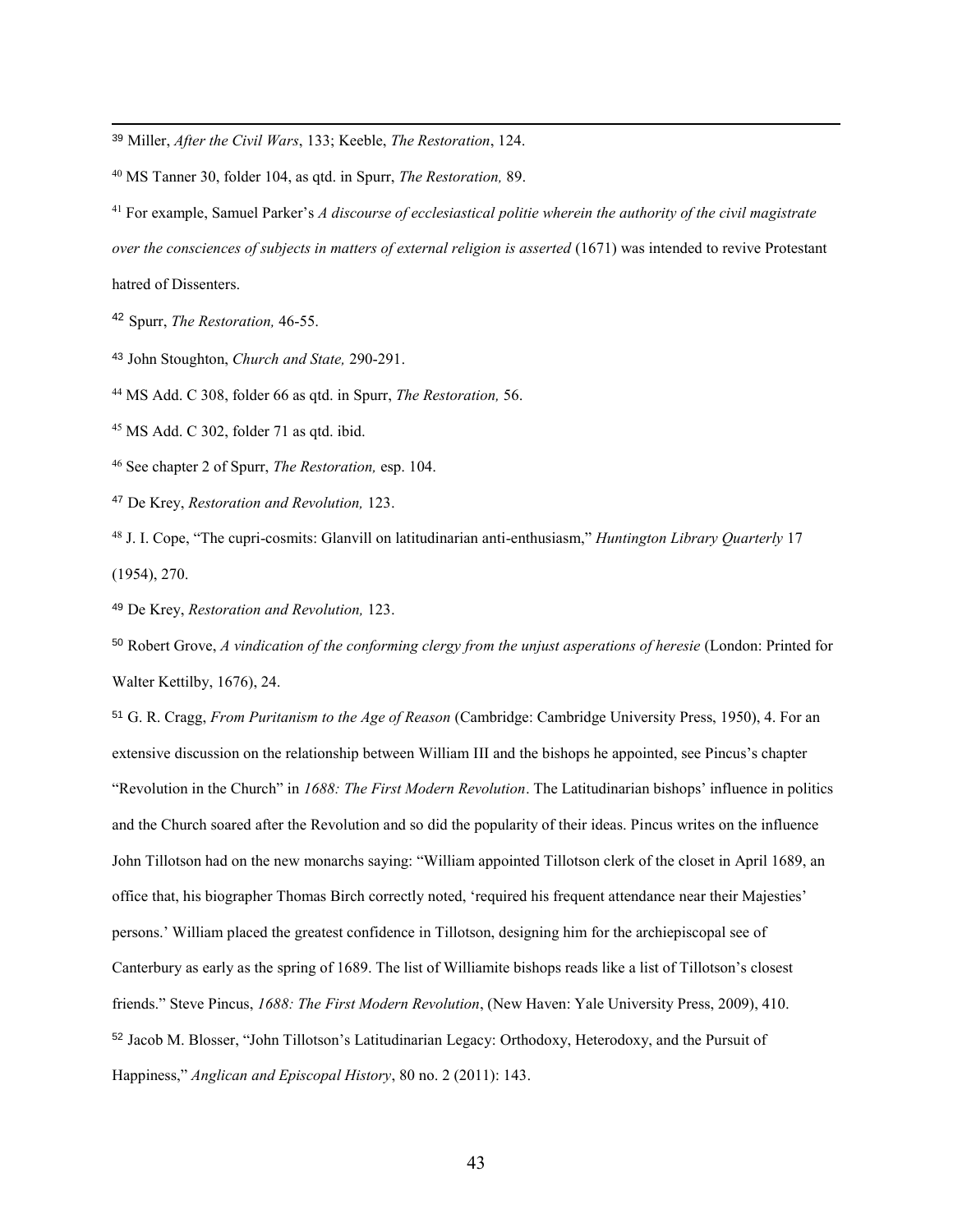- <sup>53</sup> Gilbert Burnet, *A History of My Own Time with Notes by the Earls of Dartmouth and Hardwicke, Speaker*
- *Onslow, and Dean Swift,* ed. M.J. Routh (2nd ed., 6 vols., Oxford: The University Press, 1833) I, 342.
- <sup>54</sup> Spurr, *The Restoration,* 89; Chapter 9 "The frustrations of the Cavaliers 1660-64" in Miller *After the Civil Wars*,
- 161-194; Chapter 2 "Why were Dissenters a Problem?" in George Southcombe & Grant Tapsell, *Restoration*
- *Politics, Religion and Culture*, (New York: Palgrave Macmillan, 2010): 20-37
- <sup>55</sup> John Spurr, "'Latitudinarianism' and the Restoration Church," *The Historical Journal* 31 no. 1 (1988), 73.
- <sup>56</sup> Gilbert Burnet, *A Supplement to Burnet's History of My Own Time,* ed. H.C. Foxcroft (Oxford: Clarendon Press, 1902), 467.
- <sup>57</sup> MSS Tanner 38, folder 25 as qtd. in John Spurr, *The Restoration*, 177
- <sup>58</sup> Gilbert Burnet, *A History of My Own Time,* I, 45-46, 467.
- <sup>59</sup> Edward Fowler, *The Principles and Practices of Certain Moderate Divines of the Church of England, (greatly mis-understood) Truly Represented and Defended…in A Free Discourse between two Intimate Friends*, (London: Printed for Lodowick Lloyd, 1670), 12-13; I. J. Griffin, Jr., *Latitudinarianism,* 14-15.
- <sup>60</sup> Gordon Christenson, "'Liberty of the exercise of religion' in the Peace of Westphalia," *Transnational Law and Contemporary Problems,* 21 no. 3 (2013): 740.
- <sup>61</sup> Miller, *The Glorious Revolution*, 64.

 $\overline{a}$ 

- <sup>62</sup> I. J. Griffin, Jr., *Latitudinarianism*, 24; Burnet, *A History of My Own Time,* I, 344, 345; Burnet, *A Supplement,*  463.
- <sup>63</sup> John Warly, *The reasoning apostate*, *or modern latitude-men consider'd* (London, 1677), 48-49.
- <sup>64</sup> M.C. Jacob, *The Newtonians and the English Revolution* (Hassocks: Harvester Press, 1976), 34-35.
- <sup>65</sup> Thomas Sprat, *The History of the Royal Society of London, for the Improving of Natural Knowledge* (London: Printed for J. Martyn, 1667), 374.
- <sup>66</sup> I. J. Griffin, Jr., *Latitudinarianism,* 50-51; Tillotson, *Works,* III, 224.
- <sup>67</sup> Tillotson, *Works*, III, 206.
- <sup>68</sup> I. J. Griffin, Jr., *Latitudinarianism,* 98; William Laud, *A Relation of the Conference between William Laud, then Lord Bishop of St. David's, now Lord Archbishop of Canterbury, and Mr. Fisher, the Jesuit* (1639), section 16, qtd. in P.E. More and F.L. Cross, eds., *Anglicanism* (London, 1935), 98.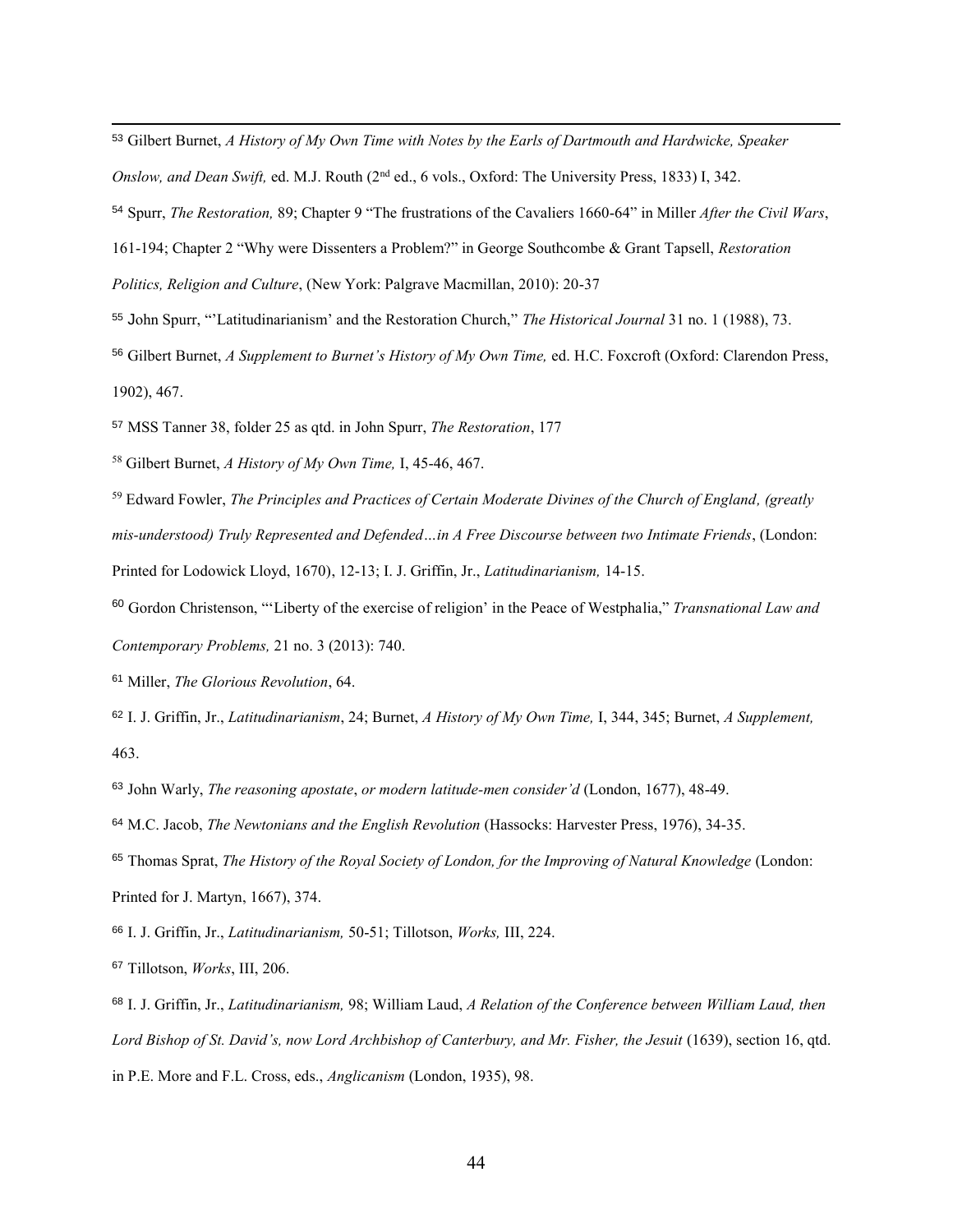<sup>69</sup> I. J. Griffin, Jr., *Latitudinarianism,* 60, 62-63; John Wilkins, *Of the Principles and Duties of Natural Religion* ed. John Tillotson (London: Printed by A. Maxwell for T. Basset, H. Brome, R. Chiswell, 1675), 3-5.

<sup>70</sup> I. J. Griffin, Jr., *Latitudinarianism,* 63, 65-66; Edward Stillingfleet, *A Rational Account of the Grounds of Protestant Religion: Being a Vindication of the Lord Archbishop of Canterbury's Relation of a Conference, &c.,* in *The Works of the Most Eminent and most Learned Prelate, Dr. Edw. Stillingfleet, Late Lord Bishop of Worcester*  (London: Printed by Robert White, 1710) IV, 199; Joseph Glanvill, "Against Confidence in Philosophy," in *Essays on Several Important Subjects in Philosophy and Religion* (London: Printed for John Baker, 1676), 25. <sup>71</sup> I. J. Griffin, Jr., *Latitudinarianism,* 66; Joseph Glanvill, *The Vanity of Dogmatizing, Or Confidence in Opinions*

(London: Printed for Henry Eversden, 1661), Preface to the Reader.

 $\overline{a}$ 

<sup>72</sup> Spurr, "'Latitudinarianism," 71; Glanvill, "The Usefulness of Real Philosophy to Religion," in *Essays,* 17.

<sup>73</sup> Jacob M. Blosser, "John Tillotson's Latitudinarian Legacy: Orthodoxy, Heterodoxy, and the Pursuit of

Happiness," *Anglican and Episcopal History* 80 no. 2 (2011): 149; Tillotson, *Works,* I, 407, 341, II, 222.

<sup>74</sup> I. J. Griffin, Jr., *Latitudinarianism,* 68; Tillotson, *Works,* I, 658.

<sup>75</sup> I. J. Griffin, Jr., *Latitudinarianism,* 68; Glanvill, "Of Skepticism and Certainty" in *Essays,* 48.

<sup>76</sup> I. J. Griffin, Jr., *Latitudinarianism,* 40; Edward Fowler, *The Principles and Practices of Certain Moderate Divines of the Church of England, (greatly mis-understood) Truly Represented and Defended…in A Free Discourse between two Intimate Friends*, (London: printed for Lodowick Lloyd, 1670): 316.

<sup>77</sup> I. J. Griffin, Jr., *Latitudinarianism,* 100; "Eight Letters of Dr. Anthony Tuckney, and Dr. Benjamin Whichcote… Written in September and October, 1651," in Benjamin Whichcote, *Moral and Religious Aphorisms* (London, 1753), 47-48.

<sup>78</sup> Gilbert Burnet, *An Exposition of the Thirty-Nine Articles of the Church of England* (London, 1700), 322.

<sup>79</sup> I. J. Griffin, Jr., *Latitudinarianism,* 41; Fowler, *The Principles,* 316.

80 Blosser, "John Tillotson," 151; Gilbert Burnet, *A Sermon Preached at the Funeral of the Most Reverend Father in God, John Tillotson* (London: H. Hills, 1709), 15.

<sup>81</sup> I. J. Griffin, Jr., *Latitudinarianism,* 136; Sprat, *The History,* 113.

<sup>82</sup> I. J. Griffin, Jr., *Latitudinarianism,* 5.

<sup>83</sup> Fuller, CH 536-7 as qtd. in Julian Davies, *The Caroline Captivity of the Church* (Oxford: Oxford University Press, 1992), 74.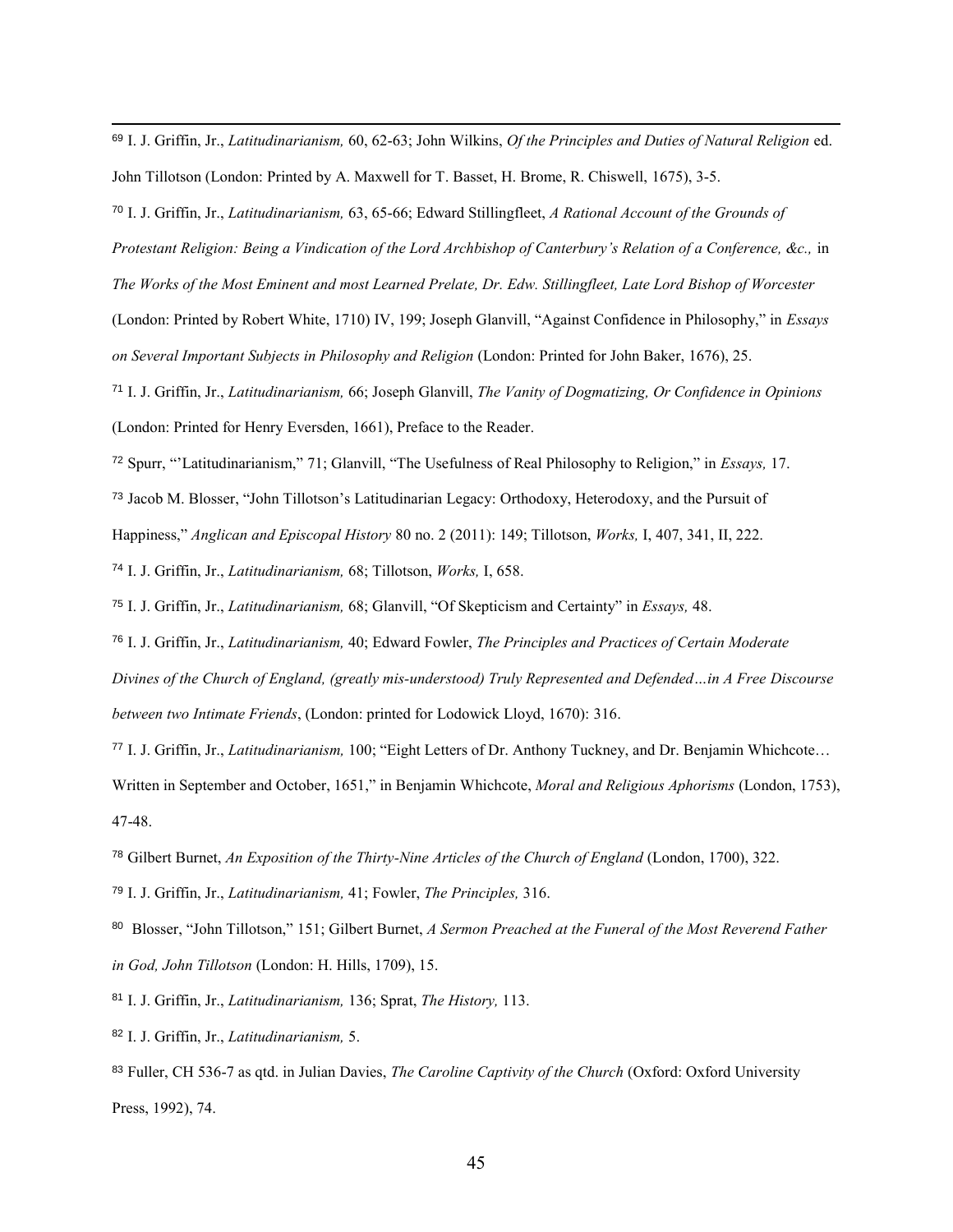<sup>84</sup> Blosser, "John Tillotson," 149-150; Tillotson, *Works,* I, 341, 419.

<sup>85</sup> Blosser, "John Tillotson," 150; Tillotson, *Works,* 128.

<sup>86</sup> I. J. Griffin, Jr., *Latitudinarianism*, 36. Gilbert Burnet, *A modest and free conference betwixt a conformist and a non-conformist about the present distempers of Scotland now in seven dialogues* ([Edinburgh?: s. n.], 1669), 83.

<sup>87</sup> Richard Baxter, "The Copy of the Lord Keeper's, or Dr. Wilkins' Proposals," in Baxter, *Reliquiae Baxterianae,*  25.

<sup>88</sup> Pincus, *1688,* 414.

 $\overline{a}$ 

<sup>89</sup> Ibid., 415; Gilbert Burnet, *An Enquiry into the Measures of Submission* (London, 1688), 5-6; Gilbert Burnet,

*Reflections upon a pamphlet entitled, Some discourse upon Dr. Burnet and Dr. Tillotson* (London, 1696), 43.

<sup>90</sup> Gilbert Burnet, "Meditations on the Impending Expedition," in Burnet, *A Supplement,* 524.

<sup>91</sup> Edward Fowler, *Memoirs of the Life and Death of Our Late Most Gracious Queen Mary* (London: Printed for B. Aylmer and J. Wyatt, 1712), 25.

92 Edward Fowler, An answer to the paper delivered by Mr. Ashton at his execution to Sir Francis Child (London, 1690), 18, 23.

<sup>93</sup> I. J. Griffin, Jr., *Latitudinarianism,* 29. Edward Stillingfleet, *A Discourse Concerning the Unreasonableness of a New Separation, on Account of the Oaths, with an Answer to the History of Passive Obedience, so far as it relates to Them* (1689), in *The Works of the Most Eminent and most Learned Prelate, Dr. Edw. Stillingfleet, Late Lord Bishop of Worcester* (London, 1710) III, 939.

<sup>94</sup> Pincus, *1688*, 417; Edward Fowler, *A Vindication of the Divines of the Church of England* (London: Printed for Brabazon Aylmer, 1689), 13-14.

<sup>95</sup> Pincus, *1688,* 417; John Tillotson, "Sermon Preached 29 May 1693," in *The Works of the Most Reverend Dr.* 

*John Tillotson,* ed. Ralph Berker (London, 1735), I, 214.

<sup>96</sup> Blosser, "John Tillotson," 162; Tillotson, *Works,* I, 306.

<sup>97</sup> I. J. Griffin, Jr., *Latitudinarianism,* 125.

<sup>98</sup> I. J. Griffin, Jr., *Latitudinarianism,* 29; Stillingfleet, *A Discourse*, in *Works,* III, 939.

<sup>99</sup> I. J. Griffin, Jr., *Latitudinarianism,* 29-30; Pincus, *1688,* 419; Burnet, *An Enquiry,* 2, 7, 9-10; Burnet, *Reflections upon a pamphlet,* 36-37.